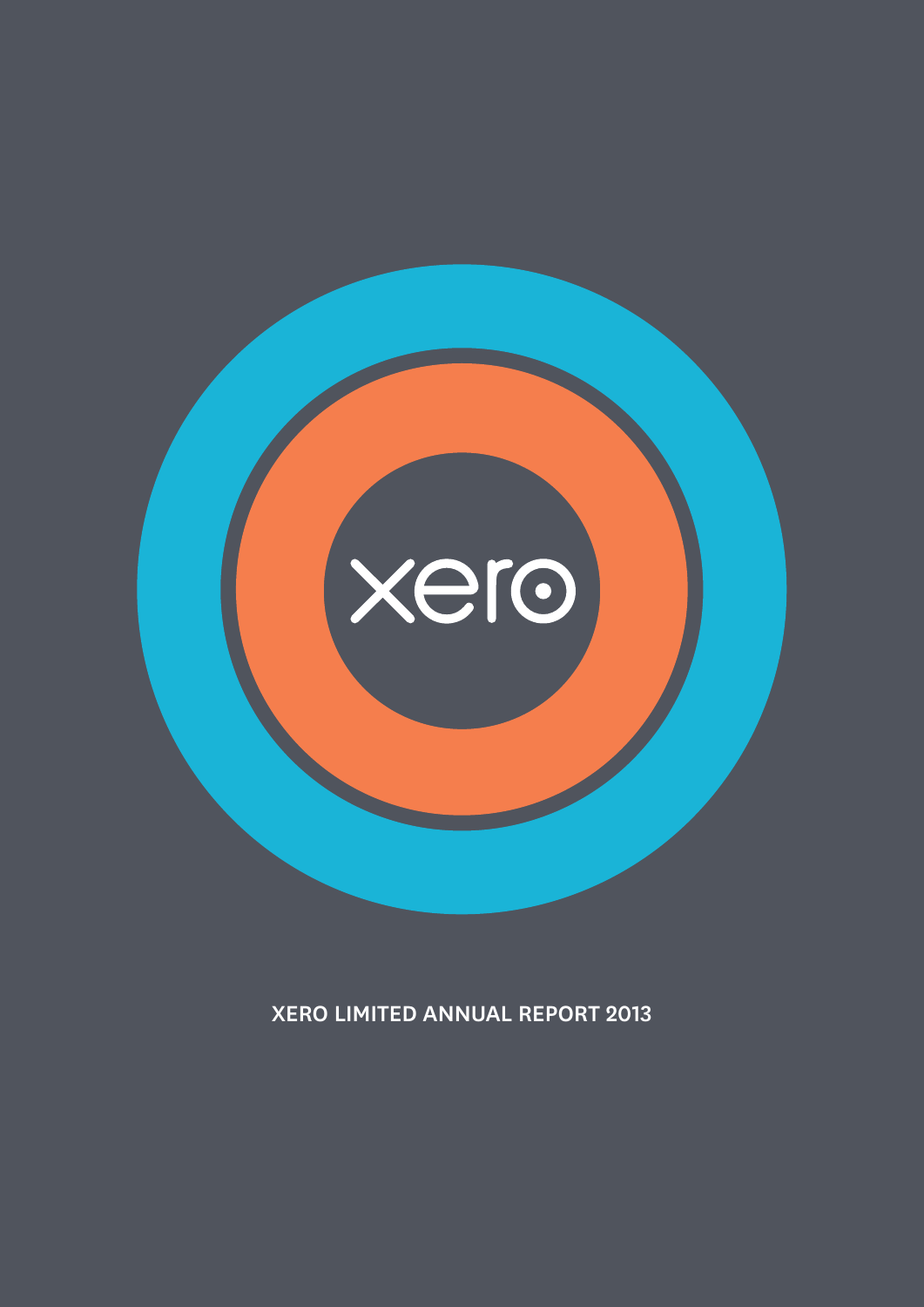

# **Xero limited annual report 2013**

| 1.             |
|----------------|
| $\overline{2}$ |
| $\overline{4}$ |
| $5 - 6$        |
| 7              |
| 8              |
| $9 - 33$       |
| 34             |
| 35             |
| $35 - 38$      |
| $38 - 41$      |
|                |

PAYING CUSTOMERS Paying customers

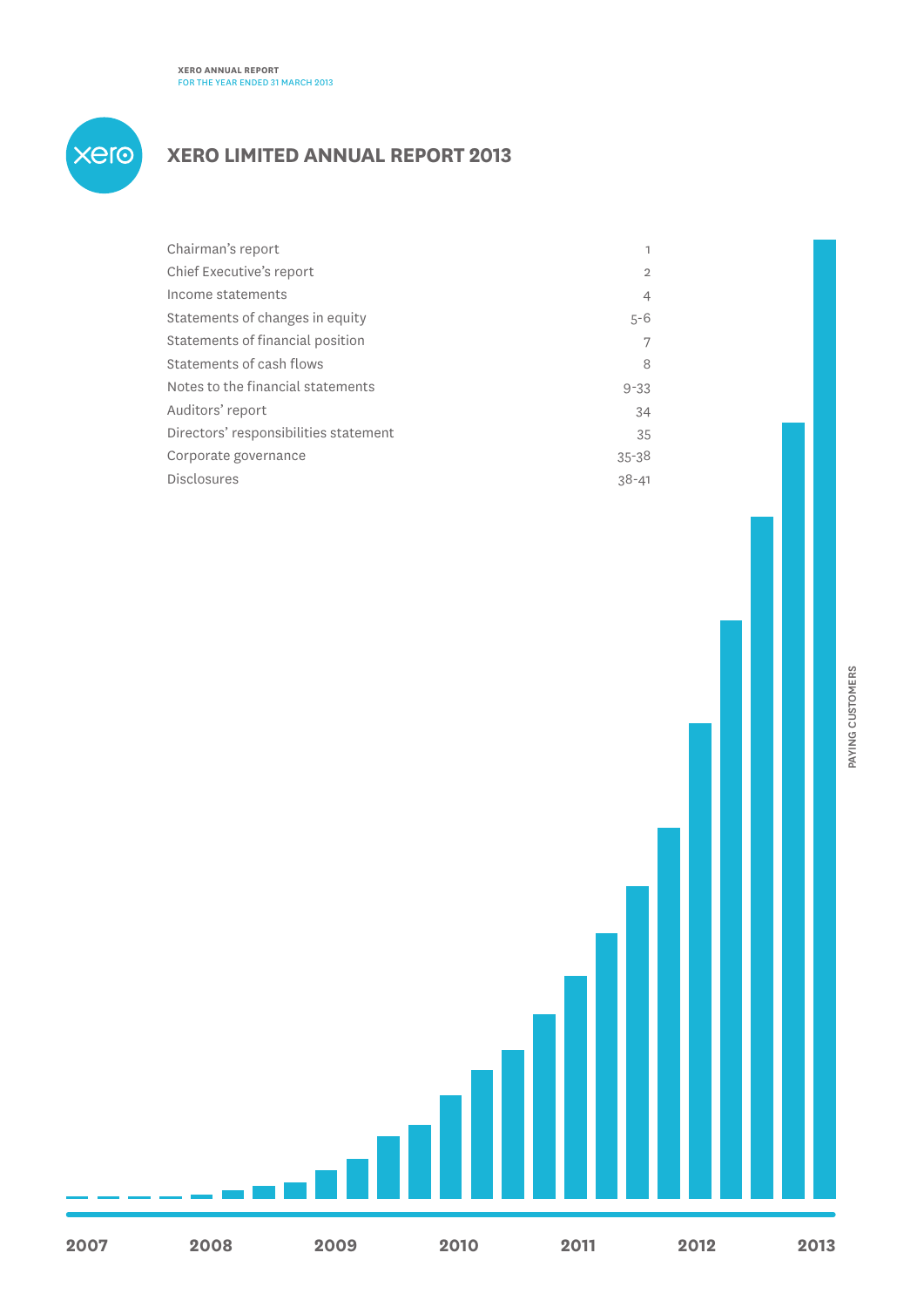# **CHAIRMAN's REPORT**

Xero is delivering on its plans and with substantial cash resources will continue its growth agenda to create long-term shareholder value by building a global Software as a Service (SaaS) company.

The excerpt on the right from a paper by SaaS commentator David Skok of Matrix Partners\* highlights how SaaS companies differ from traditional businesses.

With a market approach well proven in New Zealand and foundations created in Australia in the previous year, we've seen substantial growth in both countries. We've also seen strong growth in the United Kingdom and are well underway in the United States.

As we progress towards our immediate goal of one million customers we are learning what works in each region and applying the lessons to the next. We are building a scalable approach and can confidently state we are emerging as the global leader in online accounting for small business.

In line with expectations, the Company increased its operating revenue for the year to 31 March 2013 from \$19.4 million to \$39.0 million, or 102% growth. Paying customers reached 157,000 at 31 March 2013. As anticipated, the full year loss grew, coming in at \$14.4 million.

With a recurring revenue model the Company commences the 2014 financial year strongly with \$51.5 million in annualised subscriptions, up from \$25.5 million at 31 March 2012, or 102% growth.

Xero's revenues are becoming increasingly geographically diverse. At the end of March 2013, Committed Monthly Revenue by country was New Zealand 38%, Australia 40%, UK 14% and the US and Rest of the World 8%.

Not surprisingly, there has been increasing interest in Xero from investors based in the US. In December 2012 we raised an additional \$60 million capital from Valar and Matrix Capital Management, enabling us to focus on growth with the funding and support of highly connected global investors. Our visibility internationally and continued successful execution have seen strong offshore investor interest contributing to substantial share price appreciation.

On 8 November 2012 Xero listed on the ASX. This listing was aimed at making Xero shares more readily available to Australian parties, including partners and clients, and to build the Xero brand in this large market. At 30 April the percentage of individual shareholders who were Australian-based had increased significantly to 28% compared with 4% prior to the ASX listing. Volumes traded on the ASX have also been significant – from the time of the listing until 30 April 2013, 23% of trades by volume have been on the ASX.

As indicated at the Annual Meeting, we appointed US-based hightech executive Craig Elliott to the Xero Board of Directors and as Chair of the Xero US Advisory Board. Mr Elliott is co-founder and CEO of Silicon Valley-based cloud networking provider Pertino Networks and a strategic advisor to New Zealand Trade and Enterprise.

The Board acknowledges the input of all our partners and customers and the faith they have shown in Xero as we have built out the core application and as we invest further in the global infrastructure necessary to ensure the Company's success.

### **Why is growth important?**

**(Courtesy David Skok, Matrix Partners\*)**



SaaS is usually a "winner-takes-all" game, and it is therefore important to grab market share as fast as possible to make sure you are the winner in your space. Provided you can tell a story that shows that eventually growth will lead to profitability, Wall Street and investors all reward higher growth with higher valuations.

SaaS, and other recurring

revenue businesses are different because the revenue for the service comes over an extended period of time (the customer lifetime). If a customer is happy with the service, they will stick around for a long time, and the profit that can be made from the customer will increase considerably.

SaaS businesses face significant losses in the early years. This is because they have to invest heavily upfront to acquire customers, but recover the profits of that investment over a long period of time. The faster the business decides to grow, the worse the losses may become. Many investors have a problem understanding this, and want to hit the brakes at precisely the moment when they should be hitting the accelerator.

*\*Matrix Partners is a different company from major Xero shareholder Matrix Capital*

This coming year we have a lot of work to do. The focus is on scalability as we drive expansion in the US, the UK and Australia to take advantage of the leadership position we are earning. Therefore losses can be expected to continue for the year ending 31 March 2014.

It's an exciting time to be helping small businesses and we thank our shareholders for their continued support.

 $\frac{1}{k}$ 

**Sam Knowles** Chairman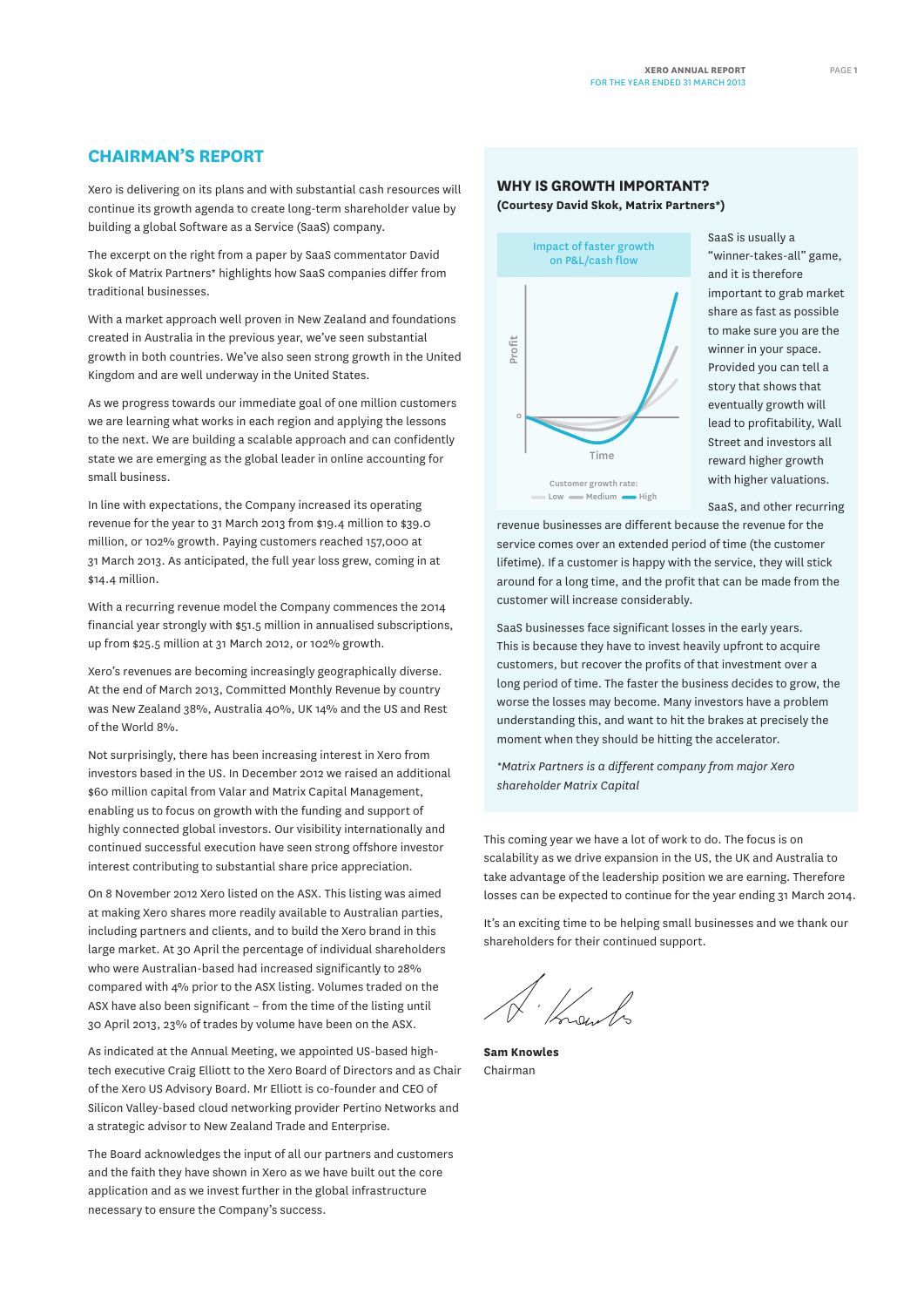# **Chief Executive's Report**

#### **Just getting started**

This past year we've seen increased visibility of Xero. Our profile grew from being an exciting accounting software industry disrupter in Australasia to being a visible leader in the global SaaS industry. There is no doubt the Company has delivered for many shareholders already and it's natural that some may think the business is mature and the value captured.

However, we believe we're just at the beginning of a massive market shift as small businesses globally realise the benefits of connected cloud solutions.

Xero is a unique opportunity, addressing a vast market undergoing massive technological disruption. The internet, or cloud, is fundamentally changing the economics of small business everywhere.

We correctly identified the trends, and shareholder support has enabled us to take the years required to build a global small business platform. At the same time we have developed multiple channels to effectively promote cloud services and address the vast small businesses market.

Delivering a rapidly evolving product while building a business fits perfectly the analogy of "building the bridge while running over it". The work required to date has been substantial, with all teams working at the top of their game. Shareholders should take comfort in the expertise and passion displayed by all those at Xero and we're thrilled to have maintained our culture of excellence and core values while expanding quickly.

We're also thrilled that we've been able to continue doubling the business. There is a lot of pride in getting to 150,000 customers and taking significant market share in our early markets, but this number of customers is a drop in the ocean. The number of small businesses worldwide is measured in the tens to hundreds of millions. We think we have the best team, best product and best strategy to be a significant global player. We regard Xero as being just at the beginning and intend to continue to be an exciting growth opportunity for shareholders.

#### **Investment**

With our focus on achieving a million customers, we've continued to invest in a scalable infrastructure across the business – recruiting talented staff, upgrading the software server platform, opening new offices, shifting to larger premises as necessary, and expanding the ecosystem of partners.

Xero has continued to attract global talent, increasing staff from 194 to 382 in the 2013 financial year. This has provided for additional product development and operating capability as we have expanded our sales footprint in offshore markets. Xero has opened new offices in Sydney, Brisbane and Los Angeles and moved into larger premises in Melbourne and San Francisco.

In the past year we have released 15 major software updates – building out the fundamental feature set, responding to voted customer requests, and including new innovations. Longer-term strategic projects initiated during the year included Australian tax and US payroll, which will provide further long-term growth as they hit production next year.

There has been a 14% reduction in customer support tickets on a per customer basis, attributable to our continuous improvements, feature enhancements and increased focus on our partner programme.

Xero has upgraded its delivery platform hardware and server software as part of moving the data and systems to a new primary data centre in Chicago, from Dallas. This resulted in immediate service performance improvements.

#### **Partners**

Xero is unique in providing both small business and accountant tools on the same platform. This has disrupted incumbent accounting software providers and places a substantial barrier to entry to small competitors. Our channel strategy is now well proven with 6,000 accountants, bookkeepers and trainers having clients that use Xero.

In July 2012 Xero purchased Spotlight Workpapers, which was designed to work specifically with Xero and streamlines year-end compliance by eliminating the need for paper processing and spreadsheets. Workpapers, along with the previously acquired integrated practice management software WorkflowMax, further enhances Xero's suite of online solutions for accountants to run their practices in the cloud.

#### **Becoming a platform**

A vibrant small business ecosystem has evolved around Xero as it matures into a business platform with more than 200 add-on applications. This ecosystem provides a wide range of business solutions for small business owners and accountants, along with referral network effect benefits.

### Performance highlights

|                                      | 12 months ended<br>31 March 2013 | 12 months ended<br>31 March 2012 | 12 months ended<br>31 March 2011 |
|--------------------------------------|----------------------------------|----------------------------------|----------------------------------|
| Total operating revenue              | \$39.0m                          | \$19.4m                          | \$9.3m                           |
| Net loss after tax                   | (\$14.4m)                        | $(*7.9m)$                        | $(*7.5m)$                        |
|                                      | At 31 March 2013                 | At 31 March 2012                 | At 31 March 2011                 |
| Cash at bank                         | \$78.2m                          | \$39.0m                          | \$16.9m                          |
| Paying business customers            | 157,000                          | 78,000                           | 36,000                           |
| Annualised Committed Monthly Revenue | \$51.5m                          | \$25.5m                          | \$13.0m                          |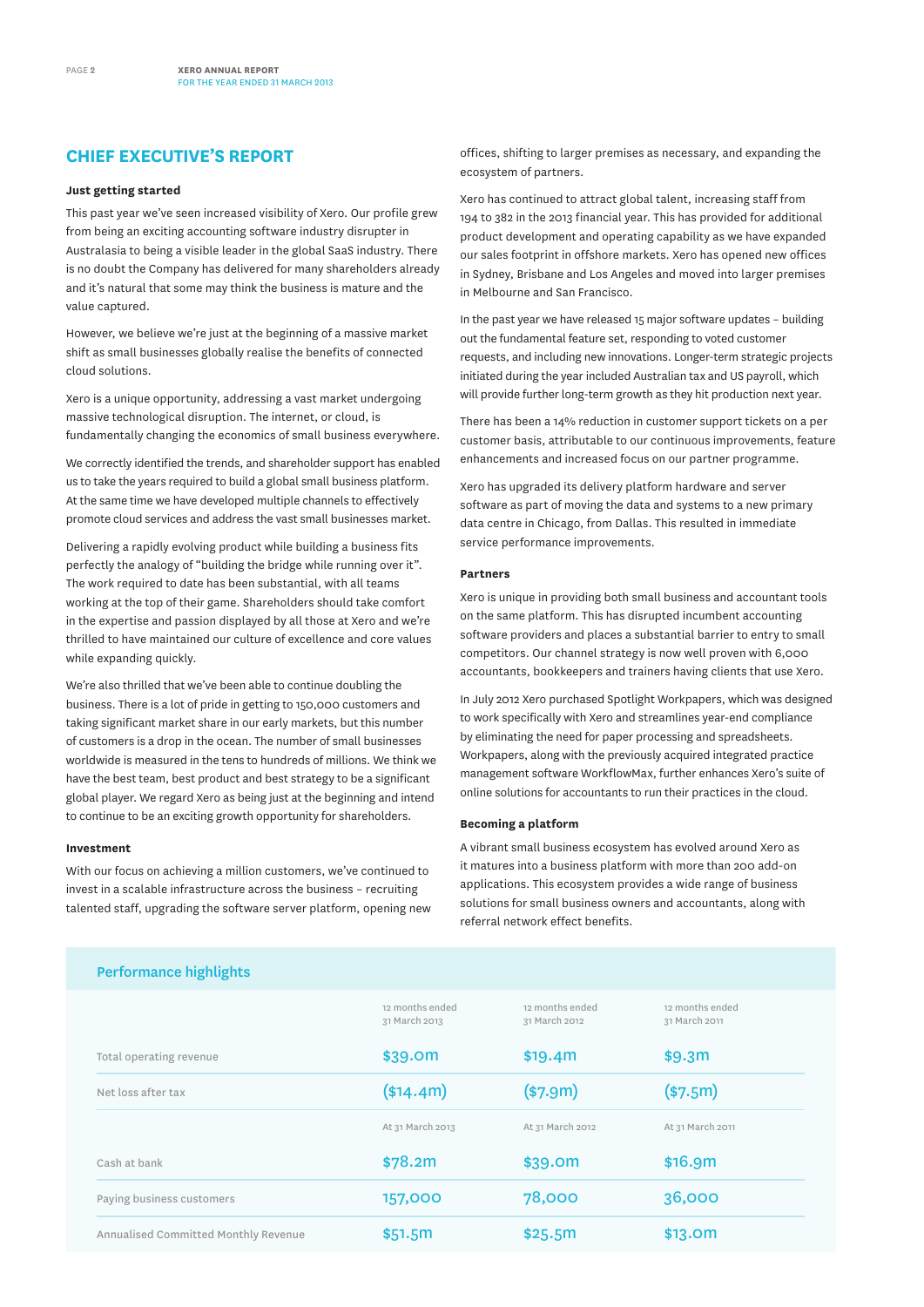

Numerous new add-on businesses exist primarily because of the market opportunity around Xero, and our team is humbled by the number of new service companies providing consulting, implementation and training for Xero and add-ons.

#### **Regional activity**

*New Zealand paying customers: 31 March 2013 – 73,000 (previous year – 47,000)*

In New Zealand almost all accountants offer Xero and the focus for the next year will be on increasing customers per practice and upgrading customers to higher-value plans. Xero is steadily replacing incumbent providers and seeing strong take-up of its accountant-side software. Sales costs have flattened as New Zealand has achieved scale, with the New Zealand business now providing a significant contribution to funding product development and overheads.

#### *Australia paying customers:*

### *31 March 2013 – 51,000 (previous year – 16,000)*

Australia has experienced the greatest regional growth during the period and in March 2013 overtook New Zealand as the largest regional contributor to revenue. This has followed a substantial investment in the Australian team, which has grown from 27 to 71 during the year. A new Australian HQ was opened in Melbourne in December 2012 and the number of accounting and bookkeeping partners has grown significantly. We released an integrated payroll service in Australia in May 2012, making Xero compelling for many Australian small businesses.

In February 3,900 accountants and bookkeepers attended a 15-city Australia-wide roadshow. We anticipate that Australia will continue to be a substantial contributor to revenue growth in the next year.

### *United Kingdom paying customers:*

### *31 March 2013 – 22,000 (previous year – 11,000)*

In the UK the market is waking up to cloud accounting and our team tripled to 27 over the course of the year. About a third of the UK's top 100 accounting firms are now Xero partners and more than 200 accountants and bookkeepers attended the first Xero UK Partner conference in September 2012.

We believe Xero is the leading cloud accounting provider in the UK by revenue. The UK has a less sophisticated online banking infrastructure than Australia and New Zealand, but as the market develops we consider we are ideally positioned to benefit from a market nearly three times larger than Australia.

*United States and Rest of the World paying customers: 31 March 2013 – 11,000 (previous year – 4,000)*

Xero has established a beachhead in the US market, moved into new US headquarters in San Francisco and opened a sales office in Los Angeles.

Product localisations are substantially complete and the foundations of an accountant channel are established. During the year Xero entered marketing partnerships with payment firm Bill.com and payroll services company ADP. Armanino, the largest accounting firm in California, recently selected Xero as the platform of choice for its outsourced accounting services division.

Xero is increasing its profile in the US accounting industry and is positioned as the leading challenger to Intuit.

As expected, customer growth has exceeded that experienced in other markets in their early stages. The focus for this year will be on proving that we can take on the incumbent as we have in other markets and executing our sales model in California. With a recruitment team in place since January, the US team grew from 19 to 44 in the first four months in calendar 2013.

### **Outlook**

Xero anticipated the substantial opportunity as small businesses move to the cloud. We have shown that it takes a significant investment and many years to build a broad and global small business financial platform.

Xero has proven the opportunity, its strategy and its execution ability. The incumbents continue to struggle with the complex transition of their businesses to the cloud model. At 31 March 2013 Xero had \$78.2 million cash on hand, is investing in its global sales capability and feels confident in achieving its objective of gaining a million paying customers.

**Rod Drury** Chief Executive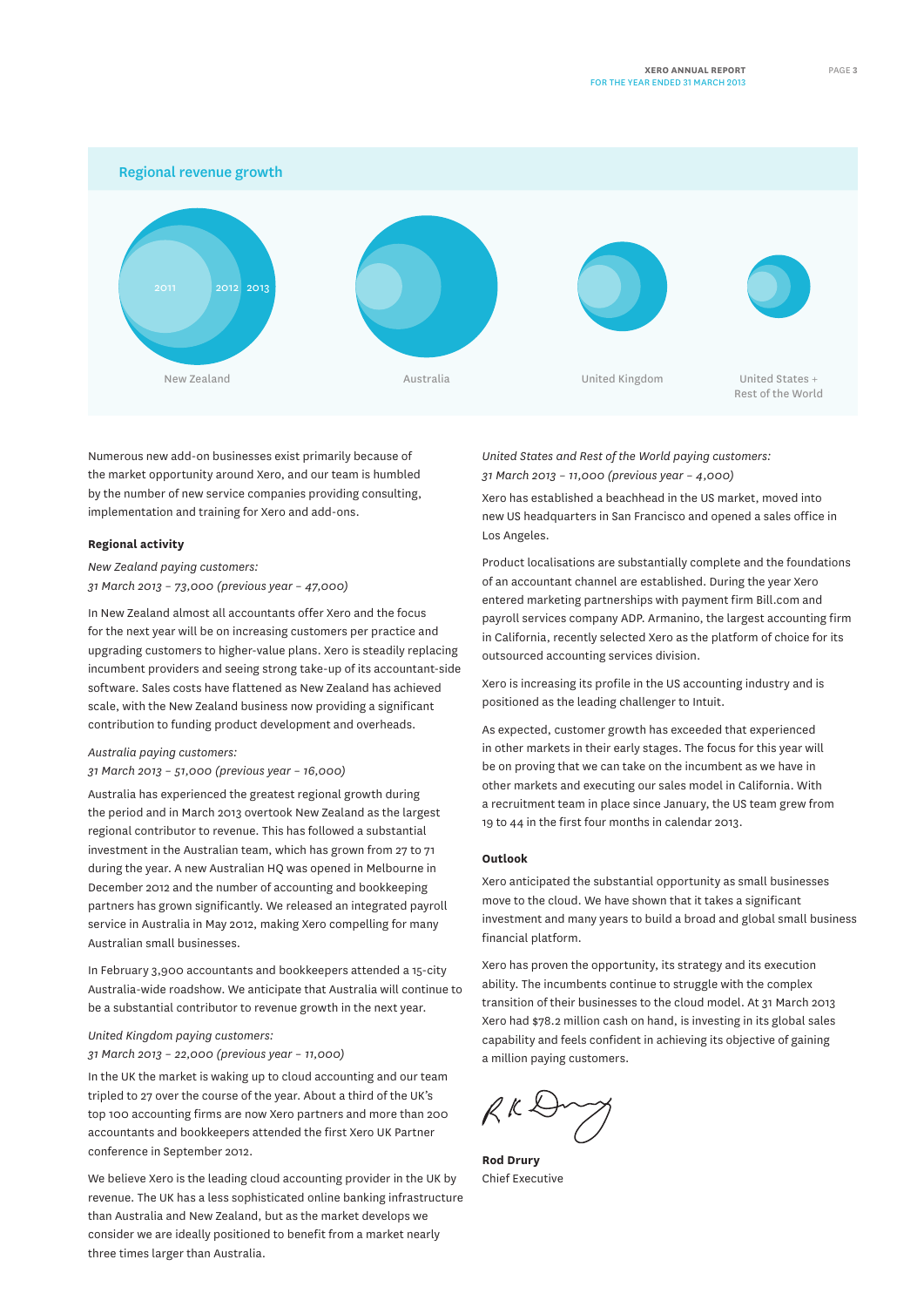| XERO LIMITED - INCOME STATEMENTS - FOR THE YEAR ENDED 31 MARCH 2013 |              |                                |                                |                                 |                                 |
|---------------------------------------------------------------------|--------------|--------------------------------|--------------------------------|---------------------------------|---------------------------------|
|                                                                     | <b>Notes</b> | Group<br>2013<br>$(s$ ooos $)$ | Group<br>2012<br>$(s$ ooos $)$ | Parent<br>2013<br>$(s$ ooos $)$ | Parent<br>2012<br>$(s$ ooos $)$ |
| Operating revenue                                                   | 4            | 39,033                         | 19,370                         | 26,857                          | 15,186                          |
| Other income                                                        | 4            | 936                            | 401                            | 936                             | 427                             |
| Total revenue & other income                                        |              | 39,969                         | 19,771                         | 27,793                          | 15,613                          |
| Operating expenses                                                  | 4            | 55,954                         | 28,385                         | 45,778                          | 24,720                          |
| Operating deficit                                                   |              | (15, 985)                      | (8,614)                        | (17, 985)                       | (9,107)                         |
| Net interest income                                                 | 4            | 1,838                          | 612                            | 1,827                           | 607                             |
| Net operating loss before tax                                       |              | (14, 147)                      | (8,002)                        | (16, 158)                       | (8,500)                         |
| Gain on investment in associate                                     |              | $\overline{\phantom{m}}$       | 170                            |                                 | 178                             |
| Share of profit of associate                                        |              |                                | 38                             |                                 |                                 |
| Net loss before tax                                                 |              | (14, 147)                      | (7, 794)                       | (16, 158)                       | (8,322)                         |
| Income tax expense                                                  | 5            | (296)                          | (110)                          | $\overline{\phantom{a}}$        |                                 |
| Net loss after tax for the year attributable                        |              |                                |                                |                                 |                                 |
| to the shareholders of the Company                                  |              | (14, 443)                      | (7,904)                        | (16, 158)                       | (8,322)                         |
| Earnings per share                                                  |              |                                |                                |                                 |                                 |
| Basic & diluted loss per share                                      | 6            | (\$O.13)                       | (\$0.08)                       | (\$0.15)                        | (\$0.09)                        |

| XERO LIMITED - STATEMENTS OF COMPREHENSIVE INCOME - FOR THE YEAR ENDED 31 MARCH 2013 |                                |                                |                                 |                                 |  |
|--------------------------------------------------------------------------------------|--------------------------------|--------------------------------|---------------------------------|---------------------------------|--|
|                                                                                      | Group<br>2013<br>$(s$ ooos $)$ | Group<br>2012<br>$(s$ ooos $)$ | Parent<br>2013<br>$(s$ ooos $)$ | Parent<br>2012<br>$(s$ ooos $)$ |  |
| Net loss after tax                                                                   | (14, 443)                      | (7,904)                        | (16, 158)                       | (8,322)                         |  |
| Other comprehensive income                                                           |                                |                                |                                 |                                 |  |
| Exchange difference on translation                                                   |                                |                                |                                 |                                 |  |
| of international subsidiaries                                                        | (11)                           | (39)                           |                                 |                                 |  |
| Total other comprehensive (expense)/                                                 |                                |                                |                                 |                                 |  |
| income for the year                                                                  | (11)                           | (39)                           |                                 |                                 |  |
| Total comprehensive loss for the year attributable                                   |                                |                                |                                 |                                 |  |
| to the shareholders of the Company                                                   | (14, 454)                      | (7, 943)                       | (16, 158)                       | (8,322)                         |  |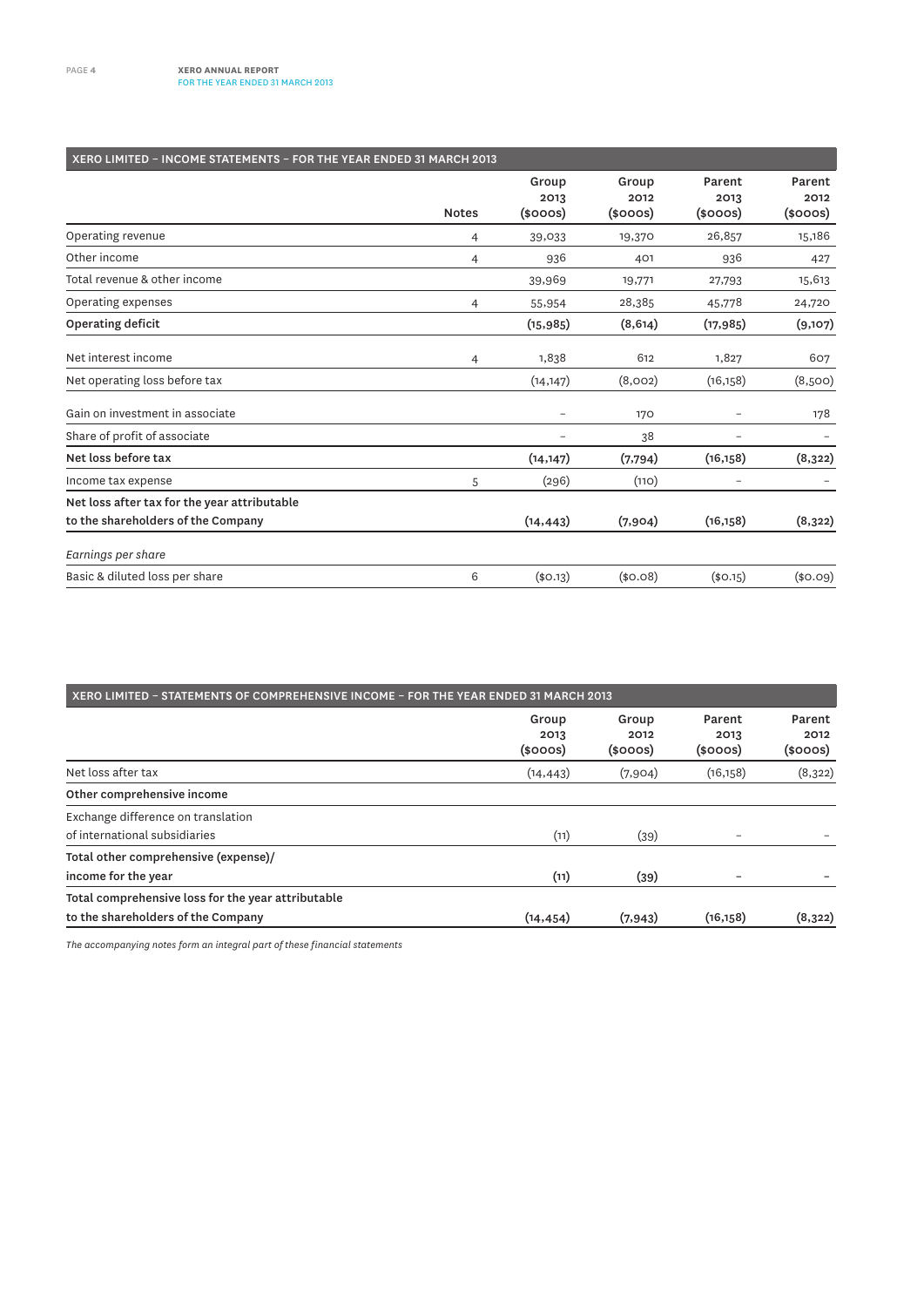| XERO LIMITED - STATEMENTS OF CHANGES IN EQUITY - FOR THE YEAR ENDED 31 MARCH 2013 |              |                          |                          |                                       |                          |                                               |                   |
|-----------------------------------------------------------------------------------|--------------|--------------------------|--------------------------|---------------------------------------|--------------------------|-----------------------------------------------|-------------------|
|                                                                                   |              | Share<br>capital         | Treasury<br>stock        | Share-<br>based<br>payment<br>reserve | Accumulated<br>losses    | Foreign<br>currency<br>translation<br>reserve | Total<br>equity   |
|                                                                                   | <b>Notes</b> | (\$000S)                 | $(s$ ooos $)$            | $(s$ ooos)                            | $(s$ ooos $)$            | $(s$ ooos $)$                                 | $(s$ ooos $)$     |
| Year ended 31 March 2013                                                          |              |                          |                          |                                       |                          |                                               |                   |
| Group                                                                             |              |                          |                          |                                       |                          |                                               |                   |
| Balance at 1 April 2012                                                           |              | 93,251                   | (6, 874)                 | 1,883                                 | (35, 951)                | (61)                                          | 52,248            |
| Net loss after tax                                                                |              | $\overline{\phantom{m}}$ | $\overline{a}$           | $\qquad \qquad -$                     | (14, 443)                | $\qquad \qquad -$                             | (14,443)          |
| Currency translation movements                                                    |              |                          |                          |                                       |                          | (11)                                          | (11)              |
| Total comprehensive income                                                        |              | $\overline{\phantom{0}}$ | $\overline{\phantom{0}}$ | ÷                                     | (14, 443)                | (11)                                          | (14, 454)         |
| Transactions with owners:                                                         |              |                          |                          |                                       |                          |                                               |                   |
| Issue of shares (net of issue costs)                                              | 13           | 59,882                   | $\overline{a}$           | $\overline{\phantom{a}}$              |                          | $\overline{\phantom{a}}$                      | 59,882            |
| Accrual for equity portion of purchase                                            |              |                          |                          |                                       |                          |                                               |                   |
| of Max Solutions Holdings Limited                                                 | 11           | $\overline{a}$           | $\overline{a}$           | 2,222                                 |                          | $\qquad \qquad -$                             | 2,222             |
| Vesting of shares - purchase of                                                   |              |                          |                          |                                       |                          |                                               |                   |
| Max Solutions Holdings Limited                                                    |              | $\qquad \qquad -$        | 1,333                    | (1, 333)                              |                          |                                               |                   |
| Accrual for equity portion of                                                     |              |                          |                          |                                       |                          |                                               |                   |
| purchase of Paycycle assets                                                       | 11           | $\overline{\phantom{a}}$ |                          | 489                                   | $\overline{a}$           | $\qquad \qquad -$                             | 489               |
| Vesting of shares - purchase of Paycycle assets                                   |              | $\overline{\phantom{0}}$ | 431                      | (431)                                 | $\overline{a}$           |                                               |                   |
| Issue of shares - purchase of                                                     |              |                          |                          |                                       |                          |                                               |                   |
| Spotlight Workpapers Limited                                                      | 11           | 600                      |                          | $\overline{\phantom{0}}$              | $\overline{a}$           | $\overline{\phantom{0}}$                      | 600               |
| Issue of shares - employee restricted share plan                                  |              | 1,818                    | (1, 818)                 | $\qquad \qquad -$                     | $\qquad \qquad -$        | $\overline{\phantom{a}}$                      |                   |
| Accrual of share-based employee benefits                                          |              | $\overline{a}$           | $\overline{\phantom{0}}$ | 1,665                                 | $\overline{a}$           | $\overline{a}$                                | 1,665             |
| Vesting of shares - employee restricted share plan                                |              | $\overline{\phantom{0}}$ | 1,399                    | (1, 399)                              |                          |                                               |                   |
| Balance at 31 March 2013                                                          |              | 155,551                  | (5, 529)                 | 3,096                                 | (50, 394)                | (72)                                          | 102,652           |
| Year ended 31 March 2012                                                          |              |                          |                          |                                       |                          |                                               |                   |
| Group                                                                             |              |                          |                          |                                       |                          |                                               |                   |
| Balance at 1 April 2011                                                           |              | 50,168                   | (1, 113)                 | 702                                   | (28, 047)                | (22)                                          | 21,688            |
| Net loss after tax                                                                |              | $\overline{\phantom{0}}$ | $\overline{a}$           | $\overline{\phantom{a}}$              | (7,904)                  | $\overline{\phantom{a}}$                      | (7,904)           |
| Currency translation movements                                                    |              |                          |                          | $\overline{\phantom{0}}$              |                          | (39)                                          | (39)              |
| Total comprehensive income                                                        |              | $\overline{\phantom{a}}$ | $\overline{\phantom{a}}$ | $\overline{\phantom{a}}$              | (7,904)                  | (39)                                          | (7, 943)          |
| Transactions with owners:                                                         |              |                          |                          |                                       |                          |                                               |                   |
| Issue of shares (net of issue costs)                                              |              | 36,365                   | $\qquad \qquad -$        | $\qquad \qquad -$                     | $\qquad \qquad -$        | $\overline{\phantom{a}}$                      | 36,365            |
| Issue of shares - purchase of Paycycle assets                                     | 11           | 1,294                    | (1, 294)                 | 512                                   | $\overline{\phantom{0}}$ | $\qquad \qquad -$                             | 512               |
| Issue of shares - purchase of                                                     |              |                          |                          |                                       |                          |                                               |                   |
| Max Solutions Holdings Limited                                                    | 11           | 4,000                    | (4,000)                  | 407                                   | -                        | $\overline{a}$                                | 407               |
| Issue of shares - employee restricted share plan                                  |              | 1,424                    | (1, 424)                 | $\overline{a}$                        | $\overline{a}$           | $\overline{\phantom{a}}$                      | $\qquad \qquad -$ |
| Accrual of share-based employee benefits                                          |              | $\overline{\phantom{0}}$ | $\overline{\phantom{a}}$ | 1,219                                 | $\overline{\phantom{0}}$ | $\overline{\phantom{a}}$                      | 1,219             |
| Vesting of shares - employee restricted share plan                                |              | $\qquad \qquad -$        | 957                      | (957)                                 |                          | $\overline{\phantom{0}}$                      |                   |
| Balance at 31 March 2012                                                          |              | 93,251                   | (6, 874)                 | 1,883                                 | (35, 951)                | (61)                                          | 52,248            |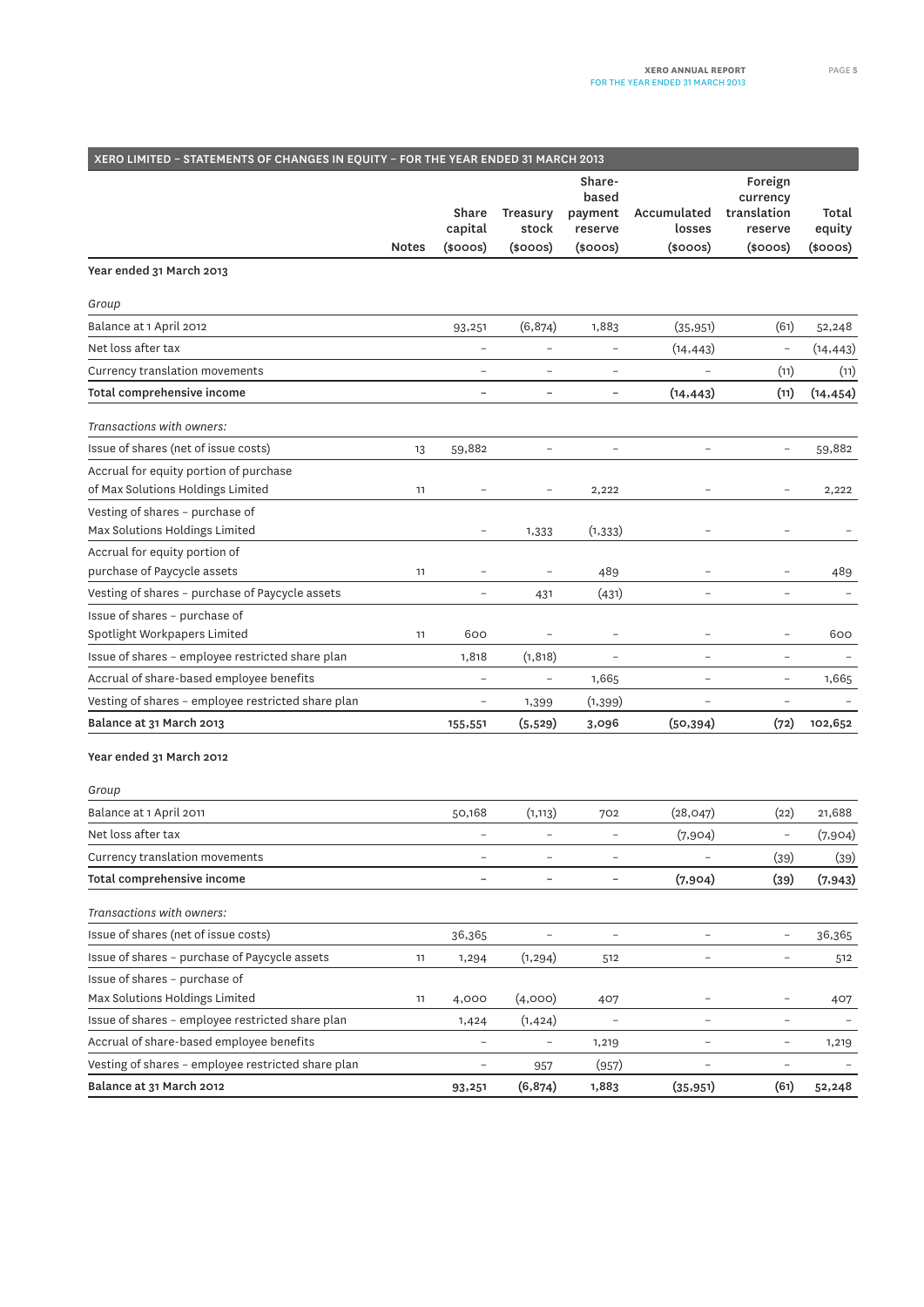| XERO LIMITED - STATEMENTS OF CHANGES IN EQUITY - FOR THE YEAR ENDED 31 MARCH 2013 |              |                          |                          |                                       |                          |                                               |                 |
|-----------------------------------------------------------------------------------|--------------|--------------------------|--------------------------|---------------------------------------|--------------------------|-----------------------------------------------|-----------------|
|                                                                                   |              | Share<br>capital         | Treasury<br>stock        | Share-<br>based<br>payment<br>reserve | Accumulated<br>losses    | Foreign<br>currency<br>translation<br>reserve | Total<br>equity |
|                                                                                   | <b>Notes</b> | (\$000S)                 | $(s$ ooos $)$            | $(s$ ooos $)$                         | $(s$ ooos $)$            | $(s$ ooos $)$                                 | $(s$ ooos $)$   |
| Year ended 31 March 2013                                                          |              |                          |                          |                                       |                          |                                               |                 |
| Parent                                                                            |              |                          |                          |                                       |                          |                                               |                 |
| Balance at 1 April 2012                                                           |              | 93,251                   | (6, 874)                 | 1,883                                 | (36, 427)                | -                                             | 51,833          |
| Net loss after tax                                                                |              |                          |                          |                                       | (16, 158)                | $\overline{a}$                                | (16, 158)       |
| Total comprehensive income                                                        |              |                          | $\overline{a}$           |                                       | (16, 158)                | $\overline{\phantom{0}}$                      | (16, 158)       |
| Transactions with owners:                                                         |              |                          |                          |                                       |                          |                                               |                 |
| Issue of shares (net of issue costs)                                              | 13           | 59,882                   | $\overline{a}$           |                                       |                          | $\overline{\phantom{0}}$                      | 59,882          |
| Accrual for equity portion of purchase<br>of Max Solutions Holdings Limited       | 11           | $\overline{\phantom{0}}$ | $\overline{a}$           | 2,222                                 |                          | $\overline{a}$                                | 2,222           |
| Vesting of shares - purchase of<br>Max Solutions Holdings Limited                 |              | $\overline{a}$           | 1,333                    | (1, 333)                              |                          | $\overline{a}$                                |                 |
| Accrual for equity portion of purchase<br>of Paycycle assets                      | 11           |                          |                          | 489                                   |                          | $\overline{a}$                                | 489             |
| Vesting of shares - purchase of Paycycle assets                                   |              | $\overline{a}$           | 431                      | (431)                                 | $\overline{a}$           | $\overline{a}$                                |                 |
| Issue of shares - purchase of                                                     |              |                          |                          |                                       |                          |                                               |                 |
| Spotlight Workpapers Limited                                                      | 11           | 600                      |                          |                                       |                          | $\overline{\phantom{0}}$                      | 600             |
| Issue of shares - employee restricted share plan                                  |              | 1,818                    | (1, 818)                 | $\overline{\phantom{a}}$              | $\qquad \qquad -$        | $\overline{a}$                                |                 |
| Accrual of share-based employee benefits                                          |              | $\overline{\phantom{m}}$ | $\overline{a}$           | 1,665                                 | $\overline{a}$           | $\overline{\phantom{a}}$                      | 1,665           |
| Vesting of shares - employee restricted share plan                                |              | $\qquad \qquad -$        | 1,399                    | (1, 399)                              |                          | $\overline{a}$                                |                 |
| Balance at 31 March 2013                                                          |              | 155,551                  | (5, 529)                 | 3,096                                 | (52, 585)                | $\qquad \qquad -$                             | 100,533         |
| Year ended 31 March 2012                                                          |              |                          |                          |                                       |                          |                                               |                 |
| Parent                                                                            |              |                          |                          |                                       |                          |                                               |                 |
| Balance at 1 April 2011                                                           |              | 50,168                   | (1, 113)                 | 702                                   | (28, 105)                | $\qquad \qquad -$                             | 21,652          |
| Net loss after tax                                                                |              | $\overline{\phantom{m}}$ | $\overline{\phantom{0}}$ | $\overline{a}$                        | (8,322)                  | $\qquad \qquad -$                             | (8, 322)        |
| Total comprehensive income                                                        |              | $\overline{\phantom{a}}$ | $\overline{\phantom{0}}$ |                                       | (8,322)                  | $\qquad \qquad -$                             | (8,322)         |
| Transactions with owners:                                                         |              |                          |                          |                                       |                          |                                               |                 |
| Issue of shares (net of issue costs)                                              |              | 36,365                   |                          |                                       | $\overline{\phantom{0}}$ | $\overline{\phantom{0}}$                      | 36,365          |
| Issue of shares - purchase of Paycycle assets                                     | 11           | 1,294                    | (1, 294)                 | 512                                   | $\overline{\phantom{0}}$ | $\overline{\phantom{a}}$                      | 512             |
| Issue of shares - purchase of                                                     |              |                          |                          |                                       |                          |                                               |                 |
| Max Solutions Holdings Limited                                                    | 11           | 4,000                    | (4,000)                  | 407                                   |                          | $\qquad \qquad -$                             | 407             |
| Issue of shares - employee restricted share plan                                  |              | 1,424                    | (1, 424)                 |                                       | $\overline{a}$           | $\overline{\phantom{0}}$                      |                 |
| Accrual of share-based employee benefits                                          |              | $\overline{\phantom{a}}$ | $\overline{\phantom{0}}$ | 1,219                                 | $\overline{\phantom{0}}$ | $\qquad \qquad -$                             | 1,219           |
| Vesting of shares - employee restricted share plan                                |              | $\overline{\phantom{a}}$ | 957                      | (957)                                 |                          | $\overline{a}$                                |                 |
| Balance at 31 March 2012                                                          |              | 93,251                   | (6, 874)                 | 1,883                                 | (36, 427)                | $\overline{\phantom{0}}$                      | 51,833          |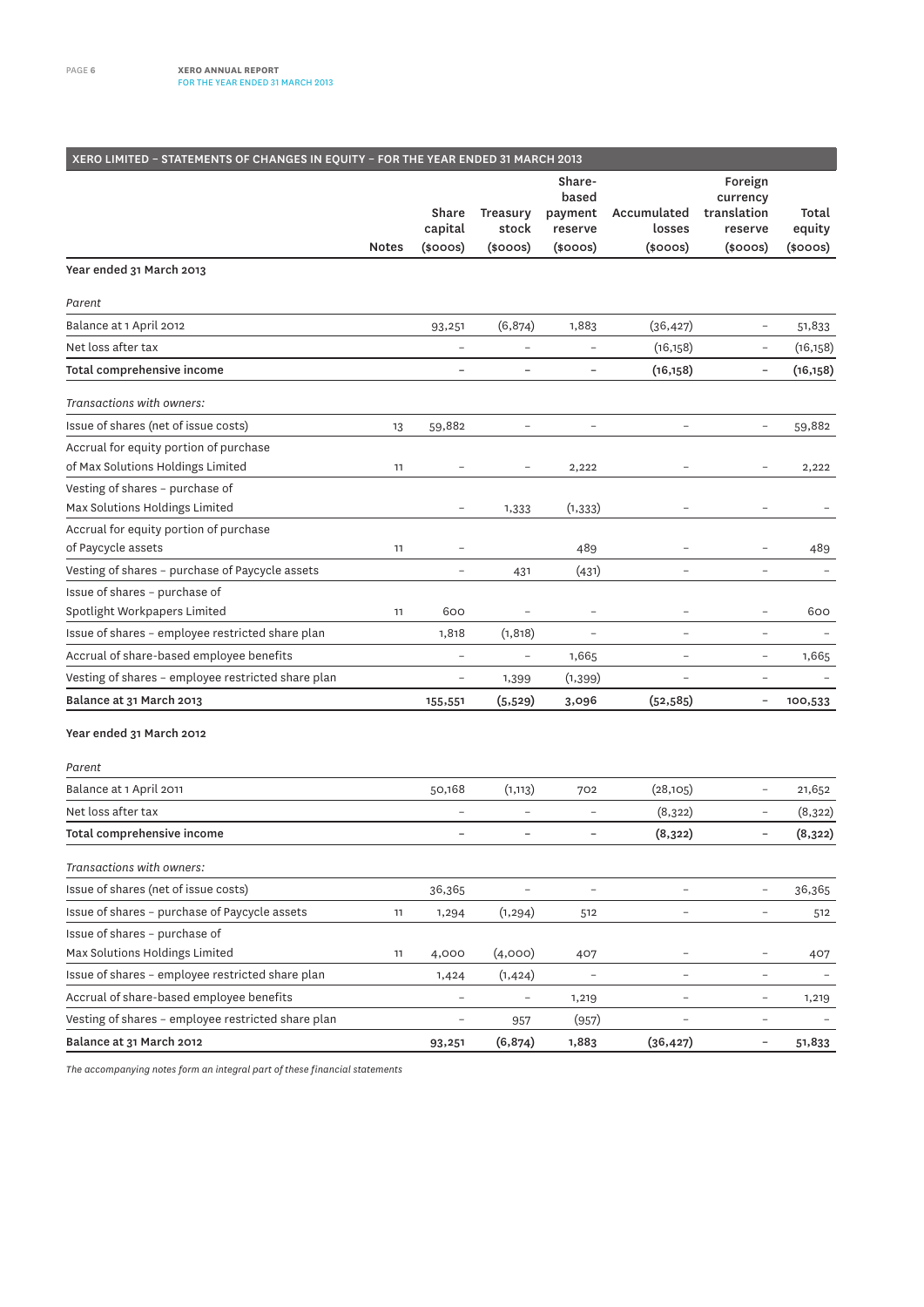| XERO LIMITED - STATEMENTS OF FINANCIAL POSITION - AT 31 MARCH 2013 |              |                             |                           |                            |                              |  |  |  |
|--------------------------------------------------------------------|--------------|-----------------------------|---------------------------|----------------------------|------------------------------|--|--|--|
|                                                                    | <b>Notes</b> | Group<br>2013<br>$(s$ ooos) | Group<br>2012<br>(\$000S) | Parent<br>2013<br>(\$000S) | Parent<br>2012<br>$(s$ ooos) |  |  |  |
| <b>Assets</b>                                                      |              |                             |                           |                            |                              |  |  |  |
| <b>Current assets</b>                                              |              |                             |                           |                            |                              |  |  |  |
| Cash at bank                                                       | 7            | 78,244                      | 38,976                    | 75,511                     | 36,722                       |  |  |  |
| Trade & other receivables                                          | 8            | 5,876                       | 3,023                     | 7,177                      | 3,696                        |  |  |  |
| <b>Total current assets</b>                                        |              | 84,120                      | 41,999                    | 82,688                     | 40,418                       |  |  |  |
| Non-current assets                                                 |              |                             |                           |                            |                              |  |  |  |
| Property, plant & equipment                                        | 9            | 7,274                       | 4,195                     | 4,588                      | 3,990                        |  |  |  |
| Intangible assets                                                  | 10           | 17,585                      | 10,260                    | 15,001                     | 8,033                        |  |  |  |
| Investment in subsidiaries                                         | 22           | $\overline{\phantom{a}}$    | $\overline{a}$            | 3,438                      | 2,638                        |  |  |  |
| Deferred tax benefit                                               | 5            | 102                         | 85                        |                            |                              |  |  |  |
| Trade & other receivables                                          | 8            | 1,341                       | 1,234                     | 1,213                      | 1,169                        |  |  |  |
| Total non-current assets                                           |              | 26,302                      | 15,774                    | 24,240                     | 15,830                       |  |  |  |
| <b>Total assets</b>                                                |              | 110,422                     | 57,773                    | 106,928                    | 56,248                       |  |  |  |
| Liabilities                                                        |              |                             |                           |                            |                              |  |  |  |
| <b>Current liabilities</b>                                         |              |                             |                           |                            |                              |  |  |  |
| Trade & other payables                                             | 12           | 3,090                       | 3,046                     | 3,573                      | 2,759                        |  |  |  |
| <b>Employee entitlements</b>                                       |              | 4,471                       | 2,408                     | 2,822                      | 1,657                        |  |  |  |
| Income tax                                                         | 5            | 209                         | 71                        |                            | (1)                          |  |  |  |
| <b>Total current liabilities</b>                                   |              | 7,770                       | 5,525                     | 6,395                      | 4,415                        |  |  |  |
| <b>Total liabilities</b>                                           |              | 7,770                       | 5,525                     | 6,395                      | 4,415                        |  |  |  |
| Net assets                                                         |              | 102,652                     | 52,248                    | 100,533                    | 51,833                       |  |  |  |
| Equity                                                             |              |                             |                           |                            |                              |  |  |  |
| Share capital                                                      | 13           | 150,022                     | 86,377                    | 150,022                    | 86,377                       |  |  |  |
| Share-based payment reserve                                        |              | 3,096                       | 1,883                     | 3,096                      | 1,883                        |  |  |  |
| <b>Accumulated losses</b>                                          |              | (50, 394)                   | (35, 951)                 | (52, 585)                  | (36, 427)                    |  |  |  |
| Foreign currency translation reserve                               |              | (72)                        | (61)                      |                            |                              |  |  |  |
| Total equity                                                       |              | 102,652                     | 52,248                    | 100,533                    | 51,833                       |  |  |  |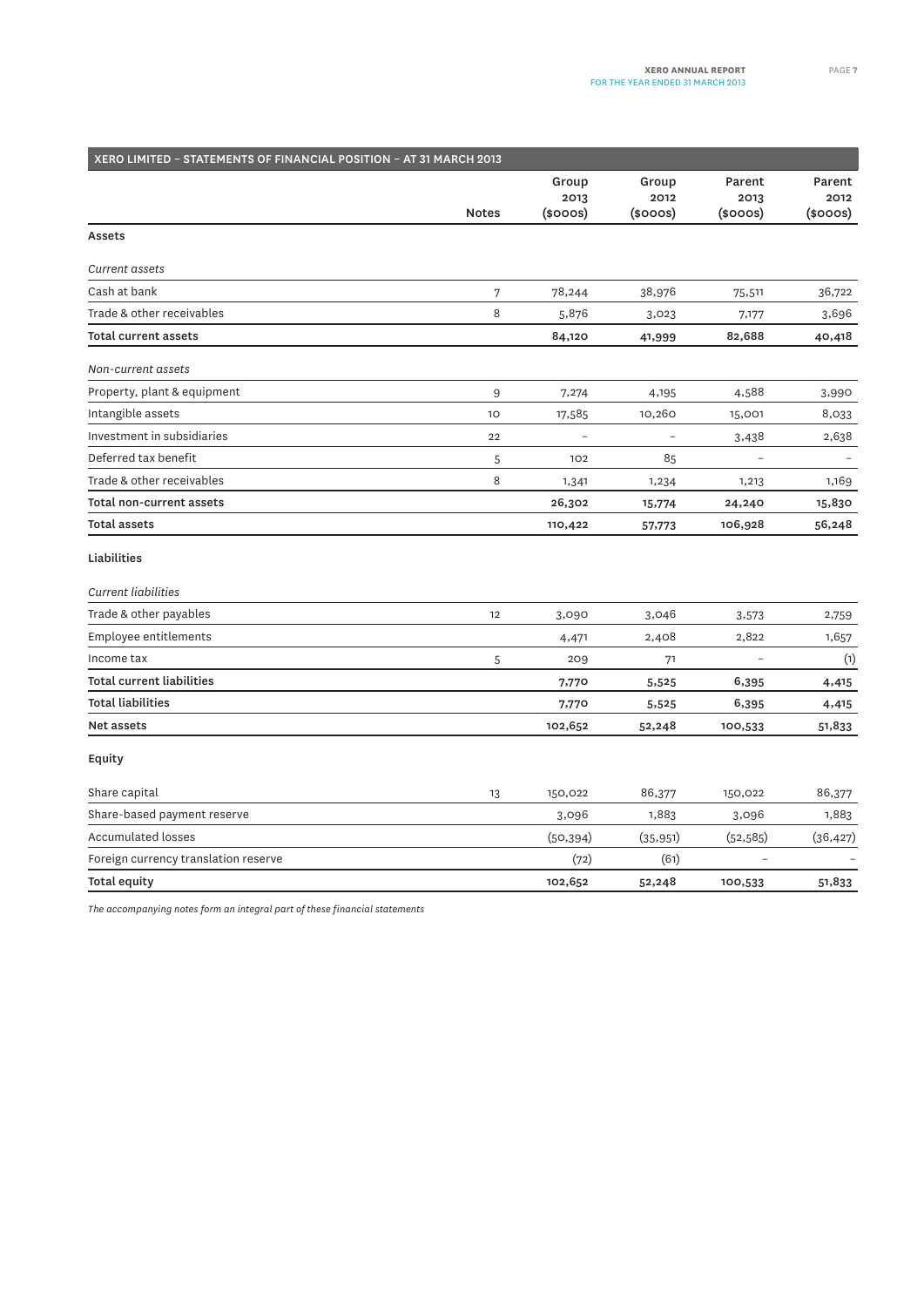| XERO LIMITED - STATEMENTS OF CASH FLOWS - FOR THE YEAR ENDED 31 MARCH 2013 |              |                                |                                |                                 |                            |
|----------------------------------------------------------------------------|--------------|--------------------------------|--------------------------------|---------------------------------|----------------------------|
|                                                                            | <b>Notes</b> | Group<br>2013<br>$(s$ ooos $)$ | Group<br>2012<br>$(s$ ooos $)$ | Parent<br>2013<br>$(s$ ooos $)$ | Parent<br>2012<br>(\$000S) |
| Operating activities                                                       |              |                                |                                |                                 |                            |
| Cash was provided from                                                     |              |                                |                                |                                 |                            |
| Receipts from customers                                                    |              | 37,476                         | 18,560                         | 24,171                          | 14,774                     |
| Dividends received                                                         |              |                                | 26                             | $\overline{a}$                  | 26                         |
| Other income                                                               |              | 788                            | 283                            | 788                             | 283                        |
| Interest received                                                          |              | 1,208                          | 632                            | 1,196                           | 627                        |
|                                                                            |              | 39,472                         | 19,501                         | 26,155                          | 15,710                     |
| Cash was applied to                                                        |              |                                |                                |                                 |                            |
| Payments to suppliers & employees                                          |              | (44, 639)                      | (23, 379)                      | (37, 433)                       | (22, 217)                  |
| Sales tax                                                                  |              | (2,190)                        | (833)                          | (666)                           | (329)                      |
| Income tax                                                                 |              | (175)                          | (150)                          | $\mathbf{1}$                    |                            |
|                                                                            |              | (47,004)                       | (24, 362)                      | (38,098)                        | (22, 546)                  |
| Net cash flows from operating activities                                   | 14           | (7,532)                        | (4, 861)                       | (11, 943)                       | (6, 836)                   |
| Investing activities                                                       |              |                                |                                |                                 |                            |
| Cash was provided from                                                     |              |                                |                                |                                 |                            |
| Cash acquired on acquisition of subsidiary                                 |              | $\overline{a}$                 | 259                            | $\overline{a}$                  |                            |
| Net rental bonds repaid                                                    |              | 158                            | $\overline{a}$                 | 250                             |                            |
| Disposal of property, plant & equipment net                                |              | 20                             |                                | 20                              |                            |
|                                                                            |              | 178                            | 259                            | 270                             |                            |
| Cash was applied to                                                        |              |                                |                                |                                 |                            |
| Purchase of property, plant & equipment                                    |              | (4, 566)                       | (3,963)                        | (1, 897)                        | (3,777)                    |
| Capitalised development costs                                              |              | (7,654)                        | (3,519)                        | (6, 395)                        | (3, 499)                   |
| Intangible assets                                                          |              | (28)                           | (37)                           | (28)                            | (38)                       |
| Other assets                                                               |              |                                | (299)                          |                                 | (253)                      |
| Investment in subsidiary                                                   |              | (1,200)                        | (1,000)                        | (1,200)                         | (1,000)                    |
|                                                                            |              | (13, 448)                      | (8, 818)                       | (9,520)                         | (8, 567)                   |
| Net cash flows from investing activities                                   |              | (13, 270)                      | (8,559)                        | (9, 250)                        | (8, 567)                   |
| <b>Financing activities</b>                                                |              |                                |                                |                                 |                            |
| Cash was provided from                                                     |              |                                |                                |                                 |                            |
| Repayment of Director's loan                                               |              | 100                            | 100                            | 100                             | 100                        |
| Repayment of other loans                                                   |              |                                | 100                            |                                 | 100                        |
| Share issue                                                                |              | 60,000                         | 35,638                         | 60,000                          | 35,638                     |
|                                                                            |              | 60,100                         | 35,838                         | 60,100                          | 35,838                     |
| Cash was applied to                                                        |              |                                |                                |                                 |                            |
| Cost of share issue                                                        |              | (118)                          | (364)                          | (118)                           | (364)                      |
| Net cash flows from financing activities                                   |              | 59,982                         | 35,474                         | 59,982                          | 35,474                     |
| Net increase in cash held                                                  |              | 39,180                         | 22,054                         | 38,789                          | 20,071                     |
| Foreign currency translation adjustment                                    |              | 88                             |                                |                                 |                            |
| Cash at bank at beginning of the year                                      | 7            | 38,976                         | 16,922                         | 36,722                          | 16,651                     |
| Cash at bank at end of the year                                            | 7            | 78,244                         | 38,976                         | 75,511                          | 36,722                     |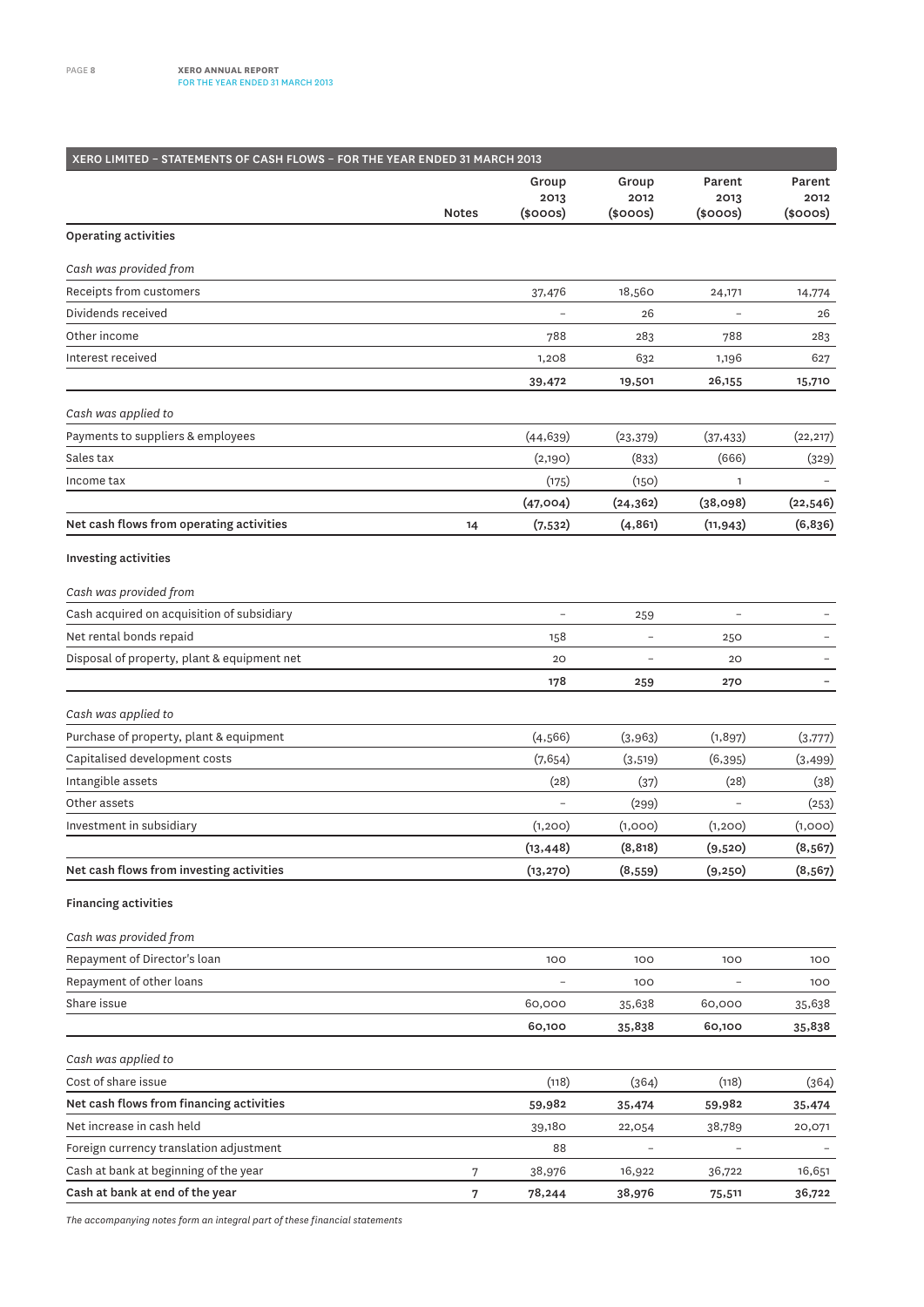## **NOTES TO THE FINANCIAL STATEMENTS**

#### **1. CORPORATE INFORMATION**

Xero Limited is a limited liability company, domiciled and incorporated in New Zealand and registered under the New Zealand Companies Act 1993. The registered office of the Company is 3 Market Lane, Wellington 6011, New Zealand.

The financial statements presented are for Xero Limited (the "Parent"/"Company") and its subsidiaries (together "the Group") for the year ended 31 March 2013.

Xero Limited is an issuer for the purposes of the Financial Reporting Act 1993.

The consolidated financial statements of the Group for the year ended 31 March 2013 were authorised for issue in accordance with a resolution of the Directors on 23 May 2013.

The Group's principal activity is the provision of a platform for online accounting and business services to small businesses and their advisors.

### **2. SUMMARY OF SIGNIFICANT ACCOUNTING POLICIES**

(a) Basis of preparation The financial statements have been prepared in accordance with New Zealand Generally Accepted Accounting Practice. They comply with New Zealand Equivalents to International Financial Reporting Standards ("NZ IFRS"), and other applicable Financial Reporting Standards, as appropriate for profit-oriented entities. The financial statements comply with International Financial Reporting Standards ("IFRS").

The financial statements have been prepared in accordance with the requirements of the Financial Reporting Act 1993 and Companies Act 1993.

The Company and Group are profit-oriented entities for financial reporting purposes.

The consolidated financial statements have been prepared using the historical cost convention.

The preparation of financial statements requires management to make judgements, estimates and assumptions that affect the application of accounting policies and the reported amounts of assets, liabilities, income and expenses. The areas involving a higher degree of judgement or complexity, or areas where assumptions and estimates are significant to the consolidated financial statements, are disclosed in Note 3.

(b) Changes in accounting policies & disclosures The accounting policies adopted are consistent with those of the previous year.

(c) Basis of consolidation Subsidiaries are all entities over which the Group has the power to govern the financial and operating policies generally accompanying a shareholding of more than one half of the voting rights. Subsidiaries are fully consolidated from the date on which control is transferred to the Group. They are de-consolidated from the date that control ceases. The acquisition method of accounting is used to account for the acquisition of subsidiaries by the Group. The consideration transferred for an acquisition is measured as the fair value of the assets given, equity instruments issued and liabilities incurred or assumed at the date of exchange. Costs directly attributable to the acquisition are expensed in the Income Statement. Inter-company transactions, balances and unrealised gains on transactions between Group companies are eliminated. Unrealised losses are also eliminated. Accounting policies of subsidiaries are consistent with the policies adopted by the Group.

(d) Revenue Subscriptions, conference and training revenues are recognised to the extent that it is probable that the economic benefits will flow to the Group and the revenue can be reliably measured. Revenue is recorded net of sales tax and discounts and after eliminating sales within the Group. The following specific recognition criteria must also be met before revenue is recognised:

Services – Revenue is recognised in the accounting period in which the service is rendered. Consideration received prior to the service being rendered is recognised in the Statements of Financial Position as income in advance and included within trade and other payables. Revenue for which services have been rendered but invoices have not been issued is recognised within the Statement of Financial Position as accrued income and included within trade and other receivables.

Interest – Interest income is recognised on an accruals basis using the effective interest rate method.

Government grants – Government grants are recognised at their fair value where there is reasonable assurance that the grants will be received and all attaching conditions will be complied with. When a grant relates to an expense item, it is recognised as income over the period necessary to match the grant on a systematic basis to the costs that it is intended to compensate.

(e) Income tax In the Income Statement income tax comprises current and deferred tax.

Current tax is the expected tax payable on the taxable income for the year, using tax rates enacted or substantially enacted at the reporting date, and any adjustment to tax payable in respect of previous years.

Deferred tax is recognised, using the liability method, on temporary differences arising between the tax bases of assets and liabilities and their carrying amounts in the consolidated financial statements. Deferred income tax is determined using tax rates (and laws) that have been enacted or substantially enacted by the reporting date and are expected to apply when the related deferred income tax asset is realised or the deferred income tax liability is settled.

A deferred tax asset is recognised to the extent that it is probable that future taxable profits will be available against which temporary differences can be utilised. Deferred tax assets are reviewed at each reporting date and are reduced to the extent that it is no longer probable that the related benefits will be realised.

Deferred income tax is provided on temporary differences arising on investments in subsidiaries and associates, except for deferred income tax liabilities where the timing of the reversal of the temporary difference is controlled by the Group and it is probable that the temporary difference will not reverse in the foreseeable future.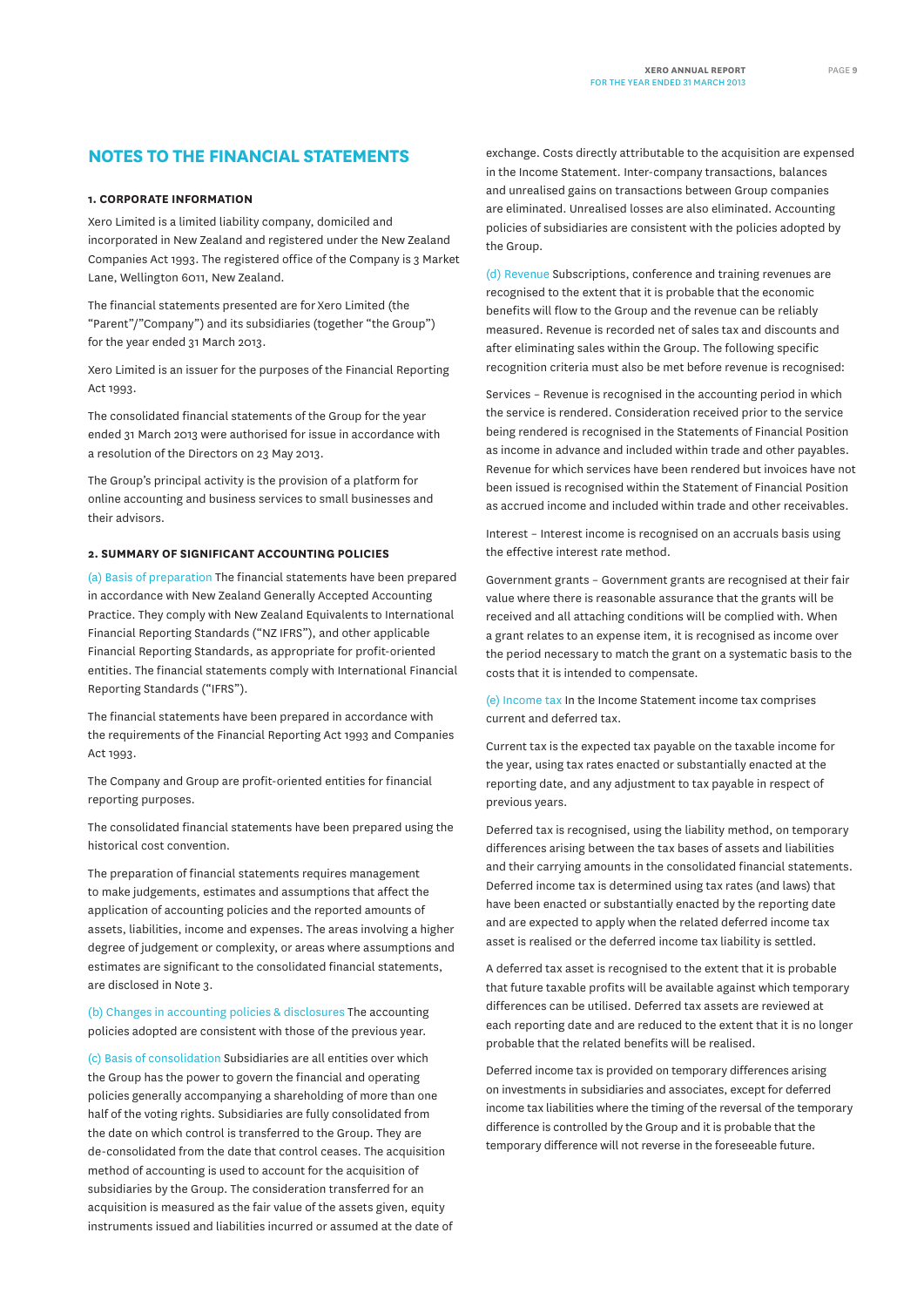### **2. SUMMARY OF SIGNIFICANT ACCOUNTING POLICIES (CONTINUED)**

Deferred income tax assets and liabilities are offset when there is a legally enforceable right to offset current tax assets against current tax liabilities and when the deferred income tax assets and liabilities relate to income tax levied by the same taxation authority on either the same taxable entity or different entities where there is an intention to settle the balance on a net basis.

(f) Sales tax The Income Statements and the Statements of Cash Flows have been prepared so that all components are stated exclusive of sales tax, except where sales tax is not recoverable. All items in the Statements of Financial Position are stated net of sales tax with the exception of receivables and payables, which include sales tax invoiced.

Commitments and contingencies are disclosed net of the amount of sales tax recoverable from, or payable to, the taxation authority.

Sales tax includes Goods and Services Tax (GST) and Value Added Tax (VAT) where applicable.

(g) Foreign currency translation Items included in the financial statements of each of the Group's entities are measured using the currency of the primary economic environment in which the entity operates ("the functional currency"). The consolidated financial statements are presented in New Zealand dollars (\$) (the "presentation currency"), which is the Company's functional currency. Foreign currency transactions are translated into the functional currency using the exchange rates prevailing at the dates of the transactions. Foreign exchange gains and losses resulting from the settlement of such transactions and from the translation at yearend exchange rates of monetary assets and liabilities denominated in foreign currencies are recognised in the Income Statement. Foreign exchange gains and losses are presented in the Income Statement within operating expenses.

The Group translates the results of its foreign operations from their functional currencies to the presentation currency of the Group using the closing exchange rate at balance date for assets and liabilities and the average monthly exchange rates for income and expenses. The difference arising from the translation of the Statements of Financial Position at the closing rates and the Income Statement at the average rates is recorded within the foreign currency translation reserve.

(h) Property, plant & equipment In the balance sheet property, plant and equipment is stated at historical cost less depreciation. Historical cost includes expenditure that is directly attributable to the acquisition of the items.

Depreciation on assets is calculated using the straight-line method to allocate the difference between their original costs and their residual values over their estimated useful lives, as follows:

| Leasehold improvements | Terms of lease |
|------------------------|----------------|
| Motor vehicles         | 3-5 years      |
| Furniture & equipment  | 2-7 years      |
| Computer equipment     | 2-3 years      |
|                        |                |

The assets' residual values and useful lives are reviewed and adjusted if appropriate at each balance date.

An asset's carrying amount is written down immediately to its recoverable amount if the asset's carrying amount is greater than its estimated recoverable amount.

Gains and losses on disposals are determined by comparing proceeds with carrying amounts and are recognised in the Income Statement.

#### (i) Intangible assets

(I) Research costs are expensed as incurred.

Costs associated with maintaining internal computer software programs are recognised as an expense as incurred. Costs that are directly associated with the development of the software products controlled by the Group are recognised as intangible assets where the following criteria are met:

- it is technically feasible to complete the software product so that it will be available for use;
- management intends to complete the software product and use or sell it;
- there is an ability to use or sell the software product;
- it can be demonstrated how the software product will generate probable future economic benefits;
- adequate technical, financial and other resources to complete the development and to use or sell the software product are available; and
- the expenditure attributable to the software product during its development can be reliably measured.

Directly attributable costs that are capitalised as part of the capitalised software development costs include the software development employee costs. Other development expenditures that do not meet these criteria are recognised as expenses as incurred. Development costs previously recognised as expenses are not recognised as assets in a subsequent period. Computer software development costs recognised as assets are amortised over their estimated useful lives.

(II) Other intangible assets acquired are initially measured at cost. Internally generated assets, excluding capitalised development costs, are not capitalised and expenditure is recognised in the Income Statement in the year in which the expenditure is incurred.

The useful lives of the Group's intangible assets are assessed to be finite. Assets with finite lives are amortised over their useful lives and tested for impairment whenever there are indications that the assets may be impaired.

(III) Amortisation is recognised in the Income Statement on a straight-line basis over the estimated useful life of the intangible asset, from the date it is available for use.

The estimated useful lives are:

| Trademarks/patents            | 10 years  |
|-------------------------------|-----------|
| Domains                       | 10 years  |
| Capitalised development costs | 2-5 years |

*Continued on next page ...*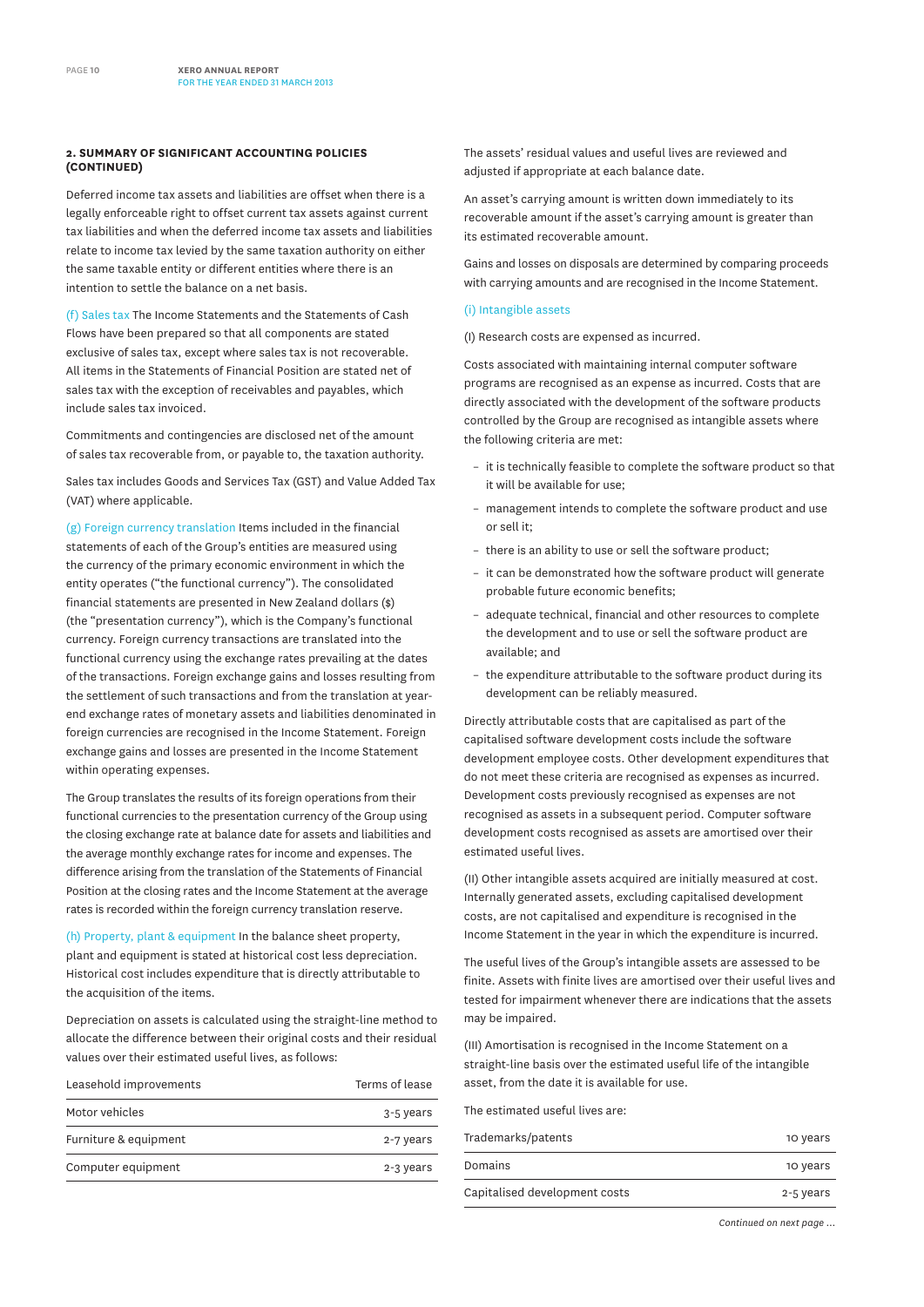(j) Impairment of non-financial assets At each reporting date, the Group assesses whether there is any indication that an asset may be impaired. Where an indicator of impairment exists, the Group makes a formal estimate of the recoverable amount. Where the carrying value of an asset exceeds its recoverable amount, the asset is considered impaired and is written down to its recoverable amount.

Recoverable amount is the greater of fair value less costs to sell or the asset's value in use. For the purposes of assessing impairment, assets are grouped at the lowest levels for which there are separately identifiable cash flows (cash-generating units). Non-financial assets other than goodwill that suffered an impairment are reviewed for possible reversal of the impairment at each reporting date.

(k) Loans & receivables The Group classifies its financial assets as loans and receivables. Management determines the classifications of its financial assets at initial recognition. The Group's loans & receivables are non-derivative financial assets with fixed or determinable payments that are not quoted in an active market. They are included in current assets, except for those with maturities greater than 12 months after the reporting date. These are classified as non-current assets. The Group's loans and receivables comprise "trade & other receivables" and cash and cash equivalents in the Statements of Financial Position. Loans and receivables are carried at amortised cost using the effective interest method. The Group assesses at each reporting date whether there is objective evidence that a financial asset or a group of financial assets is impaired. Impairment testing of trade receivables is described in Note 2.(m).

(l) Cash & cash equivalents Comprise cash in hand, deposits held at call with banks, other short-term and highly liquid investments with original maturities of six months or less.

(m) Trade & other receivables The Group recognises trade and other receivables initially at fair value and subsequently measured at amortised cost using the effective interest method, less provision for impairment. A provision for impairment of trade receivables is established when there is objective evidence that the Group will not be able to collect all amounts due according to the original terms of the receivables. The carrying amount of an asset is reduced through the use of a provision account, and the amount of the loss is recognised in the Income Statement. When a receivable is uncollectible, it is written off against the provision account for receivables. Subsequent recoveries of amounts previously written off are credited against the Income Statement.

(n) Trade & other payables The Group recognises trade and other payables initially at fair value and subsequently measured at amortised cost using the effective interest method. They represent liabilities for goods and services provided to the Group prior to the end of the financial year that are unpaid. The amounts are unsecured, non-interest bearing and are usually paid within 45 days of recognition.

(o) Provisions The Group recognises a provision when it has a present legal or constructive obligation as a result of past events, it is probable that an outflow of resources will be required to settle the obligation, and the amount has been reliably estimated. Provisions are not recognised for future operating losses.

Where there are a number of similar obligations, the likelihood that an outflow will be required in settlement is determined by considering the class of obligations as a whole. A provision is recognised even if the likelihood of an outflow with respect to any one item included in the same class of obligations may be small.

Provisions are measured at the present value of the expenditures expected to be required to settle the obligation using a pre-tax rate that reflects current market assessments of the time value of money and the risks specific to the obligation. The increase in the provision due to the passage of time is recognised as an interest expense in the Income Statement.

(p) Employee entitlements The liability for employees' compensation for future leave is accrued in relation to the length of service rendered by employees and relates to the vested and unvested entitlements.

The Group operates both short-term and long-term incentive plans. Employee incentive obligations are measured at the amounts expected to be paid when the liability is settled and are expensed as the related service is provided. The Group operates an equitysettled, share-based compensation plan, under which employees render services in exchange for non-transferable share options and shares. The value of the employee services rendered for the grant of non-transferable share options and shares is recognised as an expense over the vesting period, and the amount is determined by reference to the fair value of the options and shares granted.

(q) Earnings per share The Group presents basic and diluted earnings per share ("EPS") data for its ordinary shares.

Basic EPS is calculated by dividing the Group profit or loss attributable to ordinary shareholders of the Company by the weighted average number of ordinary shares on issue during the period.

Diluted EPS is determined by adjusting the profit or loss attributable to ordinary shareholders and the weighted average number of ordinary shares on issue for the effects of all dilutive potential ordinary shares, which comprise treasury stock and share options granted to employees.

(r) Share capital Ordinary shares are classified as equity. Incremental costs directly attributable to the issue of new shares are shown in equity as a deduction, net of tax, from the proceeds. Where any Group company purchases the Company's equity share capital (treasury shares), the consideration paid is deducted from equity attributable to the Company's equity holders until the shares are cancelled or transferred outside the Group.

(s) Volume Weighted Average Price (VWAP) is calculated by summing the dollar value of shares traded over the previous 20 days and dividing by the total volume of shares traded over the same period.

(t) Segment reporting An operating segment is a component of an entity that engages in business activities from which it may earn revenue and incur expenses, whose operating results are regularly reviewed by the entity's Chief Operating Decision Maker to make decisions about resources to be allocated to the segment and assess its performance, and for which discrete financial information is available. Operating segments are aggregated for disclosure purposes where they have similar products and services, production processes, customers, distribution methods and regulatory environments.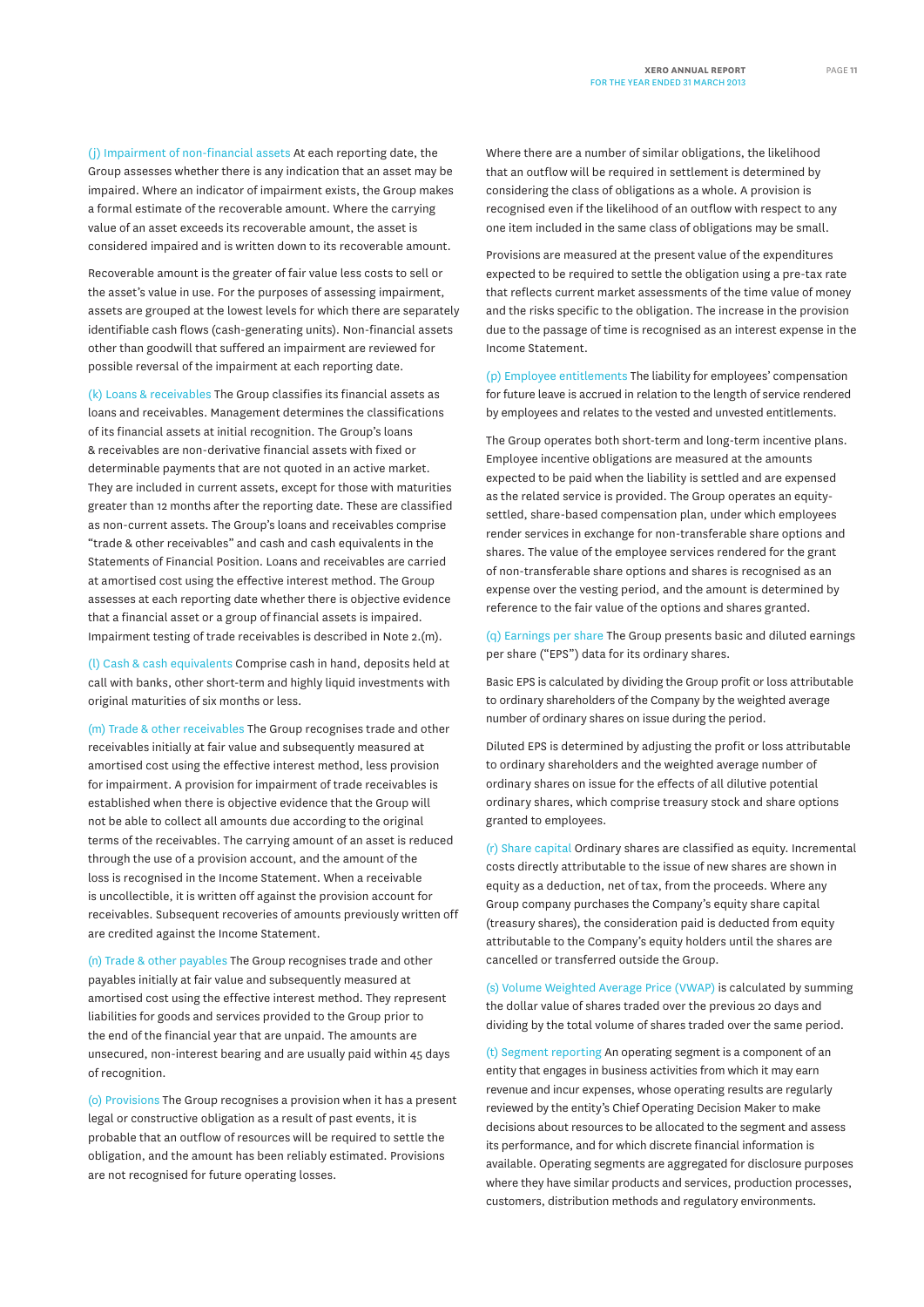### **2. SUMMARY OF SIGNIFICANT ACCOUNTING POLICIES (CONTINUED)**

### (u) Standards or interpretations issued but not yet effective and relevant to the Group

NZ-IFRS 9 Financial Instruments (effective for accounting periods beginning on or after 1 January 2015) – This standard is being compiled in phases with the first phase addressing financial assets and the second phase, addressing financial liabilities. The standard is not expected to have a material impact on the Group financial statements. The Group will adopt the standard for the year ending 31 March 2016.

NZ-IAS 1 Presentation of Financial Statements (effective for accounting periods beginning on or after 1 July 2012) – This standard requires entities to group items presented in other comprehensive income on the basis of whether they are potentially reclassifiable to profit or loss in subsequent periods. The standard is not expected to have a material impact on the Group financial statements. The Group will adopt the standard for the year ending 31 March 2014.

NZ-IFRS 13 Fair Value Measurement (effective for accounting periods beginning on or after 1 January 2013) – This standard provides a single source of guidance for determining the fair value of assets and liabilities. The application of this guidance may result in different fair values being determined for the relevant assets. The standard expands the disclosure requirements for all assets and liabilities carried at fair value. This includes information about the assumptions made and the qualitative impacts of those assumptions on the fair value determined. The standard is not expected to have a material impact on the Group financial statements. The Group will adopt the standard for the year ending 31 March 2014.

There are a number of other amendments to accounting standards as part of the ongoing improvement process. None of these changes is expected to have a significant impact on the Company or Group.

The Company and Group have not adopted any standards prior to their effective date.

#### **3. SIGNIFICANT ACCOUNTING JUDGEMENTS**

In applying the Group's accounting policies management continually evaluates judgements, estimates and assumptions based on experience and other factors, including expectations of future events that may have an impact on the Group. All judgements, estimates and assumptions made are believed to be reasonable based on the most current set of circumstances available to the Group. Actual results may differ from the judgements, estimates and assumptions.

The significant judgements, estimates and assumptions made by management in the preparation of these financial statements are outlined below.

(a) Deferred tax assets The Group recognises a deferred tax asset in relation to tax losses, only to the extent of the Group's deferred tax liabilities.

It is not considered prudent to recognise a deferred tax asset in respect of losses and other temporary differences given the uncertainty of the timing of profitability and the requirement for ownership continuity.

(b) Capitalised development costs The Group capitalises its development costs based on a proportion of employee costs. The percentages applied are in line with industry standards. The Group regularly reviews the carrying value of capitalised development costs to ensure they are supported by the associated future economic benefits. The development costs are amortised over three to five years, being the expected useful life of the software.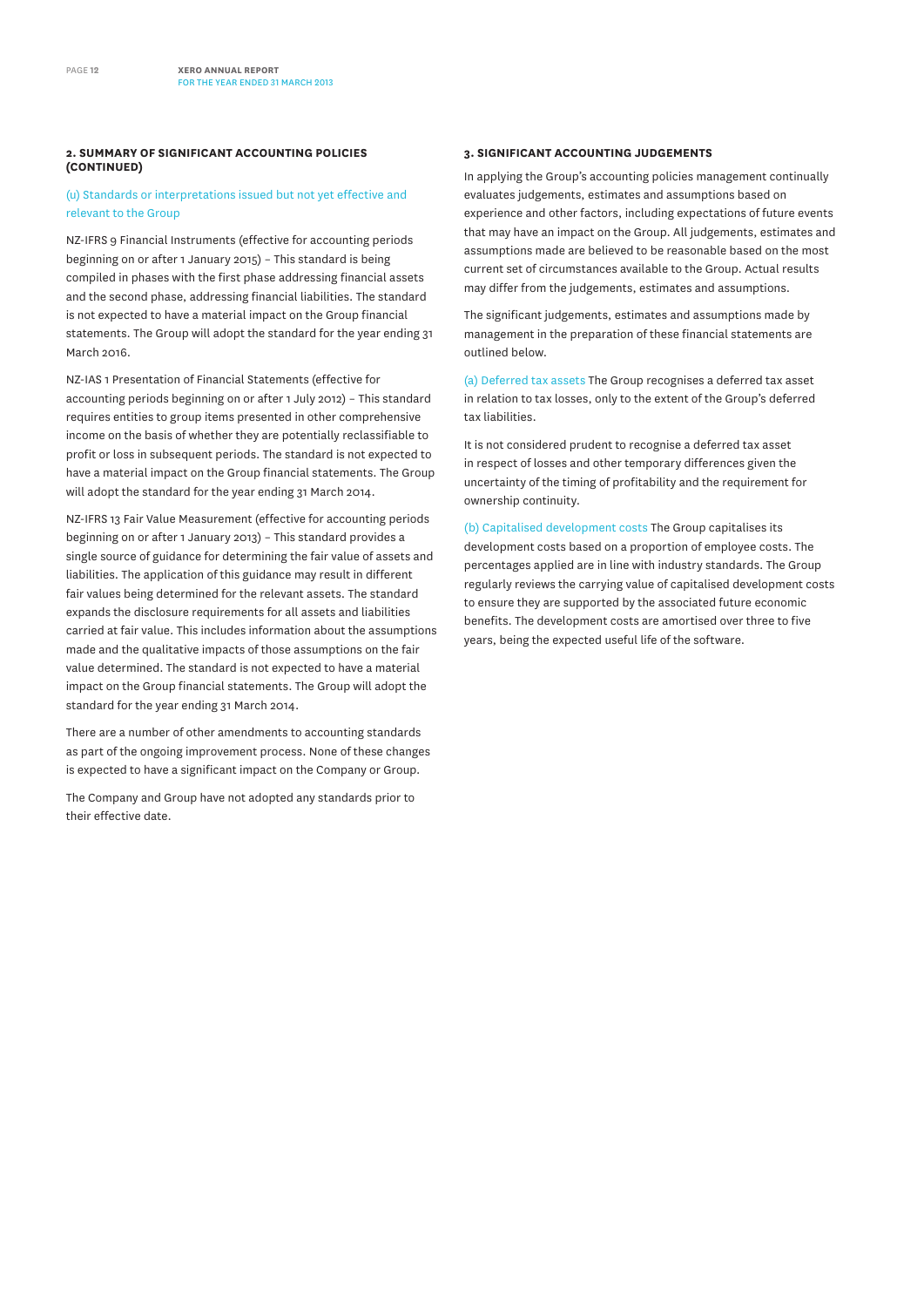#### **4. REVENUES & EXPENSES**

| Operating revenue from the rendering of services<br>26,857<br>15,186<br>39,033<br>19,370<br>Other income<br>936<br>936<br>401<br>401<br>Dividends received<br>26<br>936<br>401<br>936<br>427<br>Total revenue & other income<br>15,613<br>39,969<br>19,771<br>27,793<br><b>Operating expenses</b><br>Employee entitlements<br>11,612<br>29,272<br>15,389<br>22,097<br>Employee entitlements - share-based payments<br>4,262<br>1,938<br>5,270<br>2,492<br>Employee entitlements capitalised<br>(8, 466)<br>(4,014)<br>(4,035)<br>(8,393)<br>IT infrastructure costs<br>7,662<br>3,266<br>6,536<br>2,856<br>Advertising & marketing<br>5,623<br>2,976<br>1,603<br>1,231<br>Consulting & subcontracting<br>1,922<br>1,222<br>1,308<br>792<br>Lease/rental<br>766<br>958<br>1,771<br>1,174<br>839<br>642<br>487<br>1,453<br>Communication & office administration<br>1,370<br>778<br>942<br>543<br>824<br>409<br>605<br>290<br>Superannuation costs<br>765<br>467<br>330<br>139<br>Listing costs<br>618<br>618<br>158<br>158<br>Loss/(gain) on foreign exchange transactions<br>(8)<br>(8)<br>442<br>417<br>Directors' fees<br>16<br>243<br>220<br>220<br>243<br>Fees paid to auditors<br>183<br>167<br>15<br>134<br>142<br>Intercompany market support payments<br>7,551<br>4,703<br>(Gain)/loss on disposal of property, plant & equipment<br>(13)<br>(14)<br>119<br>121<br>Other operating expenses<br>2,468<br>1,658<br>1,211<br>906<br>Total operating expenses excl. depreciation & amortisation<br>22,882<br>41,850<br>26,491<br>51,407<br>Depreciation & amortisation expense<br>Property, plant & equipment<br>1,130<br>948<br>9<br>320<br>259<br>Amortisation of other intangible assets<br>10<br>12<br>11<br>12<br>10 <sup>°</sup><br>Amortisation of development costs<br>1,563<br>2,968<br>1,569<br>10<br>3,405<br>Total depreciation & amortisation<br>1,894<br>3,928<br>1,838<br>4,547<br>28,385<br>45,778<br>24,720<br>55,954<br>Interest income – bank<br>587<br>1,783<br>582<br>1,794<br>Interest income - loan to related party<br>16<br>20<br>44<br>44<br>20<br>Interest income - other<br>5<br>5<br>Net interest income<br>1,838<br>612<br>1,827<br>607<br>Net operating loss before tax<br>(8,002)<br>(14, 147)<br>(16, 158)<br>(8,500) |                          | <b>Notes</b> | Group<br>2013<br>(\$000S) | Group<br>2012<br>(\$000S) | Parent<br>2013<br>(\$000S) | Parent<br>2012<br>$(s$ ooos $)$ |
|------------------------------------------------------------------------------------------------------------------------------------------------------------------------------------------------------------------------------------------------------------------------------------------------------------------------------------------------------------------------------------------------------------------------------------------------------------------------------------------------------------------------------------------------------------------------------------------------------------------------------------------------------------------------------------------------------------------------------------------------------------------------------------------------------------------------------------------------------------------------------------------------------------------------------------------------------------------------------------------------------------------------------------------------------------------------------------------------------------------------------------------------------------------------------------------------------------------------------------------------------------------------------------------------------------------------------------------------------------------------------------------------------------------------------------------------------------------------------------------------------------------------------------------------------------------------------------------------------------------------------------------------------------------------------------------------------------------------------------------------------------------------------------------------------------------------------------------------------------------------------------------------------------------------------------------------------------------------------------------------------------------------------------------------------------------------------------------------------------------------------------------------------------------------------------------------------------------------------------------------------------|--------------------------|--------------|---------------------------|---------------------------|----------------------------|---------------------------------|
|                                                                                                                                                                                                                                                                                                                                                                                                                                                                                                                                                                                                                                                                                                                                                                                                                                                                                                                                                                                                                                                                                                                                                                                                                                                                                                                                                                                                                                                                                                                                                                                                                                                                                                                                                                                                                                                                                                                                                                                                                                                                                                                                                                                                                                                            |                          |              |                           |                           |                            |                                 |
|                                                                                                                                                                                                                                                                                                                                                                                                                                                                                                                                                                                                                                                                                                                                                                                                                                                                                                                                                                                                                                                                                                                                                                                                                                                                                                                                                                                                                                                                                                                                                                                                                                                                                                                                                                                                                                                                                                                                                                                                                                                                                                                                                                                                                                                            |                          |              |                           |                           |                            |                                 |
|                                                                                                                                                                                                                                                                                                                                                                                                                                                                                                                                                                                                                                                                                                                                                                                                                                                                                                                                                                                                                                                                                                                                                                                                                                                                                                                                                                                                                                                                                                                                                                                                                                                                                                                                                                                                                                                                                                                                                                                                                                                                                                                                                                                                                                                            | Government grants*       |              |                           |                           |                            |                                 |
|                                                                                                                                                                                                                                                                                                                                                                                                                                                                                                                                                                                                                                                                                                                                                                                                                                                                                                                                                                                                                                                                                                                                                                                                                                                                                                                                                                                                                                                                                                                                                                                                                                                                                                                                                                                                                                                                                                                                                                                                                                                                                                                                                                                                                                                            |                          |              |                           |                           |                            |                                 |
|                                                                                                                                                                                                                                                                                                                                                                                                                                                                                                                                                                                                                                                                                                                                                                                                                                                                                                                                                                                                                                                                                                                                                                                                                                                                                                                                                                                                                                                                                                                                                                                                                                                                                                                                                                                                                                                                                                                                                                                                                                                                                                                                                                                                                                                            |                          |              |                           |                           |                            |                                 |
|                                                                                                                                                                                                                                                                                                                                                                                                                                                                                                                                                                                                                                                                                                                                                                                                                                                                                                                                                                                                                                                                                                                                                                                                                                                                                                                                                                                                                                                                                                                                                                                                                                                                                                                                                                                                                                                                                                                                                                                                                                                                                                                                                                                                                                                            |                          |              |                           |                           |                            |                                 |
|                                                                                                                                                                                                                                                                                                                                                                                                                                                                                                                                                                                                                                                                                                                                                                                                                                                                                                                                                                                                                                                                                                                                                                                                                                                                                                                                                                                                                                                                                                                                                                                                                                                                                                                                                                                                                                                                                                                                                                                                                                                                                                                                                                                                                                                            |                          |              |                           |                           |                            |                                 |
|                                                                                                                                                                                                                                                                                                                                                                                                                                                                                                                                                                                                                                                                                                                                                                                                                                                                                                                                                                                                                                                                                                                                                                                                                                                                                                                                                                                                                                                                                                                                                                                                                                                                                                                                                                                                                                                                                                                                                                                                                                                                                                                                                                                                                                                            |                          |              |                           |                           |                            |                                 |
|                                                                                                                                                                                                                                                                                                                                                                                                                                                                                                                                                                                                                                                                                                                                                                                                                                                                                                                                                                                                                                                                                                                                                                                                                                                                                                                                                                                                                                                                                                                                                                                                                                                                                                                                                                                                                                                                                                                                                                                                                                                                                                                                                                                                                                                            |                          |              |                           |                           |                            |                                 |
|                                                                                                                                                                                                                                                                                                                                                                                                                                                                                                                                                                                                                                                                                                                                                                                                                                                                                                                                                                                                                                                                                                                                                                                                                                                                                                                                                                                                                                                                                                                                                                                                                                                                                                                                                                                                                                                                                                                                                                                                                                                                                                                                                                                                                                                            |                          |              |                           |                           |                            |                                 |
|                                                                                                                                                                                                                                                                                                                                                                                                                                                                                                                                                                                                                                                                                                                                                                                                                                                                                                                                                                                                                                                                                                                                                                                                                                                                                                                                                                                                                                                                                                                                                                                                                                                                                                                                                                                                                                                                                                                                                                                                                                                                                                                                                                                                                                                            |                          |              |                           |                           |                            |                                 |
|                                                                                                                                                                                                                                                                                                                                                                                                                                                                                                                                                                                                                                                                                                                                                                                                                                                                                                                                                                                                                                                                                                                                                                                                                                                                                                                                                                                                                                                                                                                                                                                                                                                                                                                                                                                                                                                                                                                                                                                                                                                                                                                                                                                                                                                            |                          |              |                           |                           |                            |                                 |
|                                                                                                                                                                                                                                                                                                                                                                                                                                                                                                                                                                                                                                                                                                                                                                                                                                                                                                                                                                                                                                                                                                                                                                                                                                                                                                                                                                                                                                                                                                                                                                                                                                                                                                                                                                                                                                                                                                                                                                                                                                                                                                                                                                                                                                                            |                          |              |                           |                           |                            |                                 |
|                                                                                                                                                                                                                                                                                                                                                                                                                                                                                                                                                                                                                                                                                                                                                                                                                                                                                                                                                                                                                                                                                                                                                                                                                                                                                                                                                                                                                                                                                                                                                                                                                                                                                                                                                                                                                                                                                                                                                                                                                                                                                                                                                                                                                                                            |                          |              |                           |                           |                            |                                 |
|                                                                                                                                                                                                                                                                                                                                                                                                                                                                                                                                                                                                                                                                                                                                                                                                                                                                                                                                                                                                                                                                                                                                                                                                                                                                                                                                                                                                                                                                                                                                                                                                                                                                                                                                                                                                                                                                                                                                                                                                                                                                                                                                                                                                                                                            | Travel related           |              |                           |                           |                            |                                 |
|                                                                                                                                                                                                                                                                                                                                                                                                                                                                                                                                                                                                                                                                                                                                                                                                                                                                                                                                                                                                                                                                                                                                                                                                                                                                                                                                                                                                                                                                                                                                                                                                                                                                                                                                                                                                                                                                                                                                                                                                                                                                                                                                                                                                                                                            |                          |              |                           |                           |                            |                                 |
|                                                                                                                                                                                                                                                                                                                                                                                                                                                                                                                                                                                                                                                                                                                                                                                                                                                                                                                                                                                                                                                                                                                                                                                                                                                                                                                                                                                                                                                                                                                                                                                                                                                                                                                                                                                                                                                                                                                                                                                                                                                                                                                                                                                                                                                            | Staff recruitment        |              |                           |                           |                            |                                 |
|                                                                                                                                                                                                                                                                                                                                                                                                                                                                                                                                                                                                                                                                                                                                                                                                                                                                                                                                                                                                                                                                                                                                                                                                                                                                                                                                                                                                                                                                                                                                                                                                                                                                                                                                                                                                                                                                                                                                                                                                                                                                                                                                                                                                                                                            |                          |              |                           |                           |                            |                                 |
|                                                                                                                                                                                                                                                                                                                                                                                                                                                                                                                                                                                                                                                                                                                                                                                                                                                                                                                                                                                                                                                                                                                                                                                                                                                                                                                                                                                                                                                                                                                                                                                                                                                                                                                                                                                                                                                                                                                                                                                                                                                                                                                                                                                                                                                            |                          |              |                           |                           |                            |                                 |
|                                                                                                                                                                                                                                                                                                                                                                                                                                                                                                                                                                                                                                                                                                                                                                                                                                                                                                                                                                                                                                                                                                                                                                                                                                                                                                                                                                                                                                                                                                                                                                                                                                                                                                                                                                                                                                                                                                                                                                                                                                                                                                                                                                                                                                                            |                          |              |                           |                           |                            |                                 |
|                                                                                                                                                                                                                                                                                                                                                                                                                                                                                                                                                                                                                                                                                                                                                                                                                                                                                                                                                                                                                                                                                                                                                                                                                                                                                                                                                                                                                                                                                                                                                                                                                                                                                                                                                                                                                                                                                                                                                                                                                                                                                                                                                                                                                                                            |                          |              |                           |                           |                            |                                 |
|                                                                                                                                                                                                                                                                                                                                                                                                                                                                                                                                                                                                                                                                                                                                                                                                                                                                                                                                                                                                                                                                                                                                                                                                                                                                                                                                                                                                                                                                                                                                                                                                                                                                                                                                                                                                                                                                                                                                                                                                                                                                                                                                                                                                                                                            |                          |              |                           |                           |                            |                                 |
|                                                                                                                                                                                                                                                                                                                                                                                                                                                                                                                                                                                                                                                                                                                                                                                                                                                                                                                                                                                                                                                                                                                                                                                                                                                                                                                                                                                                                                                                                                                                                                                                                                                                                                                                                                                                                                                                                                                                                                                                                                                                                                                                                                                                                                                            |                          |              |                           |                           |                            |                                 |
|                                                                                                                                                                                                                                                                                                                                                                                                                                                                                                                                                                                                                                                                                                                                                                                                                                                                                                                                                                                                                                                                                                                                                                                                                                                                                                                                                                                                                                                                                                                                                                                                                                                                                                                                                                                                                                                                                                                                                                                                                                                                                                                                                                                                                                                            |                          |              |                           |                           |                            |                                 |
|                                                                                                                                                                                                                                                                                                                                                                                                                                                                                                                                                                                                                                                                                                                                                                                                                                                                                                                                                                                                                                                                                                                                                                                                                                                                                                                                                                                                                                                                                                                                                                                                                                                                                                                                                                                                                                                                                                                                                                                                                                                                                                                                                                                                                                                            |                          |              |                           |                           |                            |                                 |
|                                                                                                                                                                                                                                                                                                                                                                                                                                                                                                                                                                                                                                                                                                                                                                                                                                                                                                                                                                                                                                                                                                                                                                                                                                                                                                                                                                                                                                                                                                                                                                                                                                                                                                                                                                                                                                                                                                                                                                                                                                                                                                                                                                                                                                                            |                          |              |                           |                           |                            |                                 |
|                                                                                                                                                                                                                                                                                                                                                                                                                                                                                                                                                                                                                                                                                                                                                                                                                                                                                                                                                                                                                                                                                                                                                                                                                                                                                                                                                                                                                                                                                                                                                                                                                                                                                                                                                                                                                                                                                                                                                                                                                                                                                                                                                                                                                                                            |                          |              |                           |                           |                            |                                 |
|                                                                                                                                                                                                                                                                                                                                                                                                                                                                                                                                                                                                                                                                                                                                                                                                                                                                                                                                                                                                                                                                                                                                                                                                                                                                                                                                                                                                                                                                                                                                                                                                                                                                                                                                                                                                                                                                                                                                                                                                                                                                                                                                                                                                                                                            |                          |              |                           |                           |                            |                                 |
|                                                                                                                                                                                                                                                                                                                                                                                                                                                                                                                                                                                                                                                                                                                                                                                                                                                                                                                                                                                                                                                                                                                                                                                                                                                                                                                                                                                                                                                                                                                                                                                                                                                                                                                                                                                                                                                                                                                                                                                                                                                                                                                                                                                                                                                            |                          |              |                           |                           |                            |                                 |
|                                                                                                                                                                                                                                                                                                                                                                                                                                                                                                                                                                                                                                                                                                                                                                                                                                                                                                                                                                                                                                                                                                                                                                                                                                                                                                                                                                                                                                                                                                                                                                                                                                                                                                                                                                                                                                                                                                                                                                                                                                                                                                                                                                                                                                                            |                          |              |                           |                           |                            |                                 |
|                                                                                                                                                                                                                                                                                                                                                                                                                                                                                                                                                                                                                                                                                                                                                                                                                                                                                                                                                                                                                                                                                                                                                                                                                                                                                                                                                                                                                                                                                                                                                                                                                                                                                                                                                                                                                                                                                                                                                                                                                                                                                                                                                                                                                                                            |                          |              |                           |                           |                            |                                 |
|                                                                                                                                                                                                                                                                                                                                                                                                                                                                                                                                                                                                                                                                                                                                                                                                                                                                                                                                                                                                                                                                                                                                                                                                                                                                                                                                                                                                                                                                                                                                                                                                                                                                                                                                                                                                                                                                                                                                                                                                                                                                                                                                                                                                                                                            | Total operating expenses |              |                           |                           |                            |                                 |
|                                                                                                                                                                                                                                                                                                                                                                                                                                                                                                                                                                                                                                                                                                                                                                                                                                                                                                                                                                                                                                                                                                                                                                                                                                                                                                                                                                                                                                                                                                                                                                                                                                                                                                                                                                                                                                                                                                                                                                                                                                                                                                                                                                                                                                                            | Interest income          |              |                           |                           |                            |                                 |
|                                                                                                                                                                                                                                                                                                                                                                                                                                                                                                                                                                                                                                                                                                                                                                                                                                                                                                                                                                                                                                                                                                                                                                                                                                                                                                                                                                                                                                                                                                                                                                                                                                                                                                                                                                                                                                                                                                                                                                                                                                                                                                                                                                                                                                                            |                          |              |                           |                           |                            |                                 |
|                                                                                                                                                                                                                                                                                                                                                                                                                                                                                                                                                                                                                                                                                                                                                                                                                                                                                                                                                                                                                                                                                                                                                                                                                                                                                                                                                                                                                                                                                                                                                                                                                                                                                                                                                                                                                                                                                                                                                                                                                                                                                                                                                                                                                                                            |                          |              |                           |                           |                            |                                 |
|                                                                                                                                                                                                                                                                                                                                                                                                                                                                                                                                                                                                                                                                                                                                                                                                                                                                                                                                                                                                                                                                                                                                                                                                                                                                                                                                                                                                                                                                                                                                                                                                                                                                                                                                                                                                                                                                                                                                                                                                                                                                                                                                                                                                                                                            |                          |              |                           |                           |                            |                                 |
|                                                                                                                                                                                                                                                                                                                                                                                                                                                                                                                                                                                                                                                                                                                                                                                                                                                                                                                                                                                                                                                                                                                                                                                                                                                                                                                                                                                                                                                                                                                                                                                                                                                                                                                                                                                                                                                                                                                                                                                                                                                                                                                                                                                                                                                            |                          |              |                           |                           |                            |                                 |
|                                                                                                                                                                                                                                                                                                                                                                                                                                                                                                                                                                                                                                                                                                                                                                                                                                                                                                                                                                                                                                                                                                                                                                                                                                                                                                                                                                                                                                                                                                                                                                                                                                                                                                                                                                                                                                                                                                                                                                                                                                                                                                                                                                                                                                                            |                          |              |                           |                           |                            |                                 |

*\*Government grants have been received from the Ministry of Business, Innovation and Employment (2012: Ministry of Science and Innovation). The grants were claimed retrospectively on qualifying expenditure, and all conditions have been fulfilled at balance date.*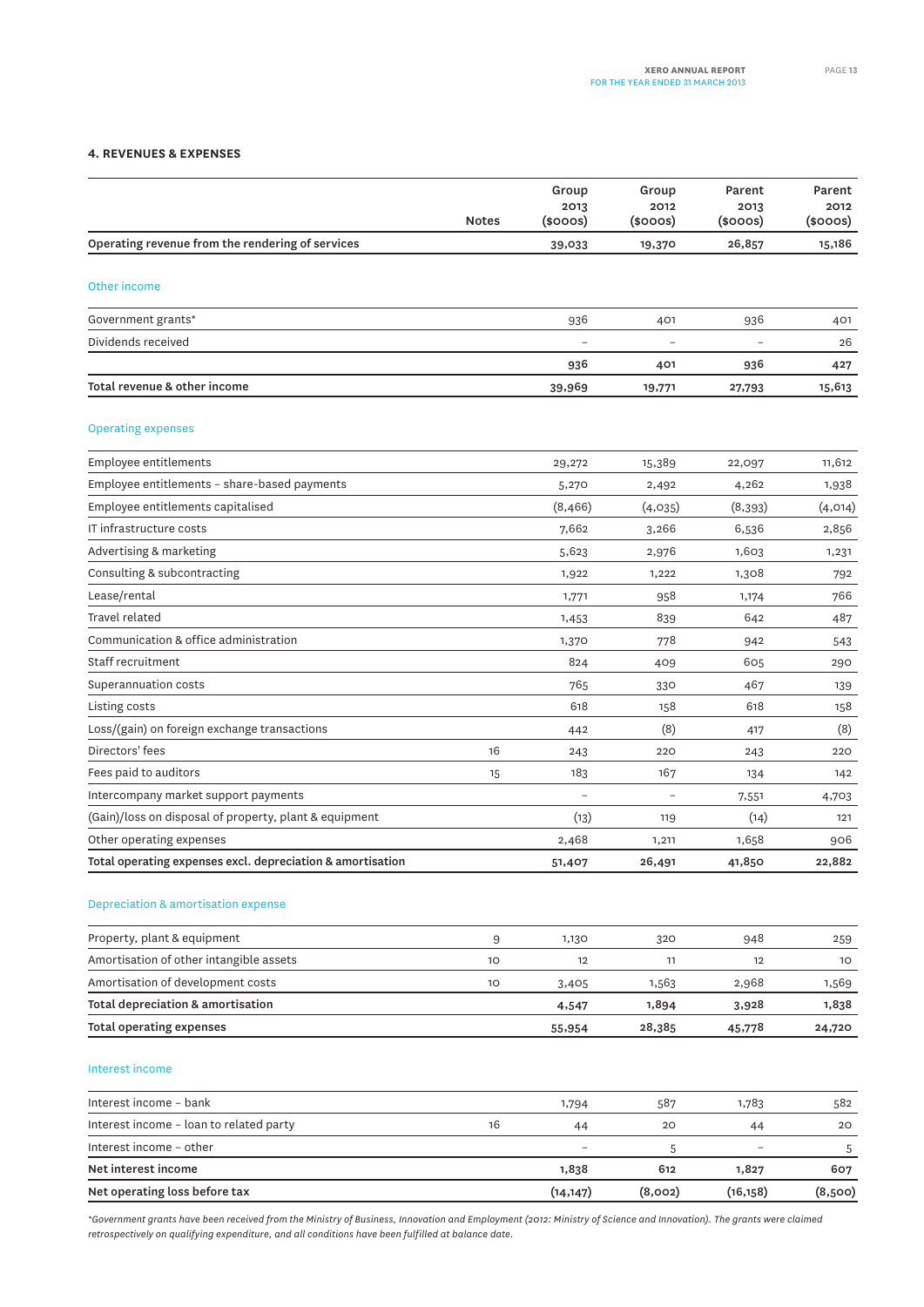### **5. CURRENT & DEFERRED INCOME TAX**

### Current income tax

The tax on the Group's profit before tax differs from the theoretical amount that would arise using the weighted average tax rate applicable of the profits of the consolidated entities as follows:

|                                                    | Group<br>2013   | Group<br>2012 | Parent<br>2013           | Parent<br>2012 |
|----------------------------------------------------|-----------------|---------------|--------------------------|----------------|
|                                                    | $(s$ ooos $)$   | $(s$ ooos $)$ | $(s$ ooos $)$            | $($ \$000s $)$ |
| Accounting loss before income tax                  | (14, 147)       | (7, 794)      | (16, 158)                | (8, 322)       |
| At the statutory income tax rate of 28%            | (3,961)         | (2, 182)      | (4, 524)                 | (2,330)        |
| Non-deductible expenditure/(non-accessable income) | 413             | 27            | 380                      | (37)           |
| Adjustment in respect of prior periods             | 59              |               | 42                       |                |
| Effect of change in income tax rate                | $\qquad \qquad$ | 39            | $\overline{\phantom{0}}$ |                |
| Tax rate variance of subsidiary                    | $\equiv$        | 63            | $\overline{\phantom{0}}$ |                |
| Tax expense on share of associate company profit   |                 | 11            |                          |                |
| Total tax losses not recognised                    | 3,785           | 2,152         | 4,102                    | 2,367          |
| Income tax expense reported in income statement    | 296             | 110           |                          |                |
| Comprising:                                        |                 |               |                          |                |
| Income tax                                         | 313             | 160           |                          |                |
| Deferred tax                                       | (17)            | (50)          |                          |                |
| Income tax expense                                 | 296             | 110           |                          |                |

## Income tax payable/receivable

| Opening balance                   |       | 6     |                          |     |
|-----------------------------------|-------|-------|--------------------------|-----|
| Income tax liability for the year | 313   | 160   | $\overline{\phantom{a}}$ |     |
| Income tax (paid)/received        | (175) | (150) |                          |     |
| Current tax payable/(receivable)  | 209   | 7     | $\overline{\phantom{a}}$ | (1) |

### Imputation credit account

| Balance at 31 March |  |  |
|---------------------|--|--|
|                     |  |  |

*Continued on next page ...*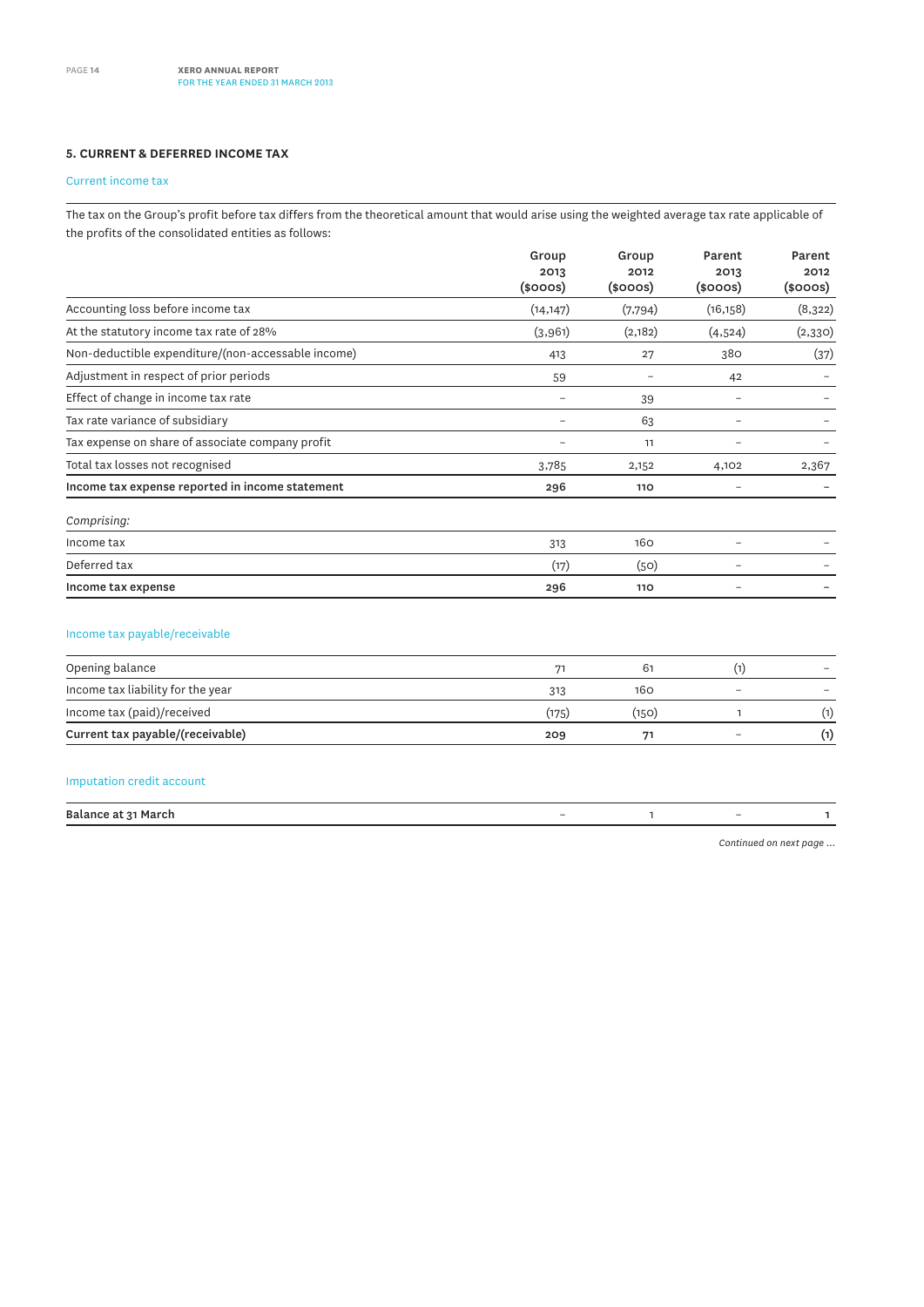### Deferred income tax

The analysis of deferred tax assets and deferred tax liabilities is as follows

|                                                        | Group<br>provisions<br>& employee<br>entitlements<br>$(s$ ooos $)$ | Group<br>accelerated<br>depreciation<br>$(s$ ooos $)$ | Group<br>tax losses<br>$(s$ ooos $)$ | Group<br>net<br>$(s$ ooos $)$ |
|--------------------------------------------------------|--------------------------------------------------------------------|-------------------------------------------------------|--------------------------------------|-------------------------------|
| Deferred tax asset/(liability) balances                |                                                                    |                                                       |                                      |                               |
| At 1 April 2012                                        | 524                                                                | (762)                                                 | 323                                  | 85                            |
| Adjustment in respect of prior periods                 | (194)                                                              |                                                       | 194                                  |                               |
| Charged to income statement                            | 55                                                                 | (371)                                                 | 333                                  | 17                            |
| At 31 March 2013                                       | 385                                                                | (1, 133)                                              | 850                                  | 102                           |
| At 1 April 2011                                        | 296                                                                | (571)                                                 | 310                                  | 35                            |
| Effect of change in income tax rate on opening balance | (20)                                                               | 38                                                    | 21                                   | 39                            |
| Adjustment in respect of prior periods                 | (97)                                                               | $\equiv$                                              | (2)                                  | (99)                          |
| Charged to income statement                            | 345                                                                | (229)                                                 | (6)                                  | 110                           |
| At 31 March 2012                                       | 524                                                                | (762)                                                 | 323                                  | 85                            |

|                                                        | Parent<br>provisions<br>& employee<br>entitlements<br>$(s$ ooos $)$ | Parent<br>accelerated<br>depreciation<br>$(s$ ooos $)$ | Parent<br>tax losses<br>$(s$ ooos $)$ | Parent<br>net<br>$(s$ ooos $)$ |
|--------------------------------------------------------|---------------------------------------------------------------------|--------------------------------------------------------|---------------------------------------|--------------------------------|
| Deferred tax asset/(liability) balances                |                                                                     |                                                        |                                       |                                |
| At 1 April 2012                                        | 327                                                                 | (762)                                                  | 435                                   |                                |
| Adjustment in respect of prior periods                 | 63                                                                  | 37                                                     | (100)                                 |                                |
| Charged to income statement                            | (116)                                                               | (487)                                                  | 603                                   |                                |
| At 31 March 2013                                       | 274                                                                 | (1, 212)                                               | 938                                   |                                |
| At 1 April 2011                                        | 261                                                                 | (571)                                                  | 310                                   |                                |
| Effect of change in income tax rate on opening balance | (17)                                                                | 38                                                     | (21)                                  |                                |
| Adjustment in respect of prior periods                 | (155)                                                               |                                                        | 155                                   |                                |
| Charged to income statement                            | 238                                                                 | (229)                                                  | (9)                                   |                                |
| At 31 March 2012                                       | 327                                                                 | (762)                                                  | 435                                   |                                |

With the exception of employee entitlements temporary differences are expected to reverse after 12 months. Deferred tax assets and liabilities have been offset where the balances are due to/receivable from the same counter parties. Deferred income tax assets are recognised for carried forward tax losses to the extent of the Company's deferred tax liabilities. The Company has unrecognised New Zealand tax losses available to carry-forward of \$49,657,000 (2012: \$35,051,000) subject to shareholder continuity being maintained as required by New Zealand tax legislation.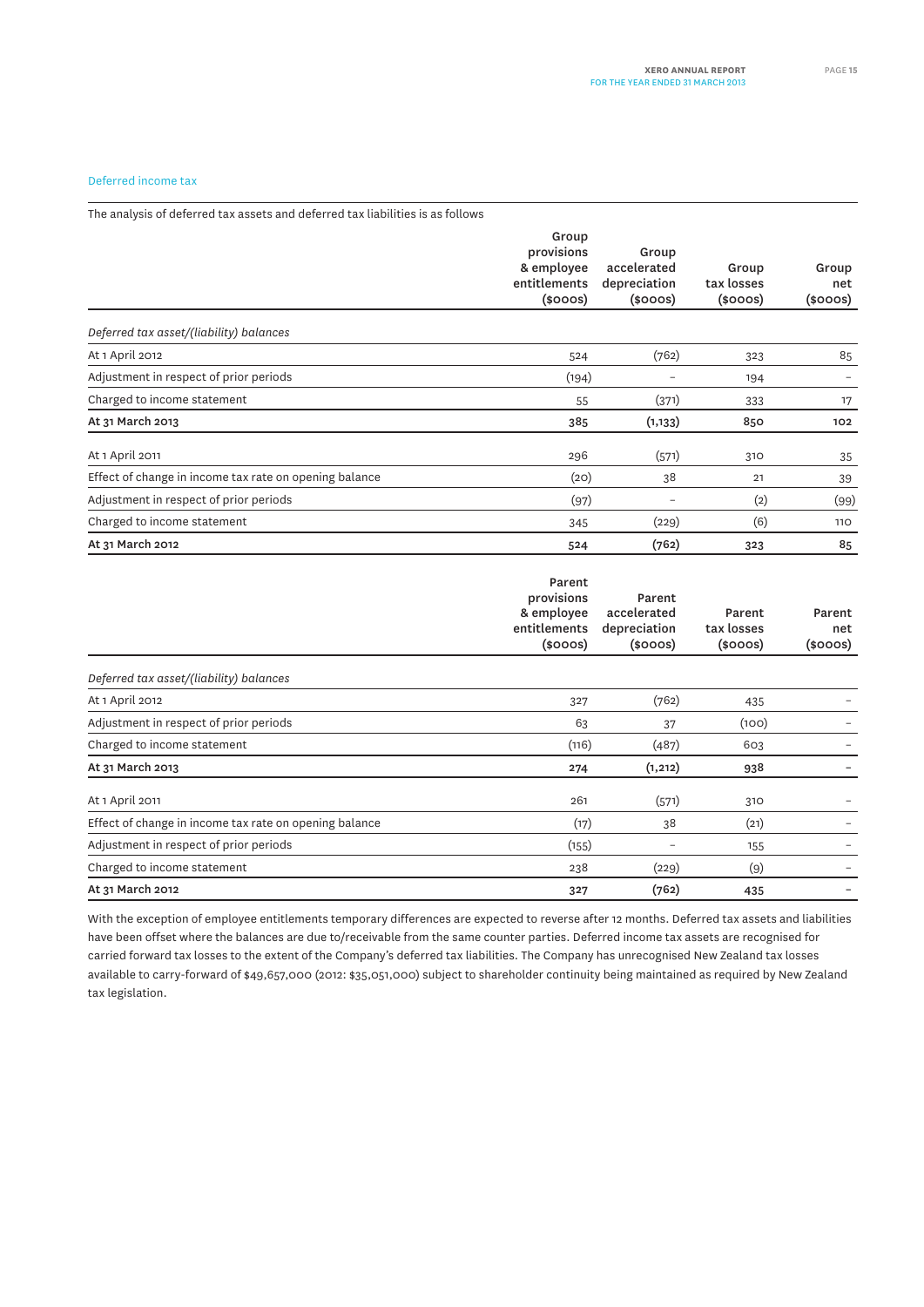### **6. EARNINGS PER SHARE**

Loss attributable to ordinary shareholders

|                                            | <b>Notes</b> | Group<br>2013<br>(ooos) | Group<br>2012<br>(ooos) | Parent<br>2013<br>(ooos) | Parent<br>2012<br>(ooos) |
|--------------------------------------------|--------------|-------------------------|-------------------------|--------------------------|--------------------------|
| Net loss after tax                         |              | $(*14, 443)$            | $(*7,904)$              | (\$16,158)               | (\$8,322)                |
| Issued ordinary shares                     | 13           | 117,219                 | 106,782                 | 117,219                  | 106,782                  |
| Weighted average of issued ordinary shares |              | 110,403                 | 93,472                  | 110,403                  | 93,472                   |
| Basic & diluted loss per share             |              | (\$O.13)                | (\$0.08)                | (\$O.15)                 | (\$0.09)                 |

### **7. CASH at bank**

|                         | Group<br>2013<br>$(s$ ooos $)$ | Group<br>2012<br>$(s$ ooos $)$ | Parent<br>2013<br>$(s$ ooos $)$ | Parent<br>2012<br>$(s$ ooos $)$ |
|-------------------------|--------------------------------|--------------------------------|---------------------------------|---------------------------------|
| Cash & cash equivalents | 68,244                         | 38,976                         | 65,511                          | 36,722                          |
| Short term deposits     | 10,000                         | $\qquad \qquad -$              | 10,000                          | $\overline{\phantom{0}}$        |
|                         | 78,244                         | 38,976                         | 75,511                          | 36,722                          |

### **8. TRADE & OTHER RECEIVABLES**

|                                        |              | Group                    | Group                    | Parent                   | Parent                |
|----------------------------------------|--------------|--------------------------|--------------------------|--------------------------|-----------------------|
|                                        | <b>Notes</b> | 2013<br>$(s$ ooos $)$    | 2012<br>$(s$ ooos $)$    | 2013<br>$(s$ ooos $)$    | 2012<br>$(s$ ooos $)$ |
| Current assets                         |              |                          |                          |                          |                       |
| Trade receivables                      |              | 2,163                    | 1,354                    | 1,092                    | 839                   |
| Provision for doubtful debts           |              | (47)                     | (7)                      | (15)                     | (7)                   |
| Trade receivables from related parties | 16           | $\overline{\phantom{m}}$ | $\overline{\phantom{a}}$ | 3,688                    | 1,500                 |
| Accrued income                         |              | 1,505                    | 687                      | 613                      | 357                   |
| Prepayments                            |              | 1,100                    | 311                      | 704                      | 147                   |
| Interest receivable                    |              | 745                      | 138                      | 745                      | 138                   |
| Government grant receivable            |              | 318                      | 170                      | 318                      | 170                   |
| Sales tax receivable                   |              | $\overline{\phantom{m}}$ | $\overline{\phantom{a}}$ | 32                       | 182                   |
| Rental bonds                           |              | 92                       | 250                      | $\qquad \qquad -$        | 250                   |
| Loan to Director                       |              | $\overline{\phantom{m}}$ | 120                      | $\overline{\phantom{m}}$ | 120                   |
|                                        |              | 5,876                    | 3,023                    | 7,177                    | 3,696                 |
| Non-current assets                     |              |                          |                          |                          |                       |
| Loans to key management                | 16           | 1,138                    | 1,094                    | 1,138                    | 1,094                 |
| NZX & rental bonds                     |              | 203                      | 140                      | 75                       | 75                    |
|                                        |              | 1,341                    | 1,234                    | 1,213                    | 1,169                 |

Trade receivables are related primarily to the monthly subscription charged for the Xero service. Subscriptions are charged monthly in arrears and paid by direct debit. At 31 March 2013, trade receivables of the Group of \$72,000 were past due and are considered impaired (2012: \$64,000). These relate primarily to training and conference customers.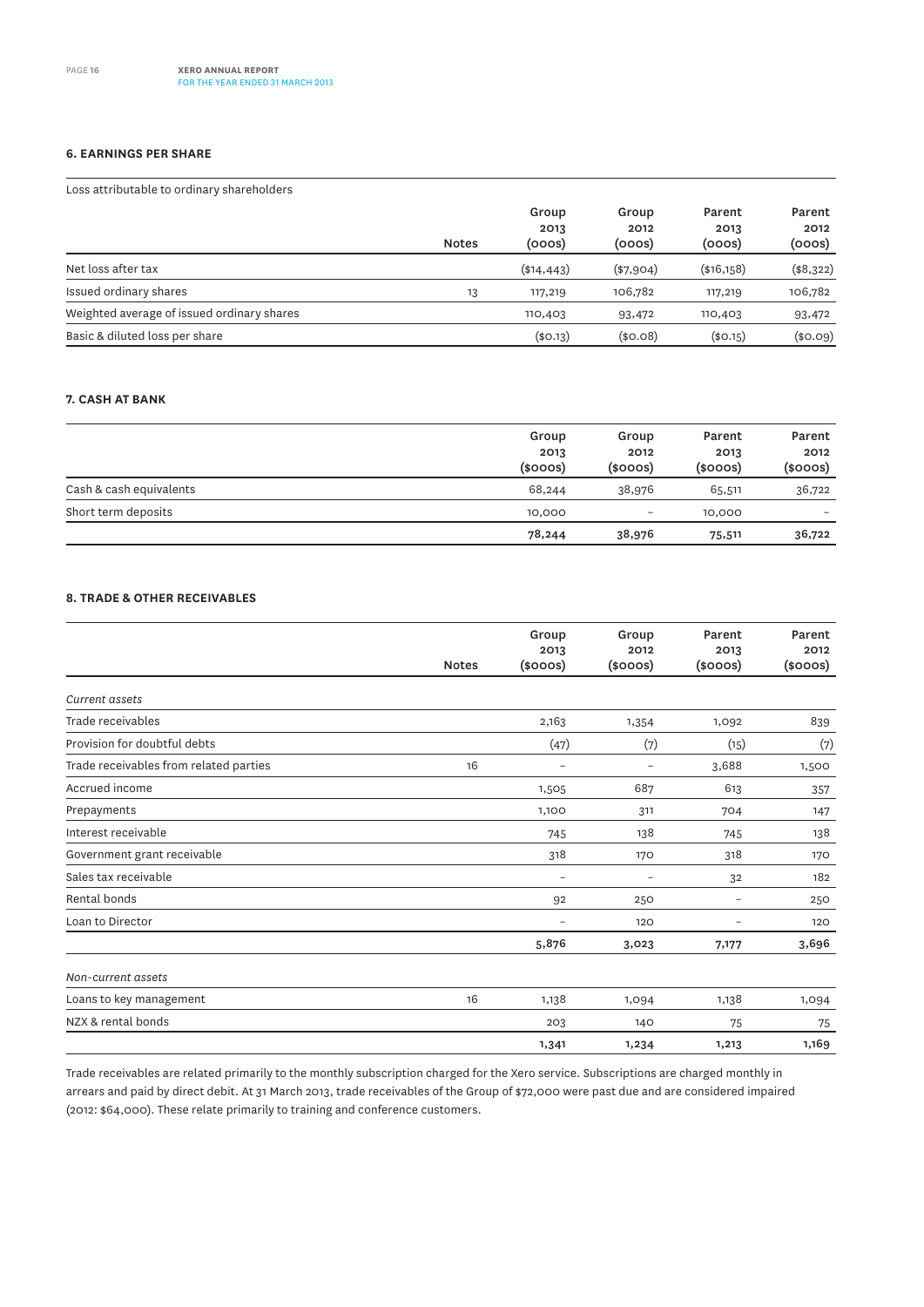### **9. PROPERTY, PLANT & EQUIPMENT**

|                                  | Leasehold<br>improvements<br>$(s$ ooos $)$ | Motor<br>vehicles<br>(\$000S) | Computer<br>equipment<br>$(s$ ooos $)$ | Furniture &<br>equipment<br>$(s$ ooos $)$ | Total<br>(\$000S) |
|----------------------------------|--------------------------------------------|-------------------------------|----------------------------------------|-------------------------------------------|-------------------|
| Group - Year ended 31 March 2013 |                                            |                               |                                        |                                           |                   |
| Cost                             |                                            |                               |                                        |                                           |                   |
| Balance at 1 April 2012          | 2,784                                      | 116                           | 1,003                                  | 870                                       | 4,773             |
| Additions                        | 2,114                                      | 120                           | 1,207                                  | 784                                       | 4,225             |
| Disposals                        |                                            | (60)                          | (118)                                  | (3)                                       | (181)             |
| Foreign exchange adjustment      | (1)                                        | $\overline{a}$                | (1)                                    | $\overline{a}$                            | (2)               |
| Balance at 31 March 2013         | 4,897                                      | 176                           | 2,091                                  | 1,651                                     | 8,815             |
| Depreciation                     |                                            |                               |                                        |                                           |                   |
| Balance at 1 April 2012          | 14                                         | 78                            | 404                                    | 82                                        | 578               |
| Depreciation expense             | 397                                        | 36                            | 474                                    | 223                                       | 1,130             |
| Disposals                        | $\overline{a}$                             | (60)                          | (107)                                  | $\overline{a}$                            | (167)             |
| Balance at 31 March 2013         | 411                                        | 54                            | 771                                    | 305                                       | 1,541             |
| Net carrying amount              | 4,486                                      | 122                           | 1,320                                  | 1,346                                     | 7,274             |
| Group - Year ended 31 March 2012 |                                            |                               |                                        |                                           |                   |
| Cost                             |                                            |                               |                                        |                                           |                   |
| Balance at 1 April 2011          | 308                                        | 80                            | 565                                    | 252                                       | 1,205             |
| Additions                        | 2,792                                      | 36                            | 617                                    | 752                                       | 4,197             |
| Disposals                        | (316)                                      | $\overline{a}$                | (177)                                  | (132)                                     | (625)             |
| Foreign exchange adjustment      |                                            |                               | (2)                                    | (2)                                       | (4)               |
| Balance at 31 March 2012         | 2,784                                      | 116                           | 1,003                                  | 870                                       | 4,773             |
| Depreciation                     |                                            |                               |                                        |                                           |                   |
| Balance at 1 April 2011          | 182                                        | 62                            | 391                                    | 104                                       | 739               |
| Depreciation expense             | 75                                         | 16                            | 177                                    | 52                                        | 320               |
| Disposals                        | (242)                                      | $\overline{a}$                | (162)                                  | (76)                                      | (480)             |
| Foreign exchange adjustment      | (1)                                        | $\overline{a}$                | (2)                                    | $\overline{2}$                            | (1)               |
| Balance at 31 March 2012         | 14                                         | 78                            | 404                                    | 82                                        | 578               |
| Net carrying amount              | 2,770                                      | 38                            | 599                                    | 788                                       | 4,195             |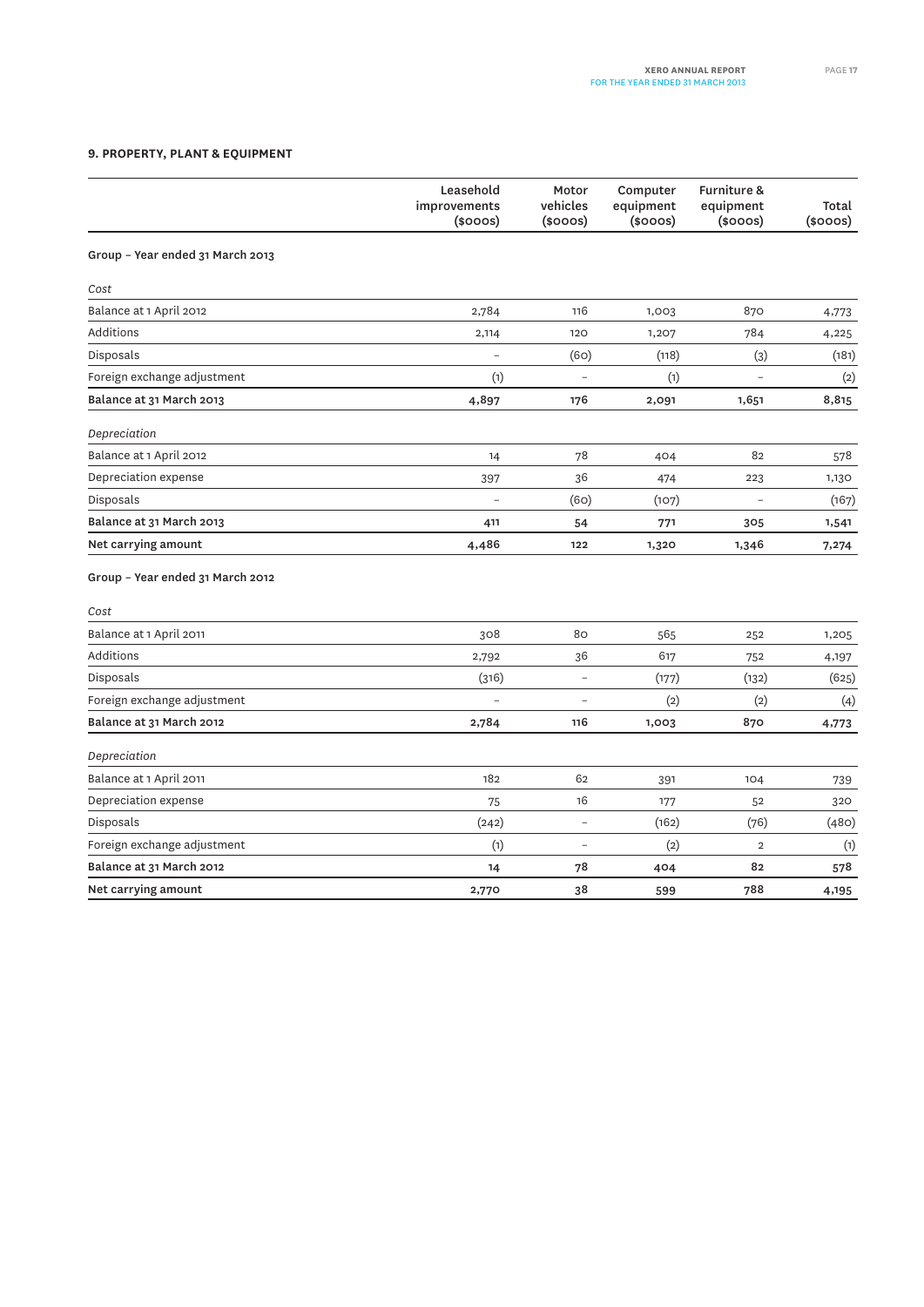### **9. PROPERTY, PLANT & EQUIPMENT (continued)**

|                                   | Leasehold<br>improvements<br>$(s$ ooos $)$ | Motor<br>vehicles<br>$(s$ ooos $)$ | Computer<br>equipment<br>$(s$ ooos $)$ | Furniture &<br>equipment<br>$(s$ ooos $)$ | Total<br>$(s$ ooos $)$ |
|-----------------------------------|--------------------------------------------|------------------------------------|----------------------------------------|-------------------------------------------|------------------------|
| Parent - Year ended 31 March 2013 |                                            |                                    |                                        |                                           |                        |
| Cost                              |                                            |                                    |                                        |                                           |                        |
| Balance at 1 April 2012           | 2,754                                      | 116                                | 833                                    | 765                                       | 4,468                  |
| <b>Additions</b>                  | 329                                        | 120                                | 717                                    | 390                                       | 1,556                  |
| Disposals                         |                                            | (60)                               | (101)                                  | (2)                                       | (163)                  |
| Balance at 31 March 2013          | 3,083                                      | 176                                | 1,449                                  | 1,153                                     | 5,861                  |
| Depreciation                      |                                            |                                    |                                        |                                           |                        |
| Balance at 1 April 2012           | 8                                          | 78                                 | 327                                    | 65                                        | 478                    |
| Depreciation expense              | 354                                        | 36                                 | 364                                    | 194                                       | 948                    |
| Disposals                         |                                            | (60)                               | (93)                                   | $\overline{a}$                            | (153)                  |
| Balance at 31 March 2013          | 362                                        | 54                                 | 598                                    | 259                                       | 1,273                  |
| Net carrying amount               | 2,721                                      | 122                                | 851                                    | 894                                       | 4,588                  |
| Parent - Year ended 31 March 2012 |                                            |                                    |                                        |                                           |                        |
| Cost                              |                                            |                                    |                                        |                                           |                        |
| Balance at 1 April 2011           | 306                                        | 80                                 | 487                                    | 213                                       | 1,086                  |
| Additions                         | 2,752                                      | 36                                 | 519                                    | 684                                       | 3,991                  |
| Disposals                         | (304)                                      | $\overline{\phantom{0}}$           | (173)                                  | (132)                                     | (609)                  |
| Balance at 31 March 2012          | 2,754                                      | 116                                | 833                                    | 765                                       | 4,468                  |
| Depreciation                      |                                            |                                    |                                        |                                           |                        |
| Balance at 1 April 2011           | 182                                        | 62                                 | 357                                    | 101                                       | 702                    |
| Depreciation expense              | 70                                         | 16                                 | 133                                    | 40                                        | 259                    |
| Disposals                         | (244)                                      | $\qquad \qquad -$                  | (163)                                  | (76)                                      | (483)                  |
| Balance at 31 March 2012          | 8                                          | 78                                 | 327                                    | 65                                        | 478                    |
| Net carrying amount               | 2,746                                      | 38                                 | 506                                    | 700                                       | 3,990                  |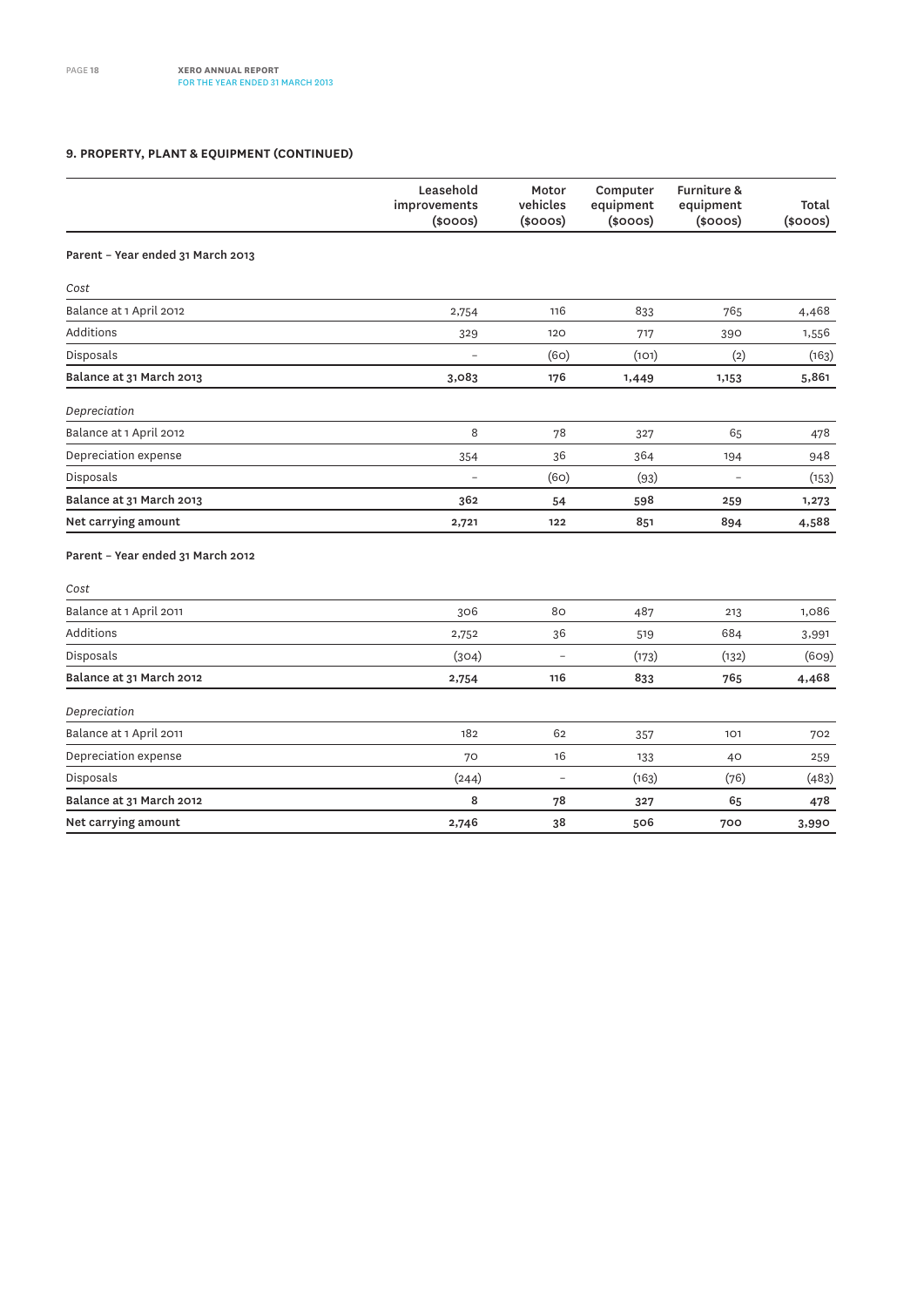### **10. INTANGIBLE ASSETS**

|                                  | Software<br>development*<br>$(s$ ooos $)$ | Patents,<br>domains &<br>trademarks<br>$(s$ ooos $)$ | Total<br>$(s$ ooos $)$ |
|----------------------------------|-------------------------------------------|------------------------------------------------------|------------------------|
| Group - Year ended 31 March 2013 |                                           |                                                      |                        |
| Cost                             |                                           |                                                      |                        |
| Balance at 1 April 2012          | 14,742                                    | 113                                                  | 14,855                 |
| Additions                        | 10,717                                    | 29                                                   | 10,746                 |
| Foreign exchange adjustment      | (4)                                       | $\overline{\phantom{0}}$                             |                        |
| Balance at 31 March 2013         | 25,455                                    | 142                                                  | (4)<br>25,597          |
|                                  |                                           |                                                      |                        |
| Amortisation & impairment        |                                           |                                                      |                        |
| Balance at 1 April 2012          | 4,560                                     | 35                                                   | 4,595                  |
| Amortisation                     | 3,405                                     | 12                                                   | 3,417                  |
| Balance at 31 March 2013         | 7,965                                     | 47                                                   | 8,012                  |
| Net carrying amount              | 17,490                                    | 95                                                   | 17,585                 |
| Group - Year ended 31 March 2012 |                                           |                                                      |                        |
| Cost                             |                                           |                                                      |                        |
| Balance at 1 April 2011          | 7,688                                     | <b>110</b>                                           | 7,798                  |
| <b>Additions</b>                 | 7,054                                     | 37                                                   | 7,091                  |
| Disposals                        | $\overline{a}$                            | (33)                                                 | (33)                   |
| Foreign exchange adjustment      | $\overline{\phantom{0}}$                  | (1)                                                  | (1)                    |
| Balance at 31 March 2012         | 14,742                                    | 113                                                  | 14,855                 |
| Amortisation & impairment        |                                           |                                                      |                        |
| Balance at 1 April 2011          | 2,997                                     | 28                                                   | 3,025                  |
| Amortisation                     | 1,563                                     | 11                                                   | 1,574                  |
| Disposals                        |                                           | (4)                                                  | (4)                    |
| Balance at 31 March 2012         | 4,560                                     | 35                                                   | 4,595                  |
| Net carrying amount              | 10,182                                    | 78                                                   | 10,260                 |
|                                  |                                           |                                                      |                        |

*\*Included in software development are projects in progress with a year end balance of \$1.3 million (2012 : \$900,000).*

*Capitalised software development is an internally generated cost except for \$1.3 million of externally purchased assets (2012: 274,000).*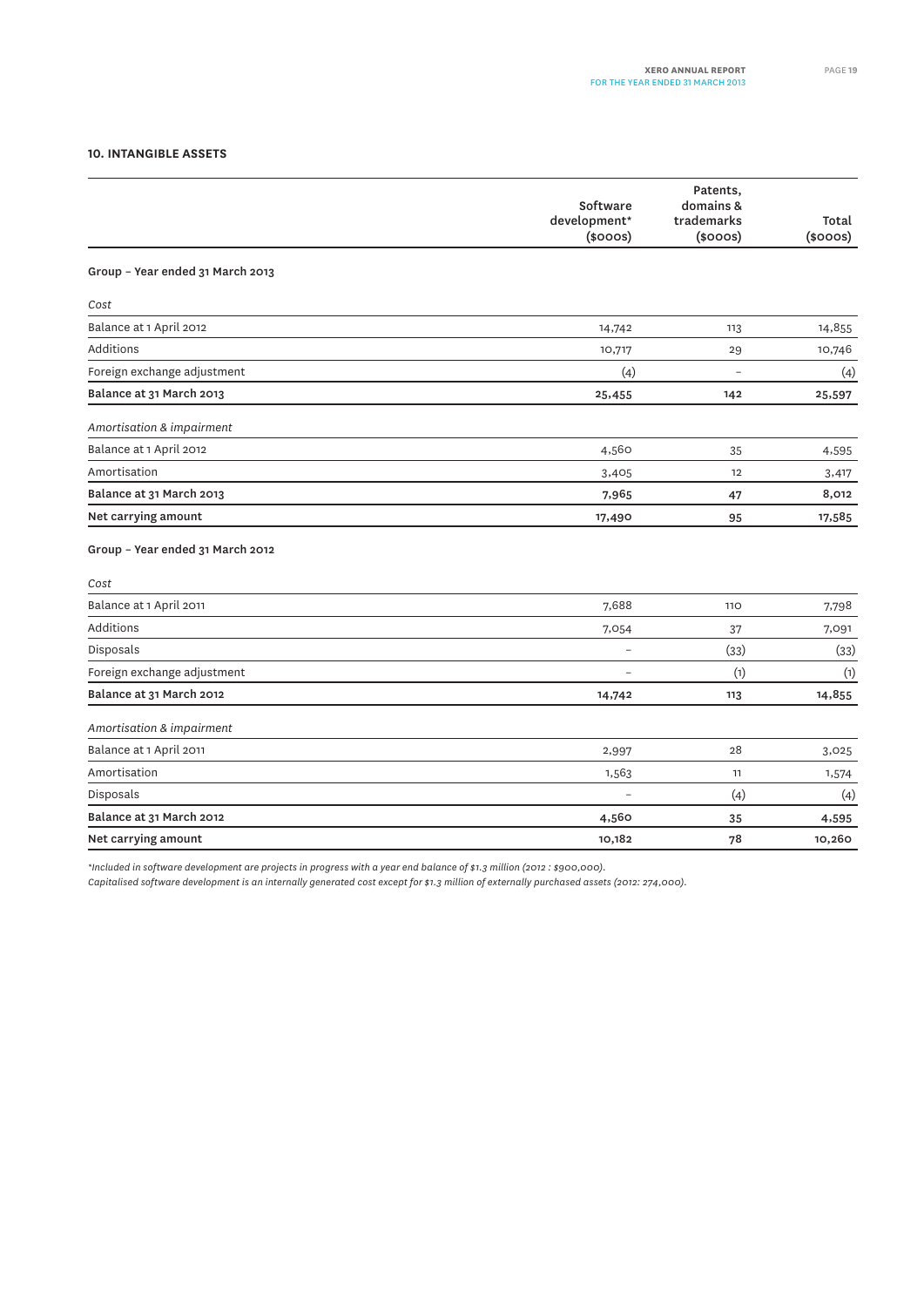### **10. INTANGIBLE ASSETS (continued)**

|                                   | Software<br>development*<br>$(s$ ooos $)$ | Patents,<br>domains &<br>trademarks<br>$(s$ ooos $)$ | Total<br>$(s$ ooos $)$ |
|-----------------------------------|-------------------------------------------|------------------------------------------------------|------------------------|
| Parent - Year ended 31 March 2013 |                                           |                                                      |                        |
| Cost                              |                                           |                                                      |                        |
| Balance at 1 April 2012           | 12,516                                    | 112                                                  | 12,628                 |
| <b>Additions</b>                  | 9,920                                     | 28                                                   | 9,948                  |
| Balance at 31 March 2013          | 22,436                                    | 140                                                  | 22,576                 |
| Amortisation & impairment         |                                           |                                                      |                        |
| Balance at 1 April 2012           | 4,560                                     | 35                                                   | 4,595                  |
| Amortisation                      | 2,968                                     | 12                                                   | 2,980                  |
| Balance at 31 March 2013          | 7,528                                     | 47                                                   | 7,575                  |
| Net carrying amount               | 14,908                                    | 93                                                   | 15,001                 |
| Parent - Year ended 31 March 2012 |                                           |                                                      |                        |
| Cost                              |                                           |                                                      |                        |
| Balance at 1 April 2011           | 7,682                                     | 75                                                   | 7,757                  |
| <b>Additions</b>                  | 4,834                                     | 37                                                   | 4,871                  |
| Balance at 31 March 2012          | 12,516                                    | 112                                                  | 12,628                 |
| Amortisation & impairment         |                                           |                                                      |                        |
| Balance at 1 April 2011           | 2,991                                     | 25                                                   | 3,016                  |
| Amortisation                      | 1,569                                     | 10                                                   | 1,579                  |
| Balance at 31 March 2012          | 4,560                                     | 35                                                   | 4,595                  |
| Net carrying amount               | 7,956                                     | 77                                                   | 8,033                  |

*\*Included in software development are projects in progress with a year end balance of \$1.3 million (2012 : \$900,000).*

*Capitalised software development is an internally generated cost except for \$1.3 million of externally purchased assets (2012: 274,000).*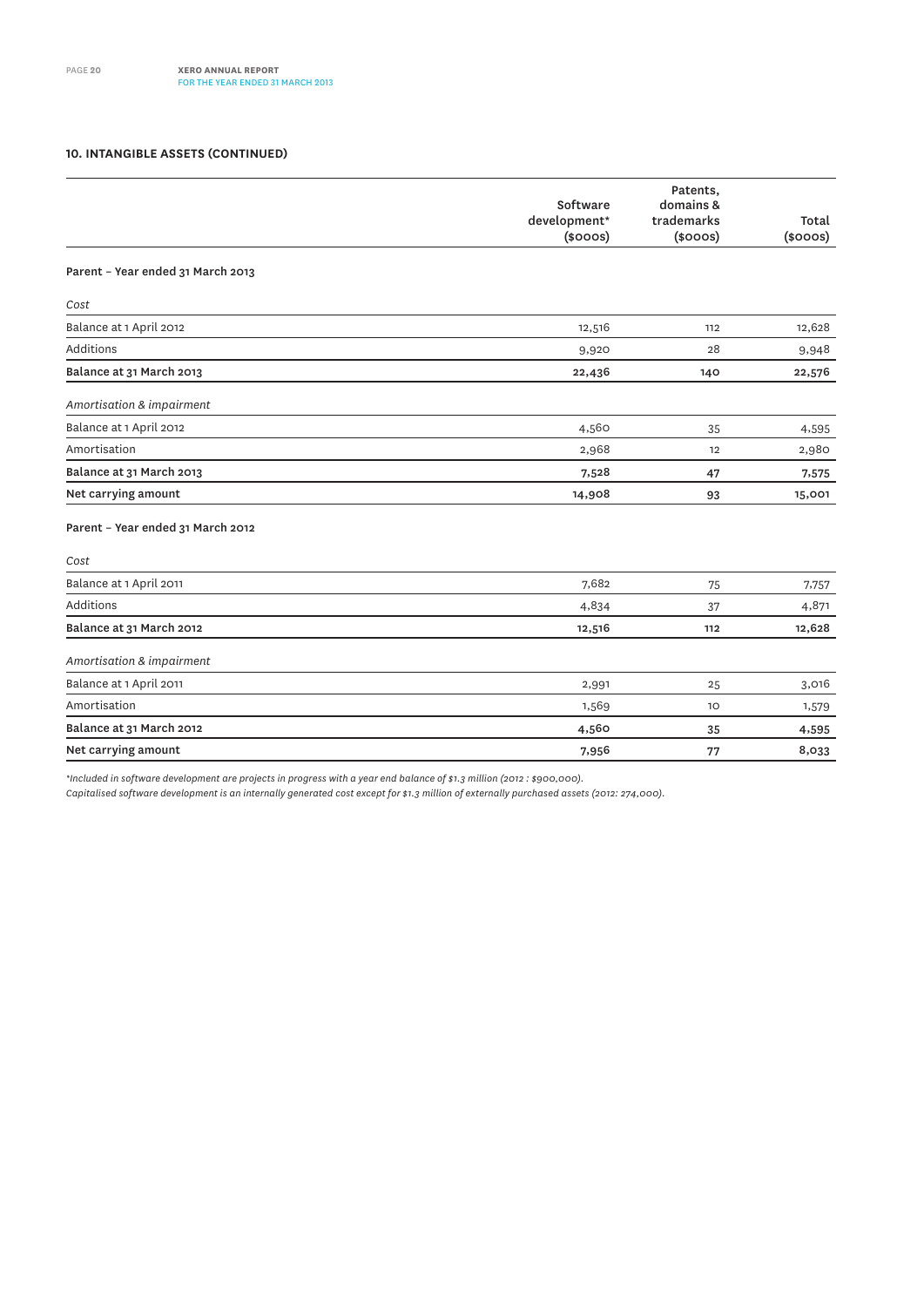#### **11. BUSINESS COMBINATIONS**

#### Spotlight Workpapers Limited

In July 2012 the Group acquired the assets and business of Spotlight Workpapers Limited which is the developer of a Workpapers module. The transaction cost a total of NZ \$800,000 comprising a cash component and an equity component.

The following table summarises the consideration paid and the amount of assets acquired. No liabilities were assumed.

|                                                    | $(s$ ooos $)$ |
|----------------------------------------------------|---------------|
| Cash consideration                                 | 200           |
| Equity consideration                               | 600           |
| <b>Total consideration</b>                         | 800           |
| Recognised amounts of identifiable assets acquired |               |
| Software development costs                         | 800           |
| Goodwill                                           |               |
| Total identifiable assets                          | 800           |

The Group paid the owners of Spotlight Workpapers Limited the first instalment of the cash component of \$100,000 on 20 July 2012, with the second instalment based on meeting commercial and technical success factors. A payment of \$100,000 was made on the 26 March 2013 upon the achievement of these factors.

The equity component of the consideration comprised two share allotments. The first on 20 July 2012 comprised the issue of 58,366 shares in Xero Limited to the owners of Spotlight Workpapers Limited at the VWAP on 20 July 2012, which was \$5.14. The value of this issue was \$300,000. The second on 26 March 2013 comprised the issue of 31,087 shares in Xero Limited to the owners of Spotlight Workpapers Limited at the VWAP on 26 March 2013, which was \$9.65. The value of this issue was \$300,000.

As the Workpapers module was under development during the period no revenue has been recognised and costs of \$36,000 were incurred in the current year. If the Company had been acquired from the start of the financial year the results of the Group would not have materially differed.

My Workpapers Limited, which is a non-trading entity, was acquired on 20 July 2012 for no consideration.

#### Max Solutions Holdings Limited

In the prior year the Group acquired the remaining shares (84.1%) in Max Solutions Holdings Limited ("MSHL") that it did not own. The transaction cost a total of \$6 million comprising a cash component of \$2 million and an equity component of \$4 million.

\$1 million of the cash component was paid on completion in February 2012, and the deferred consideration balance of \$1 million was paid in two equal parts of \$500,000, in August 2012 and in February 2013.

The equity component of the consideration comprised the issue of 1,261,830 shares in Xero Limited to the owners of MSHL at the VWAP at 23 March 2012, which was \$3.17.

The shares vest to the owners evenly over a three year period contingent on continued employment by the Group. This cost is being recognised as an employment cost spread over the same period. During the current year a total of \$2,222,000 was recognised (2012: \$407,000). As these employees are involved in the development of software, an element of these amounts has been capitalised under the Group's software development capitalisation policy.

### Paycycle Holdings Pty Limited

On 1 August 2011 the Group acquired the assets and business of Paycycle Holdings Pty Limited. The transaction cost a total of \$1.9 million comprising of a cash component of \$628,000 and an equity component of \$1.3 million. The cash component was fully paid in the prior year.

The equity component of the consideration comprised the issue of 606,130 shares in Xero Limited to the owners of Paycycle Holdings Pty Limited at the VWAP at 1 August 2011, which was \$2.13.

The shares vest to the owners evenly over a three year period contingent on continued employment by the Group. This cost is being recognised as an employment cost spread over the same period. During the current year a total of \$489,000 was recognised (2012: \$512,000). As these employees are involved in the development of software an element of these amounts has been capitalised under the Group's software development capitalisation policy.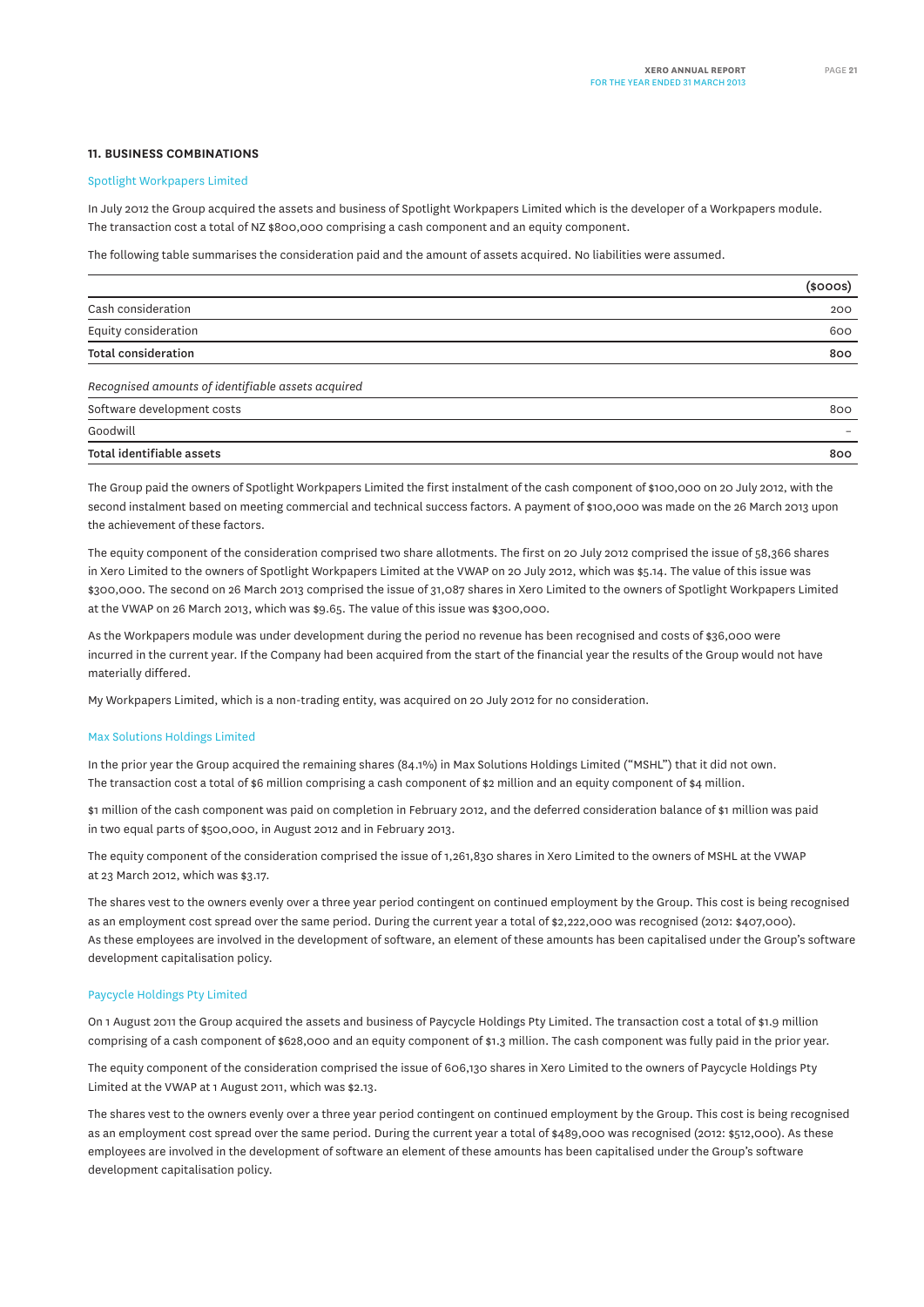#### **12. TRADE & OTHER PAYABLES**

|                                              | <b>Notes</b> | Group<br>2013<br>$(s$ ooos $)$ | Group<br>2012<br>$(s$ ooos $)$ | Parent<br>2013<br>$(s$ ooos $)$ | Parent<br>2012<br>$($ \$000s $)$ |
|----------------------------------------------|--------------|--------------------------------|--------------------------------|---------------------------------|----------------------------------|
| Trade payables                               |              | 1,312                          | 969                            | 936                             | 738                              |
| Trade payables due to related parties        | 16           | $\overline{\phantom{0}}$       | $\qquad \qquad -$              | 2,081                           | 200                              |
| Accrued expenses                             |              | 1,061                          | 926                            | 527                             | 803                              |
| Amounts payable on acquisition of subsidiary |              | $\overline{\phantom{m}}$       | 1,000                          |                                 | 1,000                            |
| Income in advance                            |              | 159                            | 90                             | 29                              | 18                               |
| Sales tax payable                            |              | 558                            | 61                             | $\overline{\phantom{0}}$        |                                  |
|                                              |              | 3,090                          | 3,046                          | 3,573                           | 2,759                            |

### **13. SHARE CAPITAL**

### Movement in ordinary shares on issue

|                                                                       | <b>Notes</b> | Group<br>2013<br>(ooos)  | Group<br>2012<br>(ooos)  | Parent<br>2013<br>(000s) | Parent<br>2012<br>(ooos) |
|-----------------------------------------------------------------------|--------------|--------------------------|--------------------------|--------------------------|--------------------------|
| Balance at 1 April                                                    |              | 106,782                  | 91,012                   | 106,782                  | 91,012                   |
|                                                                       |              |                          |                          |                          |                          |
| Issue of ordinary shares                                              |              | 10,000                   | 13,352                   | 10,000                   | 13,352                   |
| Issue of ordinary shares - purchase of Paycycle assets                |              |                          | 606                      |                          | 606                      |
| Issue of ordinary shares - purchase of Max Solutions Holdings Limited |              | $\overline{\phantom{m}}$ | 1,262                    | -                        | 1,262                    |
| Issue of ordinary shares - purchase of Spotlight Workpapers Limited   | 11           | 90                       | $\overline{\phantom{0}}$ | 90                       |                          |
| Issue of ordinary shares under employee long term incentive plans     |              | 347                      | 550                      | 347                      | 550                      |
| Ordinary shares on issue at 31 March                                  |              | 117,219                  | 106,782                  | 117,219                  | 106,782                  |
| Treasury stock                                                        |              | (1, 841)                 | (2,683)                  | (1, 841)                 | (2,683)                  |
| Ordinary shares on issue at 31 March                                  |              | 115,378                  | 104,099                  | 115,378                  | 104,099                  |

All shares have been issued, are fully paid and have no par value.

In December 2012 the Company issued 10 million shares to Matrix Capital and Valar. These shares were issued at \$6.00 - the VWAP at the time the transaction was negotiated. Transaction costs of \$118,000, being primarily ASX and NZX listing fees, were incurred in this transaction.

During the year the Company issued 347,438 shares under the employee long term incentive plans, at an average price of \$5.31.

During the year the Company granted 392,390 options to selected employees with exercise prices of \$3.83 to \$7.70 per share, being the market price on the date the options were granted. The options are exercisable in equal amounts over three years from the grant date. No options can be exercised later than the first anniversary of the final vesting date (a total of four years from the grant date). Any unvested and unexercised options will be cancelled should an employee cease to be employed.

Treasury stock includes shares issued in relation to the purchase of Paycycle assets, Max Solutions Holdings Limited and the Employee Restricted Share Plan that have yet to vest.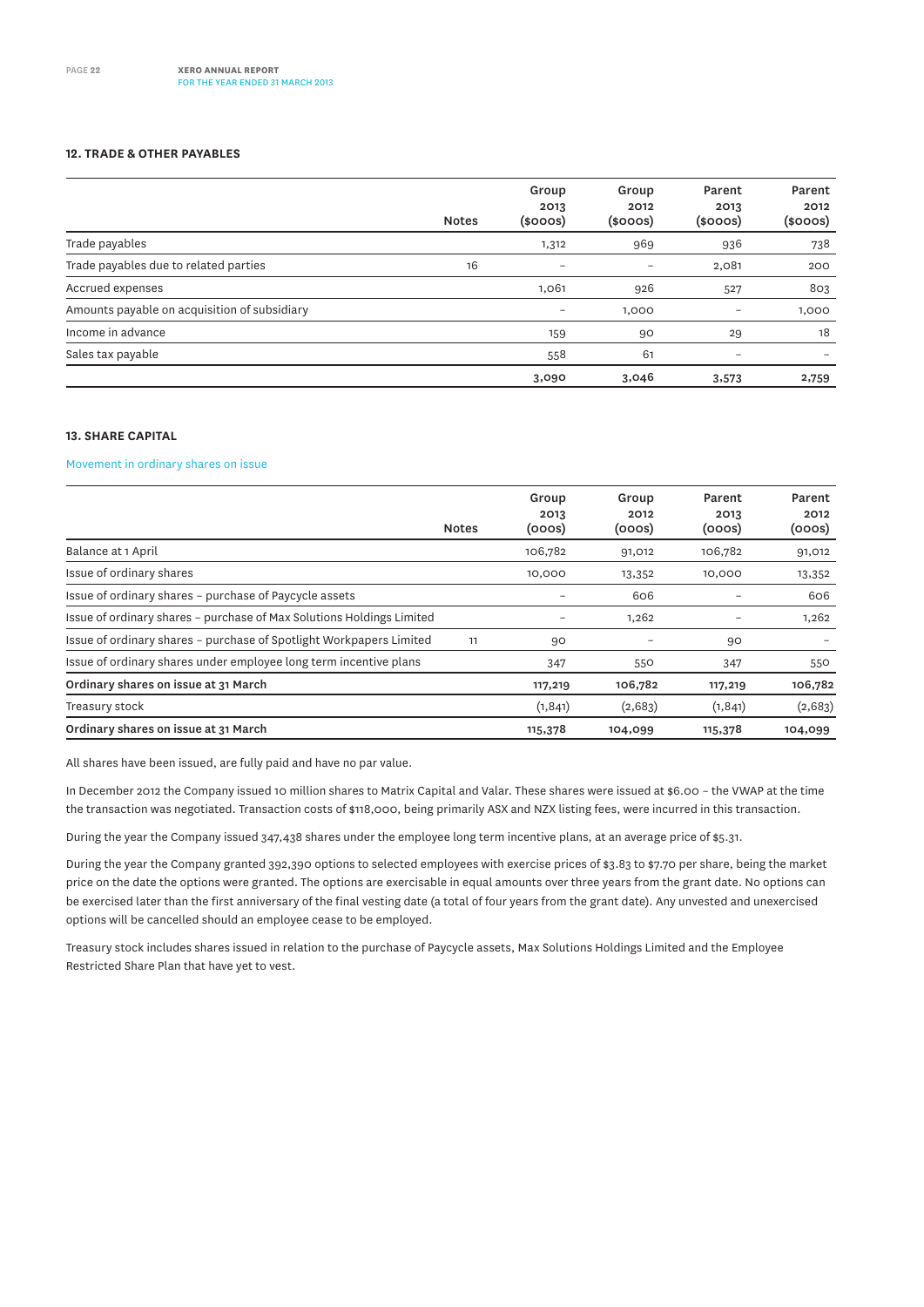### **14. RECONCILIATION OF OPERATING CASH FLOWS**

|                                                                                      | Group<br>2013<br>$(s$ ooos $)$ | Group<br>2012<br>$(s$ ooos $)$ | Parent<br>2013<br>$(s$ ooos $)$ | Parent<br>2012<br>$(s$ ooos $)$ |
|--------------------------------------------------------------------------------------|--------------------------------|--------------------------------|---------------------------------|---------------------------------|
| Reconciliation from the net loss after tax to the net cash from operating activities |                                |                                |                                 |                                 |
| Net loss after tax                                                                   | (14, 443)                      | (7,904)                        | (16, 158)                       | (8,322)                         |
| Adjustments                                                                          |                                |                                |                                 |                                 |
| Depreciation                                                                         | 1,130                          | 320                            | 948                             | 259                             |
| Amortisation                                                                         | 3,417                          | 1,574                          | 2,980                           | 1,579                           |
| Deferred tax                                                                         | (17)                           | (50)                           | $\overline{\phantom{a}}$        |                                 |
| Associate profit                                                                     | $\overline{\phantom{0}}$       | (38)                           | $\overline{\phantom{0}}$        |                                 |
| Gain on investment in associate                                                      | $\overline{\phantom{a}}$       | (170)                          | $\qquad \qquad -$               | (178)                           |
| Loss/(gain) on foreign exchange transactions                                         | 442                            | (8)                            | 417                             | (8)                             |
| (Gain)/loss on disposal of property, plant & equipment                               | (13)                           | 119                            | (14)                            | 121                             |
| <b>Employee entitlements</b>                                                         | 3,976                          | 1,380                          | 2,864                           | 950                             |
| Interest on loans                                                                    | (44)                           | (18)                           | (44)                            | (18)                            |
| <b>Bad debts</b>                                                                     | 114                            | 32                             | 40                              | 21                              |
| Changes in working capital items                                                     |                                |                                |                                 |                                 |
| (Increase)/decrease in trade receivables & prepayments                               | (3, 130)                       | (1,162)                        | (4,001)                         | (3,718)                         |
| Increase/(decrease) in trade payables & accruals                                     | (743)                          | (318)                          | 341                             | 1,793                           |
| Increase/(decrease) in current tax payable                                           | 138                            | 10                             | (1)                             | (1)                             |
| Increase/(decrease) in employee entitlements                                         | 1,572                          | 1,282                          | 674                             | 668                             |
| Increase/(decrease) in income in advance                                             | 69                             | 90                             | 11                              | 18                              |
| Net cash from operating activities                                                   | (7,532)                        | (4, 861)                       | (11, 943)                       | (6,836)                         |

### **15. AUDITORS' REMUNERATION**

|                                                                     | Group<br>2013<br>$(s$ ooos $)$ | Group<br>2012<br>$(s$ ooos $)$ | Parent<br>2013<br>$(s$ ooos $)$ | Parent<br>2012<br>$(s$ ooos $)$ |
|---------------------------------------------------------------------|--------------------------------|--------------------------------|---------------------------------|---------------------------------|
| Amounts received or due & receivable by PricewaterhouseCoopers for: |                                |                                |                                 |                                 |
| Audit of financial statements                                       | 97                             | 69                             | 52                              | 47                              |
| Accounting advice and other assurance services*                     | 43                             | 57                             | 39                              | 57                              |
| Taxation services**                                                 | 43                             | 38                             | 43                              | 38                              |
| Amounts received or due & receivable by Argents for:                |                                |                                |                                 |                                 |
| Audit of financial statements                                       |                                | 3                              |                                 |                                 |
| Total fees paid to auditors                                         | 183                            | 167                            | 134                             | 142                             |

*\* Services relate to procedures on the Group's half year result, audit of the Company's share register and technical accounting advice.*

*\*\* Services relate to the provision of assurance services for the annual tax return, tax advice on the Group's long-term incentive plans and taxation of offshore employees.*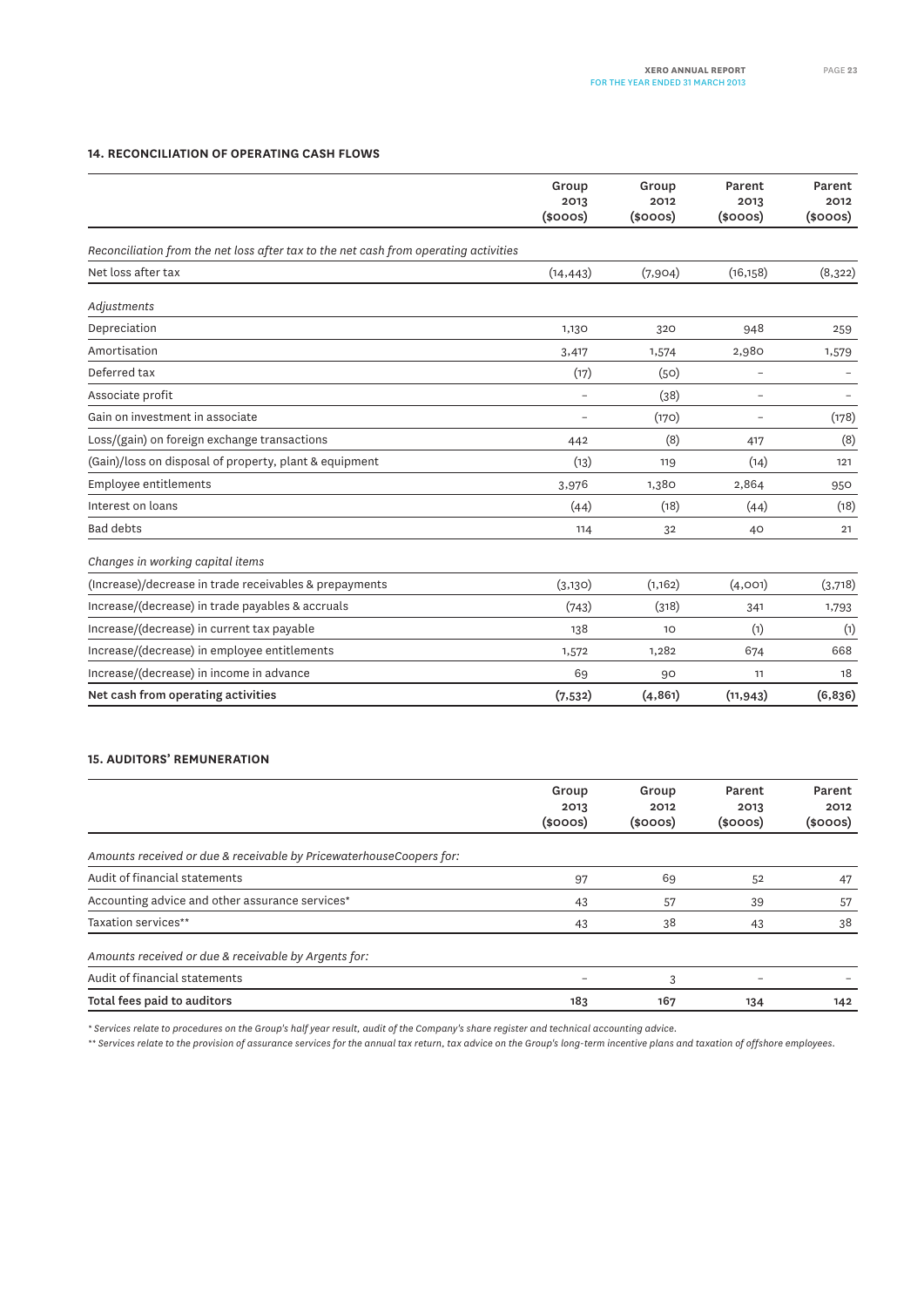### **16. RELATED PARTIES**

The Company entered into the following transactions and had balances (payable)/receivable with the following related parties:

|                                              | Parent                | Parent             |
|----------------------------------------------|-----------------------|--------------------|
|                                              | 2013<br>$(s$ ooos $)$ | 2012<br>$(s$ ooos) |
| Xero (UK) Limited                            |                       |                    |
| Operating revenue received from subsidiary   | 2,585                 | 1,435              |
| Operating expenses paid to subsidiary        | 872                   | 739                |
| Due from/(to) subsidiary                     | 713                   | 693                |
| Xero Pty Limited (Australia)                 |                       |                    |
| Operating revenue received from subsidiary   | 5,657                 | 2,377              |
| Operating expenses paid to subsidiary        | 2,654                 | 2,691              |
| Due from/(to) subsidiary                     | 2,481                 | 474                |
| Xero Inc (United States)                     |                       |                    |
| Operating revenue received from subsidiary   | 1,063                 | 264                |
| Operating expenses paid to subsidiary        | 4,434                 | 1,313              |
| Due from/(to) subsidiary                     | 494                   | 333                |
| <b>Max Solutions Holdings Limited</b>        |                       |                    |
| Due from/(to) subsidiary                     | (2,078)               | (200)              |
| <b>Spotlight Workpapers Limited</b>          |                       |                    |
| Due from/(to) subsidiary                     | (3)                   |                    |
| <b>Total</b>                                 |                       |                    |
| Operating revenue received from subsidiaries | 9,305                 | 4,076              |
| Operating expenses paid to subsidiaries      | 7,960                 | 4,743              |
| Due from/(to) subsidiaries                   | 1,607                 | 1,300              |

All transactions and outstanding balances with these related parties are priced to provide a fair return on assets employed and revenues generated and are to be settled in cash and under normal commercial terms. None of the balances are secured.

Operating revenue/(expense) includes management fees, distributor costs, transaction fees and market support payments between the Company and its subsidiaries.

*Continued on next page ...*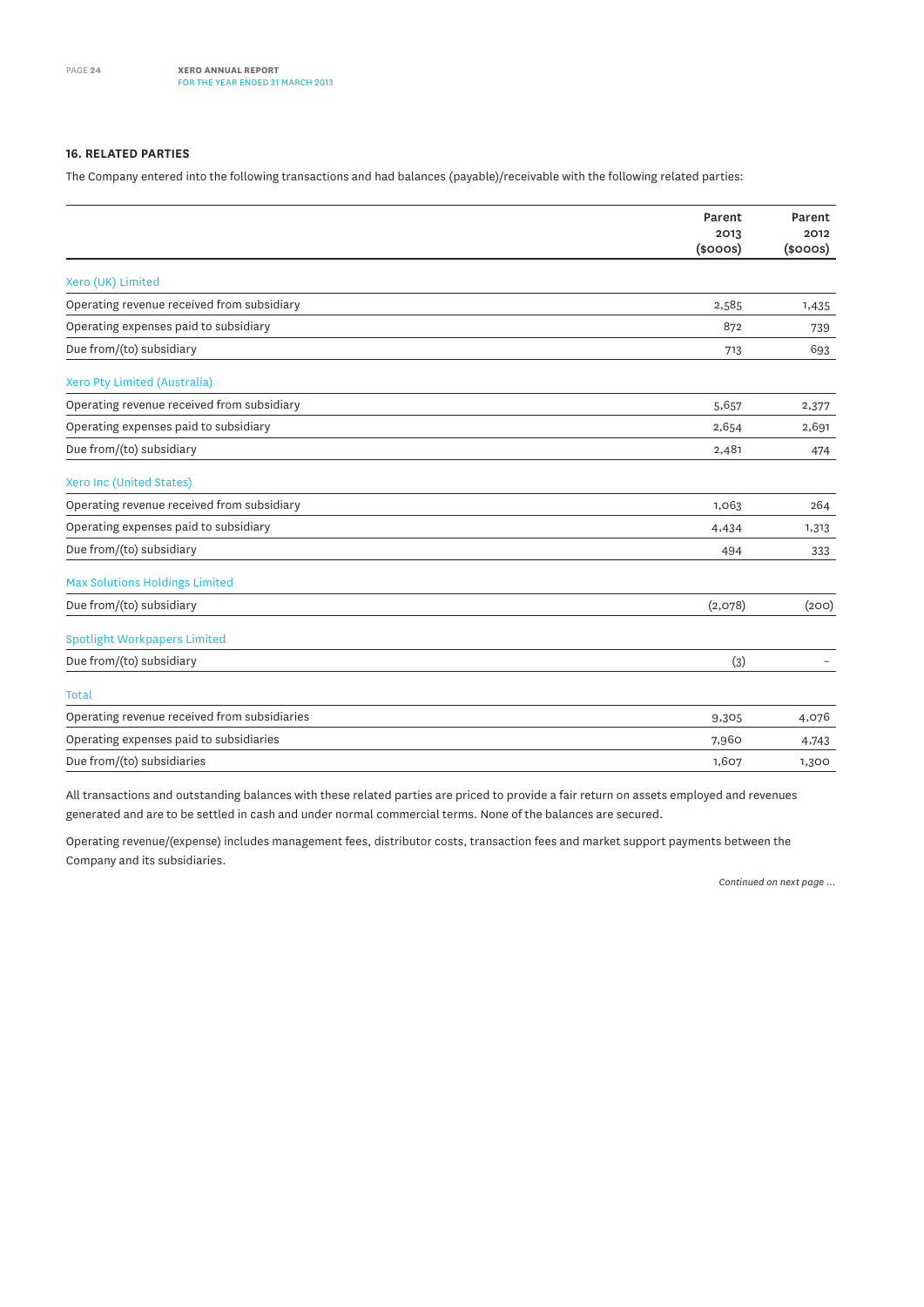The Group and Company entered into the following transactions and had balances payable/receivable with the following related parties:

Loans to Directors & key management

|                | Loan interest<br>2013<br>$(s$ ooos $)$ | Loan interest<br>2012<br>$(s$ ooos $)$ | Balance<br>outstanding<br>2013<br>$(s$ ooos $)$ | Balance<br>outstanding<br>2012<br>$(s$ ooos $)$ |
|----------------|----------------------------------------|----------------------------------------|-------------------------------------------------|-------------------------------------------------|
| Key management | 44                                     | 14                                     | 1,138                                           | 1,094                                           |
| Directors      | $\qquad \qquad -$                      | 6                                      | $\overline{\phantom{a}}$                        | 120                                             |
|                | 44                                     | 20                                     | 1,138                                           | 1,214                                           |

Secured loans of \$1.0 million were issued to key management during the year ended 31 March 2012 to purchase shares in the Company at \$2.75 per share. Simple interest is accrued at a rate of 4% per annum, with the loans and interest being repayable three years after the date of issue. The fair value of the loans does not materially differ from their carrying value.

### Other related parties – Directors & key management

|                                                       | Transaction<br>value for year<br>2013<br>$(s$ ooos $)$ | Transaction<br>value for year<br>2012<br>(\$000S) | Balance<br>outstanding<br>2013<br>$(s$ ooos $)$ | Balance<br>outstanding<br>2012<br>$(s$ ooos $)$ |
|-------------------------------------------------------|--------------------------------------------------------|---------------------------------------------------|-------------------------------------------------|-------------------------------------------------|
| Graham Shaw, Craig Winkler, Sam Morgan - Anaplan Inc. |                                                        | 55                                                | $\qquad \qquad$                                 |                                                 |
| Graham Shaw - Jeff Gray European Limited              | 87                                                     | $\qquad \qquad$                                   |                                                 |                                                 |
| Sam Morgan - Kiwi Landing Pad Limited                 | 44                                                     | 23                                                |                                                 |                                                 |

All transactions and outstanding balances with these related parties are priced on an arm's length basis and are to be settled in cash and under normal commercial terms. None of the balances are secured.

Some members of key management and Directors subscribe to the Xero services provided by the Group. None of these related party transactions were significant to any party.

Some members of key management participate in the Employee Restricted Share Plan (Note 20).

No amounts with any related parties were written off or foregone during the year (2012: Nil).

Key management personnel remuneration Key management personnel are defined as those persons having authority and responsibility for planning, directing and controlling the activities of the Group, directly or indirectly, and include the Directors, the Chief Executive, his direct reports and the country managers. During the year the Group underwent a change in operating structure. Comparative amounts in this note have been restated to reflect this change. The following table summarises remuneration paid to key management personnel.

|                                                             | 2013<br>$(s$ ooos $)$ | 2012<br>Restated<br>$(s$ ooos $)$ |
|-------------------------------------------------------------|-----------------------|-----------------------------------|
| Short-term employee benefits                                | 2,329                 | 1,670                             |
| Directors' fees                                             | 243                   | 220                               |
| Share options (under Employee Share Options Scheme)         | 52                    | 14                                |
| Share-based payments (under Employee Restricted Share Plan) | 467                   | 332                               |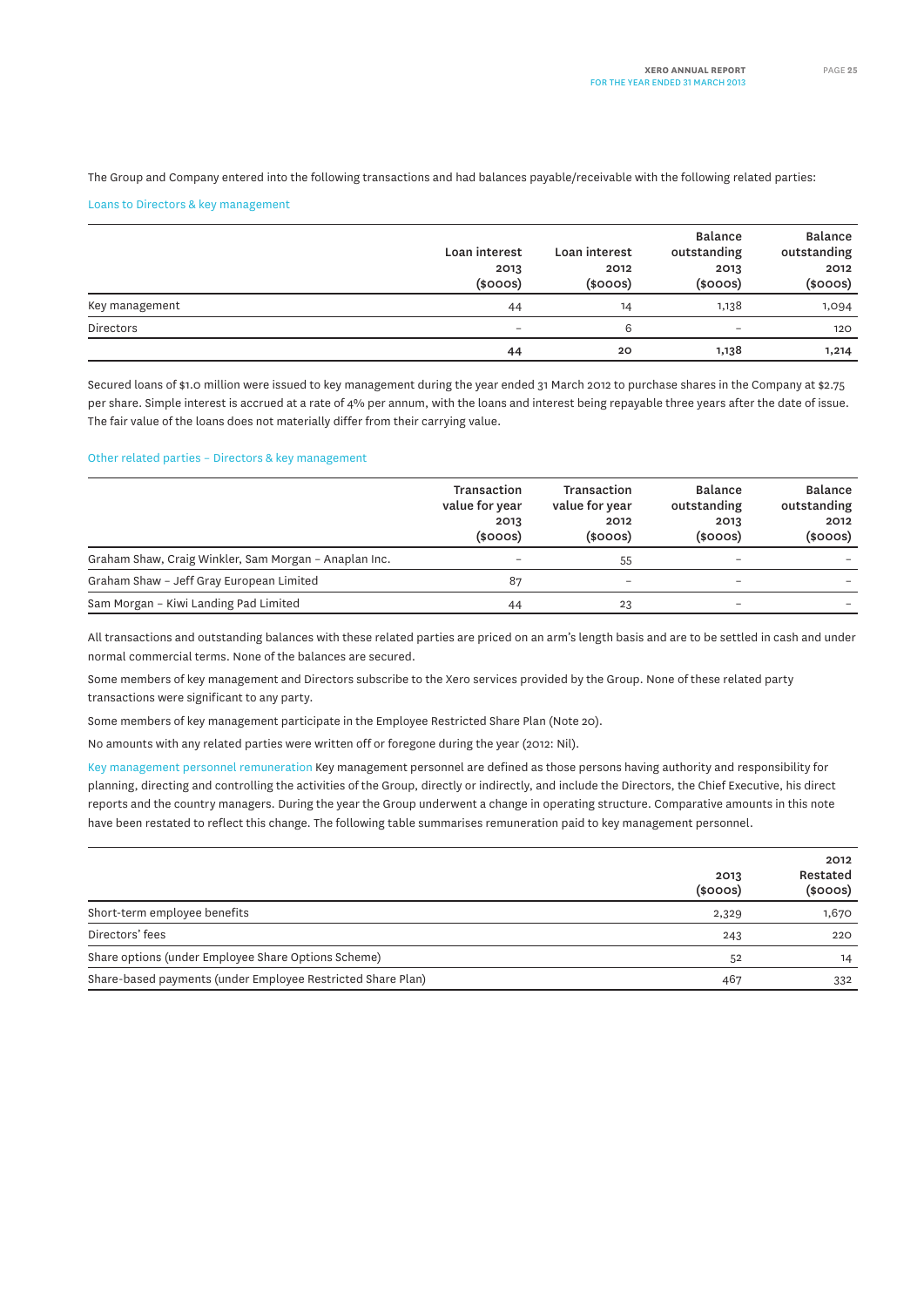### **17. FINANCIAL INSTRUMENTS & FINANCIAL RISK MANAGEMENT OBJECTIVES**

Financial instruments Financial instruments recognised in the Statement of Financial Position include cash balances, receivables and payables. It is, and has been, through the period of these financial statements, the Group's policy that no trading in financial instruments shall be undertaken.

Capital management The capital structure of the Group consists of equity raised by the issue of ordinary shares in the parent company.

The Group manages its capital to ensure that entities in the Group are able to continue as going concerns. The Group is not subject to any externally imposed capital requirements.

Classification & fair values The carrying value of the Parent's and Group's financial instruments approximates their fair value. Set out below is a comparison by category of the carrying amounts of all the Parent's and Group's financial instruments. The fair value of the Group's financial assets and liabilities does not materially differ from their carrying value.

|                                    | Loans &<br>receivables<br>$(s$ ooos $)$ | Financial<br>liabilities at<br>amortised cost<br>$(s$ ooos $)$ | <b>Total carrying</b><br>value<br>$(s$ ooos $)$ |
|------------------------------------|-----------------------------------------|----------------------------------------------------------------|-------------------------------------------------|
| Group - Year ended 31 March 2013   |                                         |                                                                |                                                 |
| Assets                             |                                         |                                                                |                                                 |
| Trade & other receivables          | 4,979                                   | $\qquad \qquad -$                                              | 4,979                                           |
| Cash at bank                       | 78,244                                  | $\qquad \qquad -$                                              | 78,244                                          |
| Loans to key management            | 1,138                                   | $\overline{a}$                                                 | 1,138                                           |
| <b>Total financial assets</b>      | 84,361                                  | $\overline{\phantom{a}}$                                       | 84,361                                          |
| Liabilities                        |                                         |                                                                |                                                 |
| Trade & other payables             | $\overline{a}$                          | 2,304                                                          | 2,304                                           |
| Employee entitlements              | $\qquad \qquad -$                       | 3,479                                                          | 3,479                                           |
| <b>Total financial liabilities</b> |                                         | 5,783                                                          | 5,783                                           |
| Group - Year ended 31 March 2012   |                                         |                                                                |                                                 |
| Assets                             |                                         |                                                                |                                                 |
| Trade & other receivables          | 2,732                                   | $\overline{\phantom{a}}$                                       | 2,732                                           |
| Cash at bank                       | 38,976                                  | $\qquad \qquad -$                                              | 38,976                                          |
| Loans to Directors                 | 120                                     | $\qquad \qquad -$                                              | 120                                             |
| Loans to key management            | 1,094                                   | $\qquad \qquad -$                                              | 1,094                                           |
| <b>Total financial assets</b>      | 42,922                                  | $\overline{\phantom{a}}$                                       | 42,922                                          |
| Liabilities                        |                                         |                                                                |                                                 |
| Trade & other payables             | $\overline{\phantom{0}}$                | 2,620                                                          | 2,620                                           |
| Employee entitlements              | $\qquad \qquad -$                       | 1,838                                                          | 1,838                                           |
| <b>Total financial liabilities</b> |                                         | 4,458                                                          | 4,458                                           |
|                                    |                                         |                                                                | Continued on next page                          |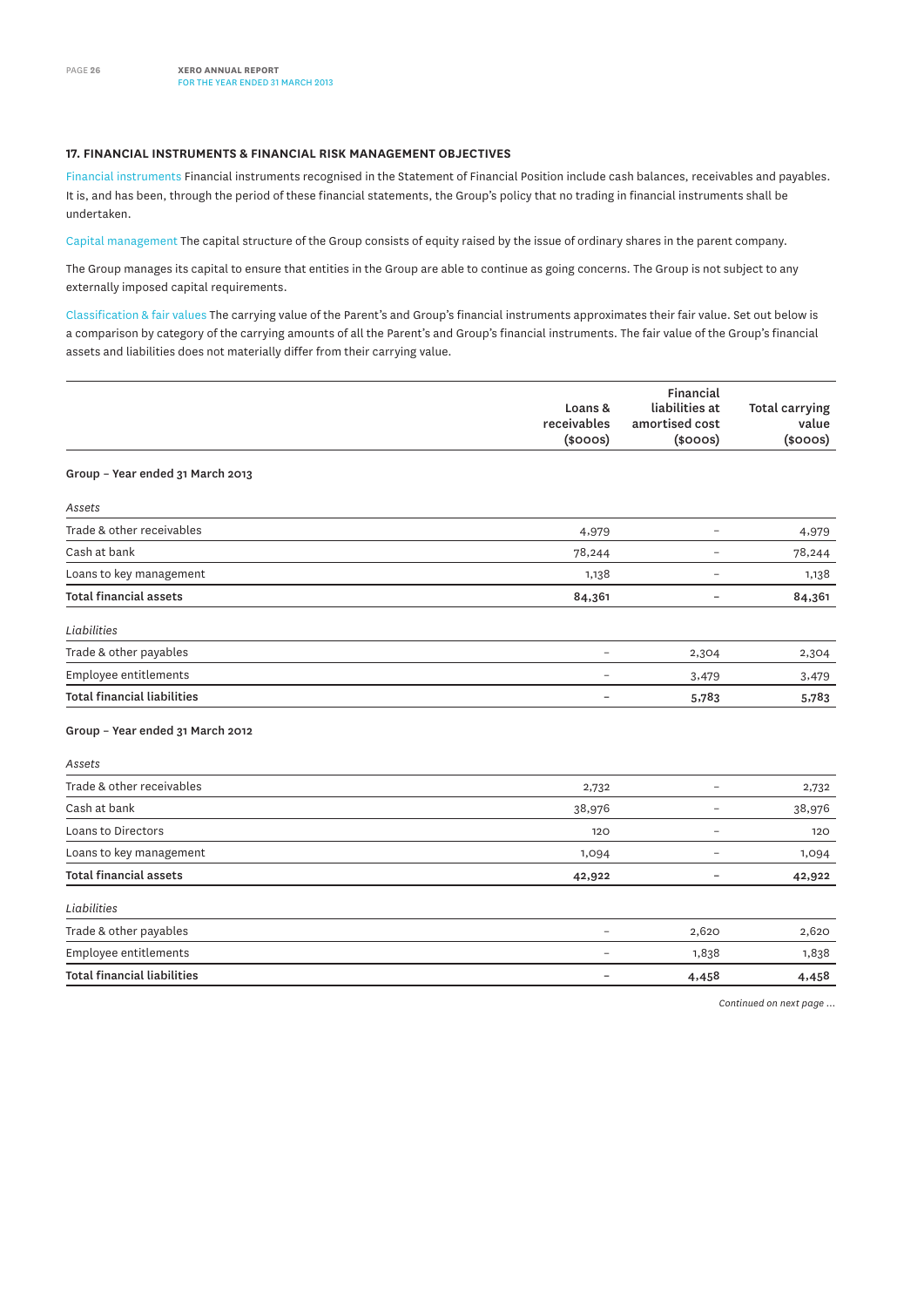|                                    | Loans &<br>receivables<br>$(s$ ooos $)$ | Financial<br>liabilities at<br>amortised cost<br>$(s$ ooos $)$ | Total carrying<br>value<br>$(s$ ooos $)$ |
|------------------------------------|-----------------------------------------|----------------------------------------------------------------|------------------------------------------|
| Parent - Year ended 31 March 2013  |                                         |                                                                |                                          |
| Assets                             |                                         |                                                                |                                          |
| Trade & other receivables          | 6,516                                   | $\overline{\phantom{a}}$                                       | 6,516                                    |
| Cash at bank                       | 75,511                                  | $\overline{a}$                                                 | 75,511                                   |
| Other loans                        | 1,138                                   | $\qquad \qquad -$                                              | 1,138                                    |
| <b>Total financial assets</b>      | 83,165                                  | $\overline{a}$                                                 | 83,165                                   |
| Liabilities                        |                                         |                                                                |                                          |
| Trade & other payables             | $\overline{\phantom{0}}$                | 3,488                                                          | 3,488                                    |
| Employee entitlements              | $\qquad \qquad -$                       | 2,074                                                          | 2,074                                    |
| <b>Total financial liabilities</b> | $\overline{\phantom{a}}$                | 5,562                                                          | 5,562                                    |
| Parent - Year ended 31 March 2012  |                                         |                                                                |                                          |
| Assets                             |                                         |                                                                |                                          |
| Trade & other receivables          | 3,322                                   | $\overline{a}$                                                 | 3,322                                    |
| Cash at bank                       | 36,722                                  | $\overline{a}$                                                 | 36,722                                   |
| Loans to Directors                 | 120                                     | $\overline{\phantom{a}}$                                       | 120                                      |
| Other loans                        | 1,094                                   | $\overline{\phantom{0}}$                                       | 1,094                                    |
| <b>Total financial assets</b>      | 41,258                                  | $\qquad \qquad -$                                              | 41,258                                   |
| Liabilities                        |                                         |                                                                |                                          |
| Trade & other payables             | $\overline{\phantom{a}}$                | 2,466                                                          | 2,466                                    |
| Employee entitlements              | $\overline{\phantom{0}}$                | 1,207                                                          | 1,207                                    |
| <b>Total financial liabilities</b> | $\overline{\phantom{a}}$                | 3,673                                                          | 3,673                                    |

The main risks arising from the Group's financial instruments are interest rate risk, liquidity risk, credit risk and foreign currency risk.

Interest rate risk The Group's interest rate risk arises from its cash balances. These are placed on deposit at variable rates that expose the Group to cash flow interest rate risk. The Group does not enter into forward rate agreements or any interest rate hedges.

The Company's management regularly reviews its banking arrangements to ensure that it achieves the best returns on its funds while maintaining access to necessary cash levels to service the Company's day-to-day activities.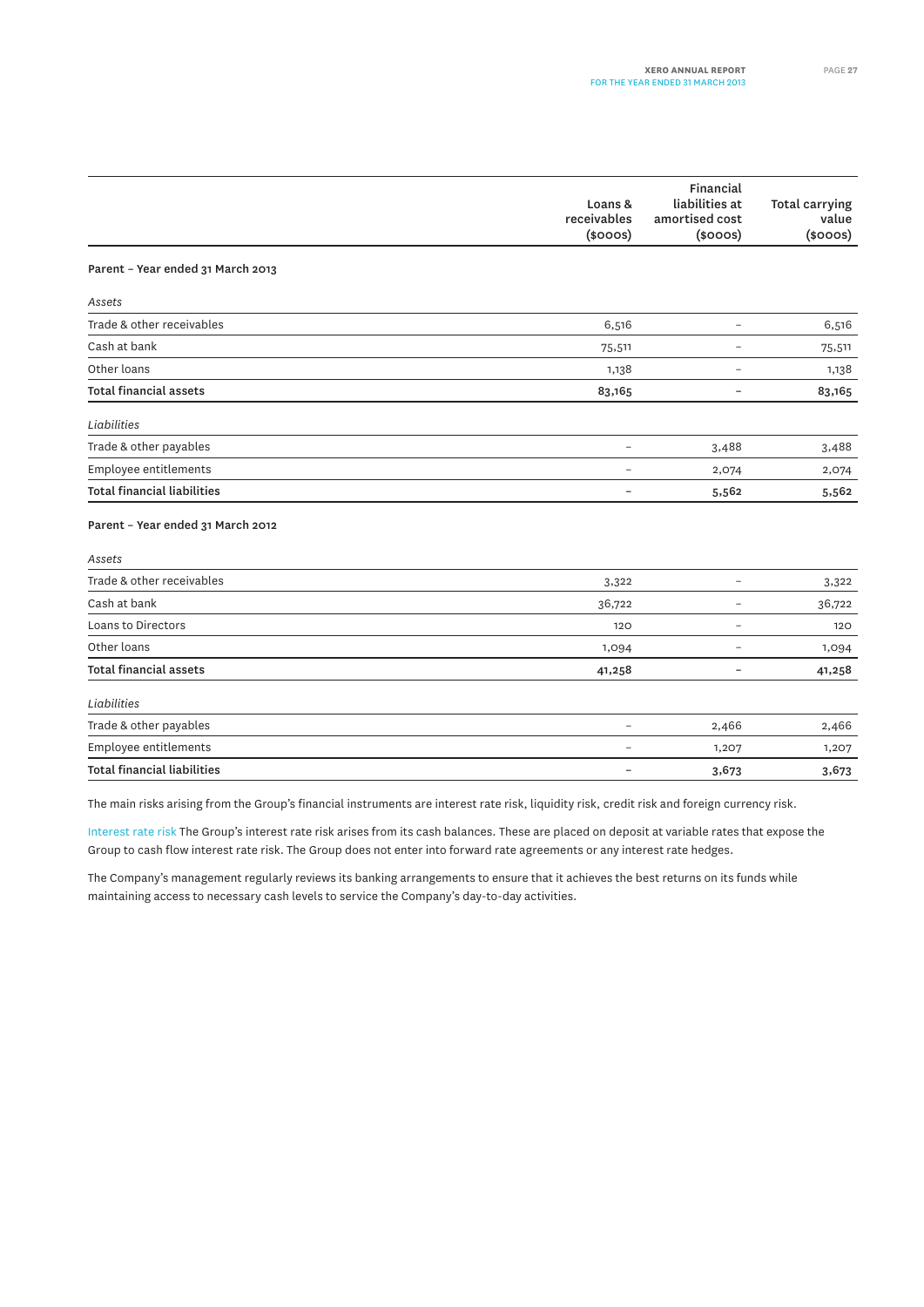### **17. FINANCIAL INSTRUMENTS & FINANCIAL RISK MANAGEMENT OBJECTIVES (continued)**

The interest rate re-pricing profiles of the Group's financial assets and liabilities subject to interest rate risk are:

|                                     | Carrying<br>value<br>$(s$ ooos $)$ | 12 months<br>or less<br>$(s$ ooos $)$ | Greater than<br>12 months<br>$(s$ ooos $)$ |
|-------------------------------------|------------------------------------|---------------------------------------|--------------------------------------------|
|                                     |                                    |                                       |                                            |
| Group - Year ended 31 March 2013    |                                    |                                       |                                            |
| <b>Financial assets</b>             |                                    |                                       |                                            |
| Cash at bank                        | 78,244                             | 78,244                                |                                            |
| Loans to key management             | 1,138                              |                                       | 1,138                                      |
| Total                               | 79,382                             | 78,244                                | 1,138                                      |
| Group - Year ended 31 March 2012    |                                    |                                       |                                            |
| <b>Financial assets</b>             |                                    |                                       |                                            |
| Cash at bank                        | 38,976                             | 38,976                                |                                            |
| Loans to Directors & key management | 1,214                              | 120                                   | 1,094                                      |
| Total                               | 40,190                             | 39,096                                | 1,094                                      |
| Parent - Year ended 31 March 2013   |                                    |                                       |                                            |
| <b>Financial assets</b>             |                                    |                                       |                                            |
| Cash at bank                        | 75,511                             | 75,511                                |                                            |
| Loans to key management             | 1,138                              |                                       | 1,138                                      |
| Total                               | 76,649                             | 75,511                                | 1,138                                      |
| Parent - Year ended 31 March 2012   |                                    |                                       |                                            |
| <b>Financial</b> assets             |                                    |                                       |                                            |
| Cash at bank                        | 36,722                             | 36,722                                |                                            |
| Loans to Director & key management  | 1,214                              | 120                                   | 1,094                                      |
| Total                               | 37,936                             | 36,842                                | 1,094                                      |

Of the financial assets and liabilities above, only the cash at bank is subject to floating interest rate risk. Loans to key management are subject to fixed interest rates. All other financial assets and liabilities of the Group are not subject to interest rate risk.

At 31 March 2013 if interest rates had been 1.0% higher/lower with all other variables held constant, the impact on interest income, net loss and accumulated losses of the Group would have been \$721,000 (2012: \$364,000) based on yearly average cash balances.

*Continued on next page ...*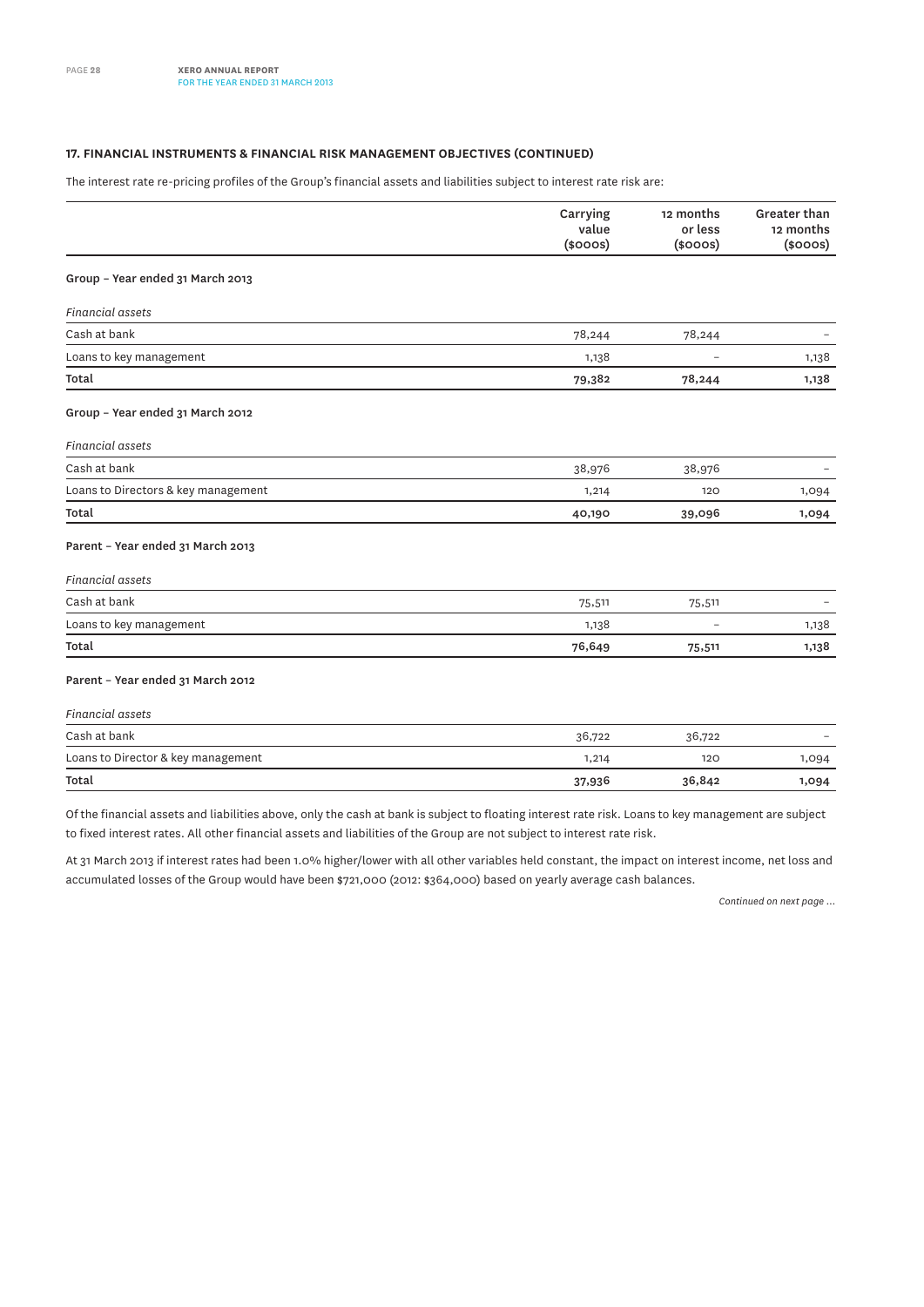Liquidity risk Liquidity risk is the risk that the Company or Group cannot pay contractual liabilities as they fall due. During the year, the Company raised \$60 million by way of private placement. Following the receipt of the proceeds of the capital raising, the Company has sufficient cash to meet its requirements in the foreseeable future. The Group has no debt.

The following table sets out the undiscounted contractual cash flows for all financial liabilities of the Company and Group:

|                                   | Contractual<br>cash flows<br>$(s$ ooos $)$ | 6 months<br>or less<br>$(s$ ooos $)$ | 6-12 months<br>$(s$ ooos $)$ |
|-----------------------------------|--------------------------------------------|--------------------------------------|------------------------------|
|                                   |                                            |                                      |                              |
| Group - Year ended 31 March 2013  |                                            |                                      |                              |
| Trade & other payables            | 2,304                                      | 2,304                                |                              |
| Employee entitlements             | 3,479                                      | 3,479                                |                              |
| Total non-derivative liabilities  | 5,783                                      | 5,783                                |                              |
| Group - Year ended 31 March 2012  |                                            |                                      |                              |
| Trade & other payables            | 2,620                                      | 2,120                                | 500                          |
| Employee entitlements             | 1,838                                      | 1,838                                |                              |
| Total non-derivative liabilities  | 4,458                                      | 3,958                                | 500                          |
| Parent - Year ended 31 March 2013 |                                            |                                      |                              |
| Trade & other payables            | 3,488                                      | 3,488                                |                              |
| Employee entitlements             | 2,074                                      | 2,074                                |                              |
| Total non-derivative liabilities  | 5,562                                      | 5,562                                |                              |
| Parent - Year ended 31 March 2012 |                                            |                                      |                              |
| Trade & other payables            | 2,466                                      | 1,966                                | 500                          |
| Employee entitlements             | 1,207                                      | 1,207                                |                              |
| Total non-derivative liabilities  | 3,673                                      | 3,173                                | 500                          |

Credit risk Where the Group has a receivable from another party, there is a credit risk in the event of non-performance by that other party. Financial instruments that potentially subject the Group to credit risk principally consist of bank balances and receivables.

The Group manages its exposure to credit risk by monitoring the credit quality of the financial institutions that hold its cash balances. The credit risk associated with trade receivables is small because of the inherently low individual transaction values and the spread over many customers.

#### Maximum exposure to credit risk at balance date

|                         | Group<br>2013<br>$(s$ ooos $)$ | Group<br>2012<br>$(s$ ooos $)$ | Parent<br>2013<br>$(s$ ooos $)$ | Parent<br>2012<br>$(s$ ooos $)$ |
|-------------------------|--------------------------------|--------------------------------|---------------------------------|---------------------------------|
| Cash at bank            | 78,244                         | 38,976                         | 75,116                          | 36,722                          |
| Receivables             | 4,776                          | 2,712                          | 2,785                           | 2,049                           |
| Non-current receivables | 1,341                          | 1,234                          | 1,213                           | 1,169                           |
| Total                   | 84,361                         | 42,922                         | 79,114                          | 39,940                          |

Foreign currency risk The Group faces the risk of movements in foreign currency exchange rates against the New Zealand dollar. The Group operates in three other currencies, being UK pounds, Australian dollars and US dollars. As a result the Group's Income Statement and Statements of Financial Position can be affected by movements in exchange rates.

Both the UK and Australian operations are now self funding. The US operation is funded directly from New Zealand and will continue to require funding support for at least the next year. The Group forward purchases its US dollar requirements for three to six months in advance to manage the impacts of movements in the exchange rate. During this time the foreign currency risk will increasingly be mitigated by the generation of revenues in the US.

If the New Zealand dollar had weakened by 10% against the other operating currencies, with all other variables remaining constant, the effect would have been an increase in the net loss and accumulated losses for the Group for the year ended 31 March 2013 of \$461,000 (2012: \$118,000).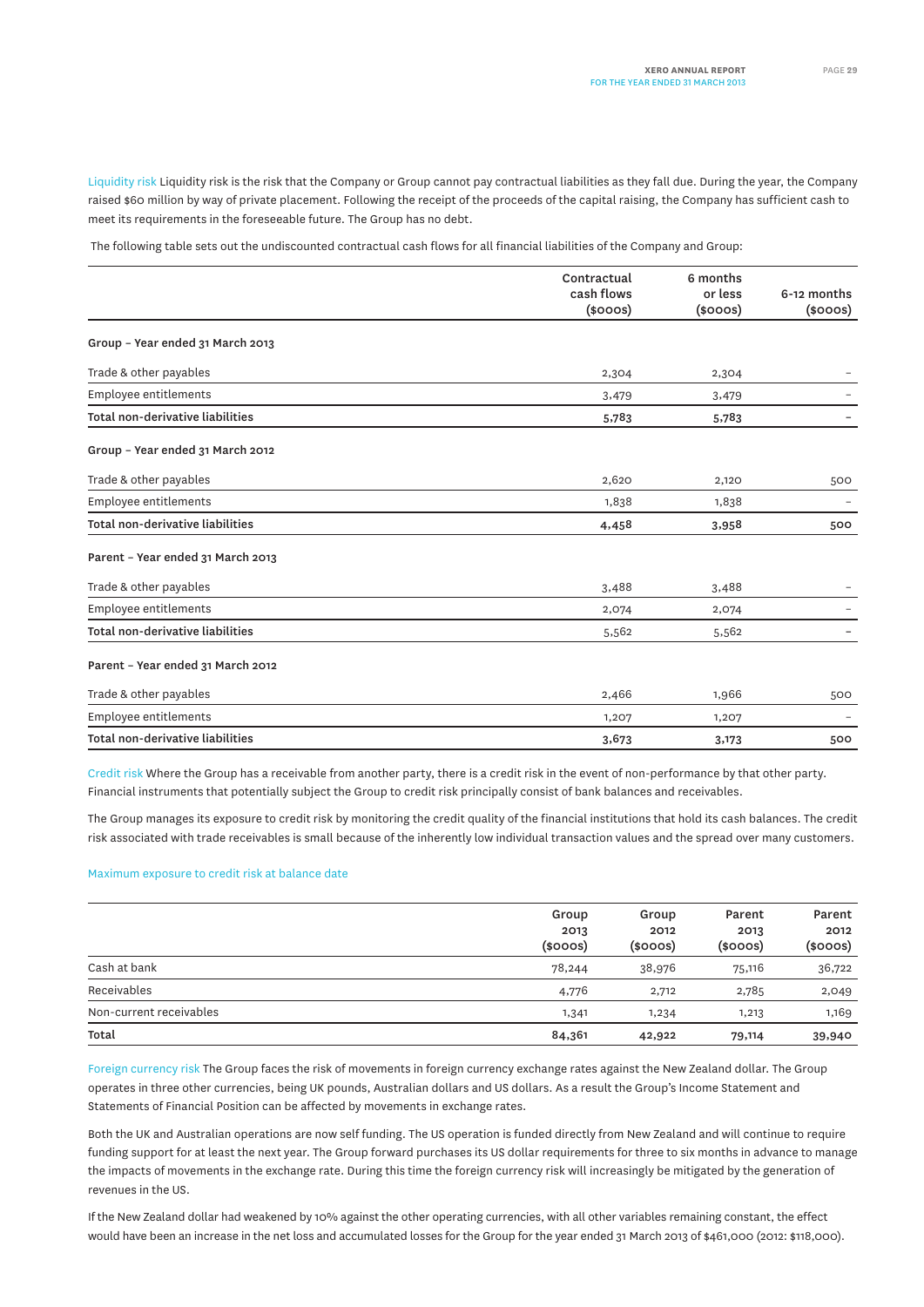### **18. SEGMENT INFORMATION**

The Group has seven operating segments based on geographical locations of the operations and revenue streams, and five reporting segments at 31 March 2013. These segments have been determined based on the reports reviewed by the Board to make strategic decisions.

The Group currently operates in one business segment, providing online solutions for small businesses and their advisors.

The segment information shows the operating performance of each region, as currently reviewed by the Board. Prior period information has been restated where appropriate.

Country operating expenses represent sales and marketing costs and the service delivery costs including both in-country and an allocation of centrally managed costs. Operating expenses for corporate represent all development and general and administration expenses.

The assets and liabilities of the Group are reported to and reviewed by the Chief Operating Decision Maker in total and are not allocated by operating segment. Therefore, operating segment assets and liabilities are not disclosed.

|                                                     | <b>New</b><br>Zealand<br>\$000S | Australia<br>\$000S | United<br>Kingdom<br>\$000S | Rest of<br>World<br>\$000S | Corporate<br>\$000S | Total<br>\$000S |
|-----------------------------------------------------|---------------------------------|---------------------|-----------------------------|----------------------------|---------------------|-----------------|
| Group - For the year ended 31 March 2013            |                                 |                     |                             |                            |                     |                 |
| Revenue from external customers                     | 16,913                          | 13,866              | 5,511                       | 2,743                      | -                   | 39,033          |
| Government grants & associate earnings              | $\overline{\phantom{a}}$        | $\qquad \qquad -$   | $\overline{\phantom{a}}$    | $\qquad \qquad -$          | 936                 | 936             |
| Interest revenue                                    |                                 | 11                  |                             | $\overline{\phantom{0}}$   | 1,827               | 1,838           |
| Total                                               | 16,913                          | 13,877              | 5,511                       | 2,743                      | 2,763               | 41,807          |
| Operating expenses                                  | (10, 675)                       | (12,706)            | (5,033)                     | (4,800)                    | (18, 193)           | (51, 407)       |
| Depreciation & amortisation                         |                                 |                     |                             |                            | (4, 547)            | (4, 547)        |
| Segment contribution before tax                     | 6,238                           | 1,171               | 478                         | (2,057)                    | (19, 977)           | (14, 147)       |
| Group - For the year ended 31 March 2012 - restated |                                 |                     |                             |                            |                     |                 |
| Revenue from external customers                     | 10,325                          | 5,024               | 2,723                       | 1,298                      |                     | 19,370          |
| Government grants & associate earnings              | $\overline{\phantom{a}}$        | $\qquad \qquad -$   | $\overline{\phantom{a}}$    | $\overline{\phantom{a}}$   | 609                 | 609             |
| Interest revenue                                    | $\overline{a}$                  | $\overline{a}$      | $\overline{\phantom{0}}$    |                            | 612                 | 612             |
| Total                                               | 10,325                          | 5,024               | 2,723                       | 1,298                      | 1,221               | 20,591          |
| Operating expenses                                  | (6,072)                         | (5, 584)            | (2, 563)                    | (1, 207)                   | (11,065)            | (26, 491)       |
| Depreciation & amortisation                         | $\overline{a}$                  | $\overline{a}$      |                             | $\qquad \qquad -$          | (1,894)             | (1,894)         |
| Segment contribution before tax                     | 4,253                           | (560)               | 160                         | 91                         | (11,738)            | (7, 794)        |

### **19. COMMITMENTS & CONTINGENCIES**

There were capital commitments for building fitouts of \$390,000 at 31 March 2013 (2012: Nil). There were no contingent liabilities at 31 March 2013 (2012: Nil).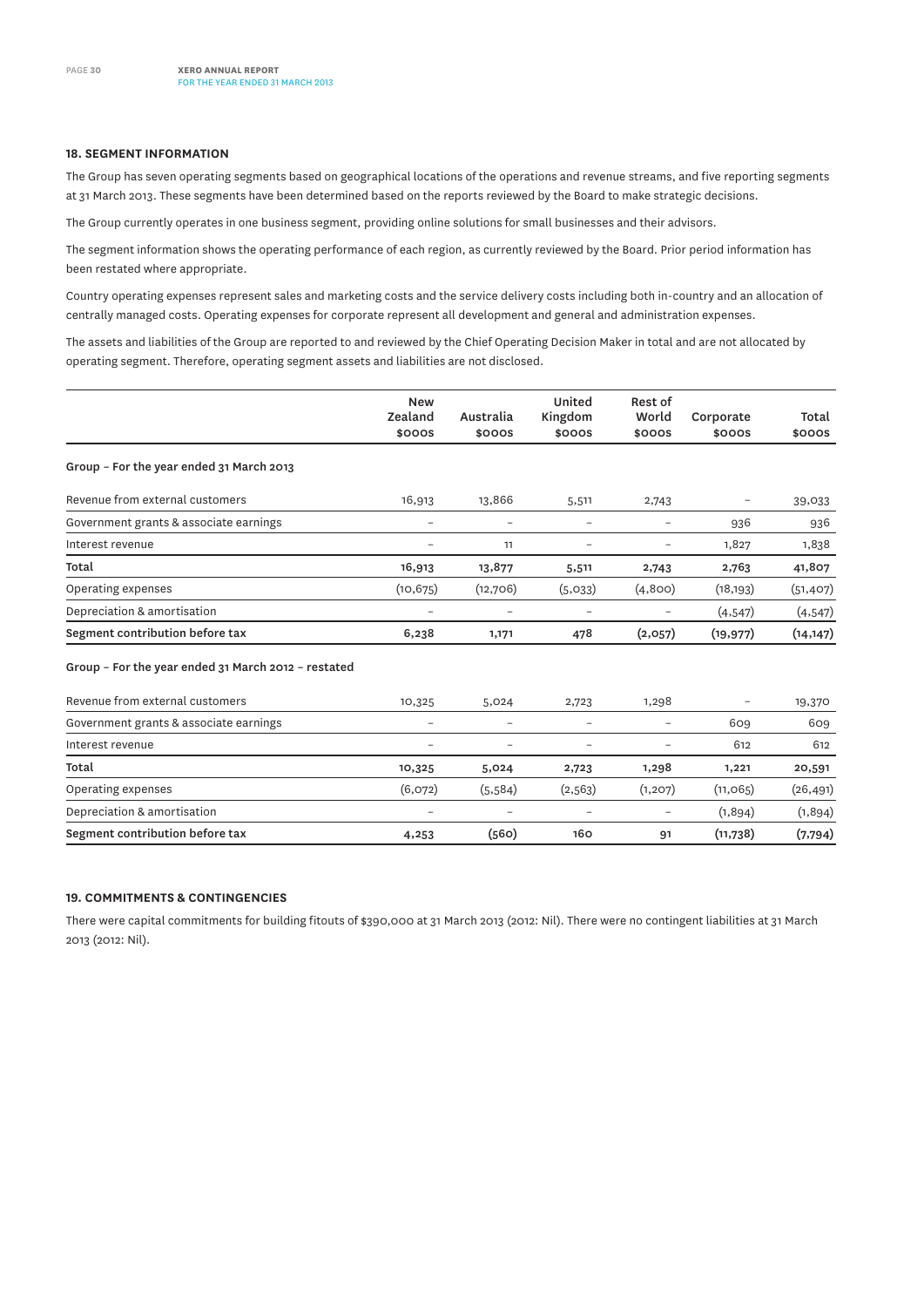### **20. SHARE-BASED PAYMENTS**

#### Employee Restricted Share Plan

The Xero Limited Employee Restricted Share Plan ("RSP") was introduced for selected executives and employees of the Group. Under the RSP, ordinary shares in Xero Limited are issued to a trustee, Xero Trustee Limited, a wholly-owned subsidiary, and allocated to participants, on grant date, using funds lent to them by the Company.

The price for each share issued during the year under the RSP is the higher of the VWAP immediately preceding the date on which the share is allocated or the invitation price.

Under the RSP, the shares are beneficially owned by the participants. The length of retention period before the shares vest is between one and three years. If the individual is still employed by the Group at the end of this specific period, the employee is given a cash bonus that must be used to repay the loan and the shares are then transferred to the individual. The number of shares awarded is determined by the Remuneration Committee of the Board of Directors. The weighted average grant date fair value of restricted shares issued during the year was \$5.61 (2012: \$2.29). Shares with a grant date fair value of \$1,399,000 vested during the year (2012: \$957,000). The Group has no legal or constructive obligation to repurchase the shares or settle the RSP for cash.

|                                                                      | <b>Number</b><br>of shares<br>2013<br>(ooos) | Number<br>of shares<br>2012<br>(ooos) |
|----------------------------------------------------------------------|----------------------------------------------|---------------------------------------|
| Unvested shares at 1 April                                           | 758                                          | 679                                   |
| Awarded pursuant to Employee Restricted Share Plan                   | 445                                          | 621                                   |
| Forfeited                                                            | (49)                                         | (49)                                  |
| Vested                                                               | (567)                                        | (493)                                 |
| Unvested shares at 31 March - allocated to employees                 | 587                                          | 758                                   |
| Forfeited shares not yet reallocated - held by Trustee               | 8                                            | 57                                    |
|                                                                      | 595                                          | 815                                   |
| Percentage of total ordinary shares                                  | $0.5\%$                                      | 0.8%                                  |
| Ageing of unvested shares                                            |                                              |                                       |
| Balance of shares to vest within one year                            | 377                                          | 455                                   |
| Balance of shares to vest after one year but not more than two years | 210                                          | 303                                   |
|                                                                      | 587                                          | 758                                   |

The number of shares awarded pursuant to the RSP does not equal the number of shares created for the plan as forfeited shares are held in trust and reissued.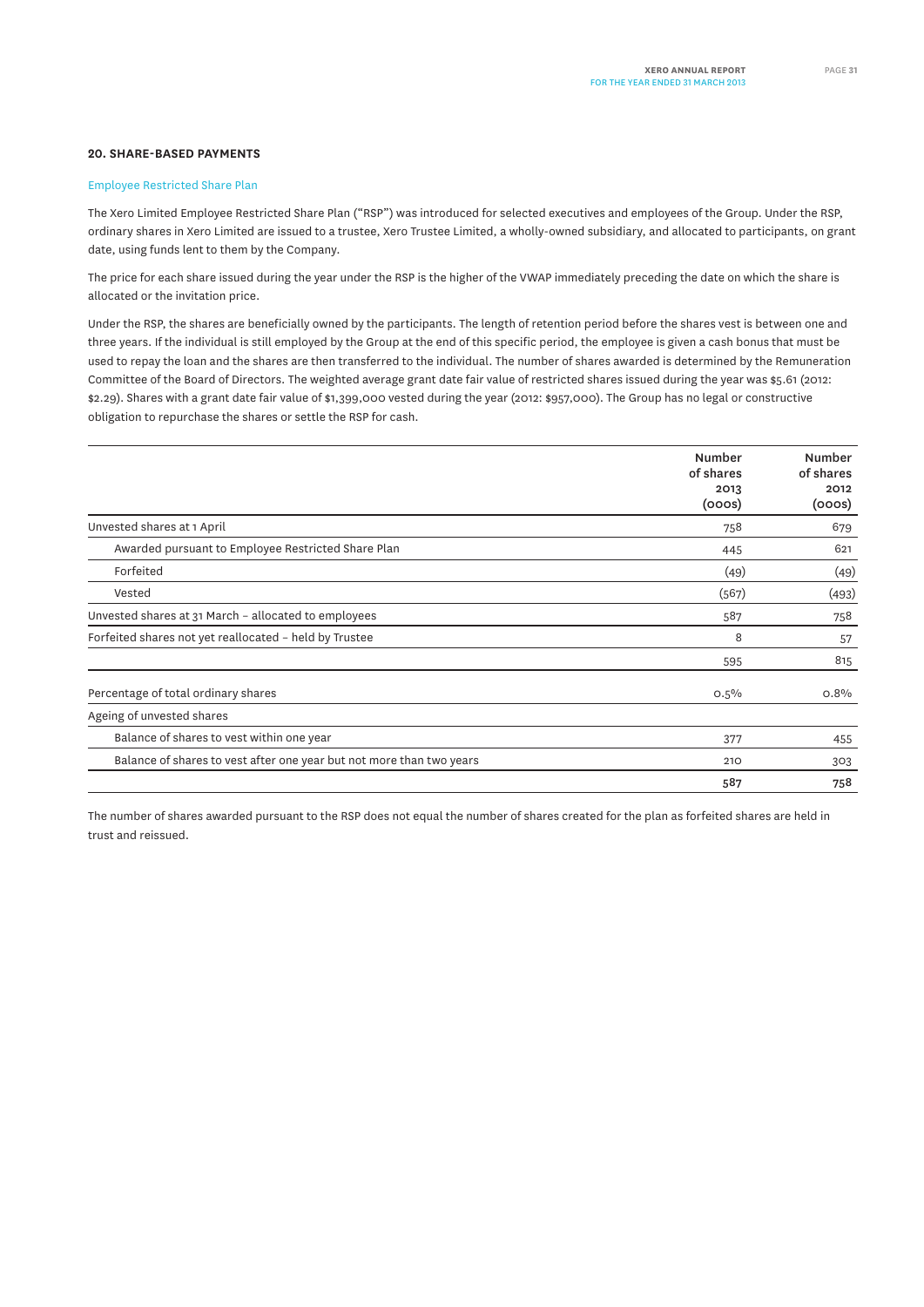### **20. Share-based PAYMENTS (continued)**

#### Employee Share Options Scheme

Share options are granted to selected employees. The exercise price of the granted options is equal to the market price of the shares on the date of the grant.

Options are conditional on the employee completing the necessary years' service (the vesting period) as appropriate to that tranche. The options tranches are exercisable in equal amounts over three to five years from the grant date. No options can be exercised later than the first anniversary of the final vesting date (a total of four to six years from the grant date). There were 20 employees holding stock options at 31 March 2013 (2012: 1 employee). The cost of stock options recognised in the Income Statement is \$274,000 at 31 March 2013 (2012: \$15,000).

The Group has no legal or constructive obligation to repurchase or settle the options in cash.

Movements in the number of share options outstanding and their related weighted average exercise prices are as follows:

|                             | Weighted<br>average<br>exercise price | <b>Options</b><br>2013<br>(ooos) | Weighted<br>average<br>exercise price | Options<br>2012<br>(ooos) |
|-----------------------------|---------------------------------------|----------------------------------|---------------------------------------|---------------------------|
| Outstanding at 1 April      | 2.75                                  | 200                              |                                       |                           |
| Granted during the period   | 4.75                                  | 392                              | 2.75                                  | 200                       |
| Forfeited during the period | 7.70                                  | (2)                              | $\overline{\phantom{0}}$              |                           |
| Exercised during the period | 2.75                                  | (5)                              | $\overline{\phantom{0}}$              |                           |
| Outstanding at 31 March     | 4.08                                  | 585                              | 2.75                                  | 200                       |
| Exercisable at 31 March     | 2.75                                  | 35                               | $\overline{\phantom{0}}$              |                           |

| Grant-vest | Expiry date | <b>Exercise price</b> | Options<br>2013<br>(ooos) | Options<br>2012<br>(000s) |
|------------|-------------|-----------------------|---------------------------|---------------------------|
| 2011-12    | 2017-18     | 2.75                  | 195                       | 200                       |
| 2012-13    | 2016-17     | 3.82                  | 140                       | $\overline{\phantom{0}}$  |
| 2012-13    | 2016-17     | 5.31                  | 142                       | $\overline{\phantom{0}}$  |
| 2012-13    | 2016-17     | 4.97                  | 100                       | $\overline{\phantom{0}}$  |
| 2012-13    | 2016-17     | 7.70                  | 8                         | $\qquad \qquad -$         |

The weighted average fair value of options granted during the year, determined using the Black-Scholes valuation model, was \$1.21 per option (2012: \$0.70).

The significant inputs into the model were the market share price at grant date, the exercise price shown above, the expected annualised volatility of between 33% and 42%, a dividend yield of 0%, an expected option life of between one and six years and an annual risk-free interest rate of between 2.5% and 3.5%.

The volatility measured is the standard deviation of continuously compounded share returns and is based on a statistical analysis of daily share prices in the last 12 months.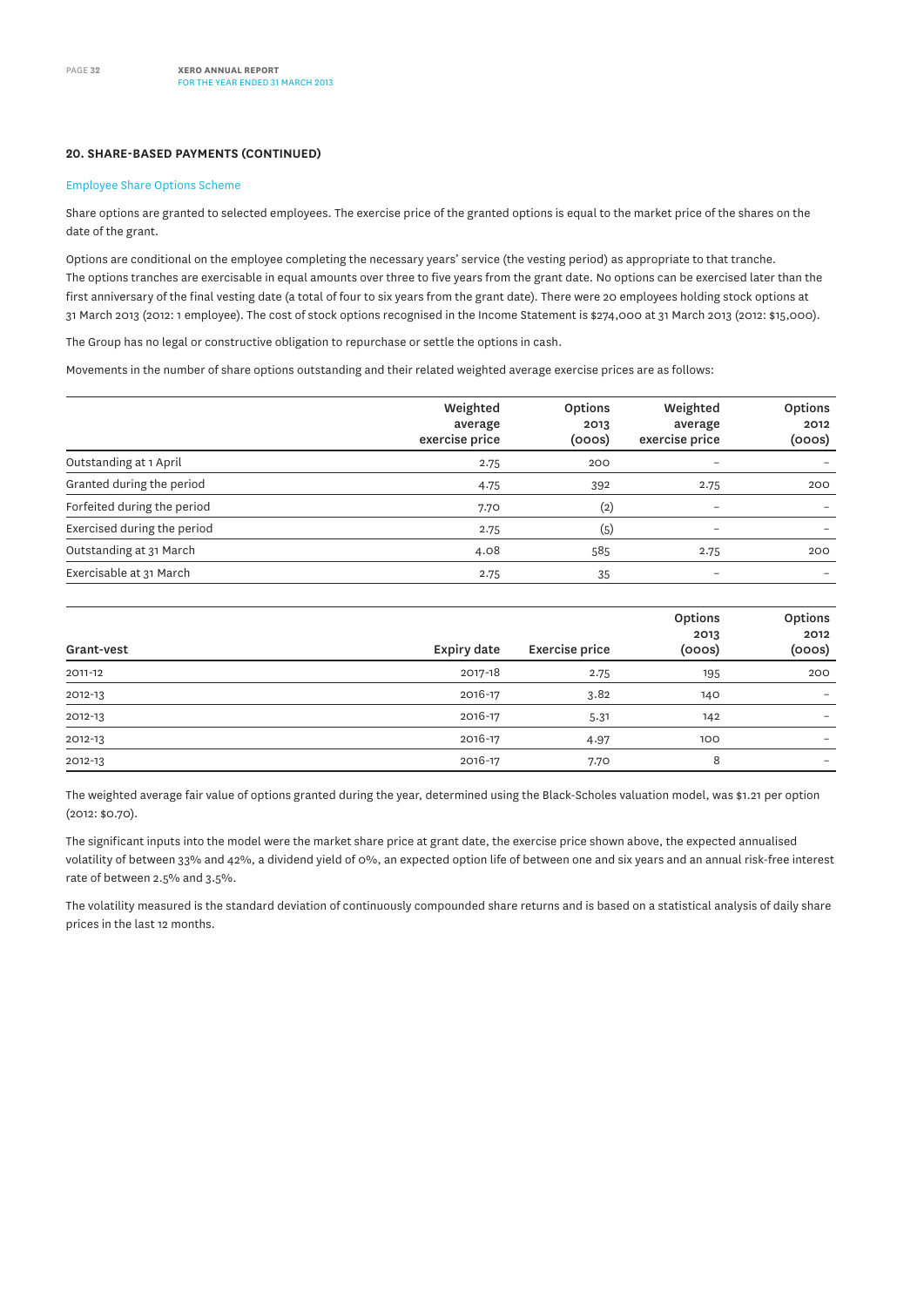### **21. OPERATING LEASE COMMITMENTS**

|                                             | Group<br>2013<br>$(s$ ooos $)$ | Group<br>2012<br>$(s$ ooos $)$ | Parent<br>2013<br>$(s$ ooos $)$ | Parent<br>2012<br>$(s$ ooos $)$ |
|---------------------------------------------|--------------------------------|--------------------------------|---------------------------------|---------------------------------|
| Within one year                             | 2,341                          | 1,198                          | 1,355                           | 902                             |
| After one year but not more than five years | 5,561                          | 3,667                          | 3,681                           | 3,595                           |
| More than five years                        | 2,161                          | 2,943                          | 2.161                           | 2,943                           |
|                                             | 10,063                         | 7,808                          | 7,197                           | 7,440                           |

Operating lease commitments are for the Group's premises.

### **22. GROUP ENTITIES**

|                                |                             | Country of     |              | Interest<br>2013 | Interest<br>2012 |
|--------------------------------|-----------------------------|----------------|--------------|------------------|------------------|
|                                | Principal activity          | incorporation  | Balance date | $(^{o}/_{o})$    | $(\%)$           |
| Xero (NZ) Limited              | Non-trading                 | New Zealand    | 31 March     | 100              |                  |
| Xero (UK) Limited              | Limited risk distributor    | United Kingdom | 31 March     | 100              | 100              |
| Xero Australia Pty Limited     |                             |                |              |                  |                  |
| (formerly Xero Pty Limited)    | Limited risk distributor    | Australia      | 31 March     | 100              | 100              |
| Xero Inc                       | Limited risk distributor    | United States  | 31 March     | 100              | 100              |
| Xero Trustee Limited           | Trustee                     | New Zealand    | 31 March     | 100              | 100              |
| Max Solutions Holdings Limited | Holding company             | New Zealand    | 31 March     | 100              | 100              |
| Max Solutions Limited          | Business software developer | New Zealand    | 31 March     | 100              | 100              |
| Spotlight Workpapers Limited   | Business software developer | New Zealand    | 31 March     | 100              |                  |
| My Workpapers Limited          | Non-trading                 | New Zealand    | 31 March     | 100              |                  |

Xero (NZ) Limited was incorporated on 21 November 2012 and did not trade during the year.

Spotlight Workpapers Limited and My Workpapers Limited were acquired on 20 July 2012 (Note 11).

Xero Trustee Limited is the Trustee for Xero Limited Employee Restricted Share Plan.

During the year Xero Inc and Xero Australia Pty Limited changed their balance dates from 31 December and 30 June respectively to 31 March and Xero Pty Limited changed its name to Xero Australia Pty Limited.

### **23. EVENTS AFTER THE BALANCE SHEET DATE**

On 1 April 2013, Max Solutions Holdings Limited, Max Solutions Limited, Spotlight Workpapers Limited and My Workpapers Limited were amalgamated into Xero (NZ) Limited.

Xero (NZ) Limited commenced trading on 1 April 2013 as a limited risk distributor for the Group's operations in New Zealand and those regions outside of Australia, the UK and the US.

There were no other events after balance date.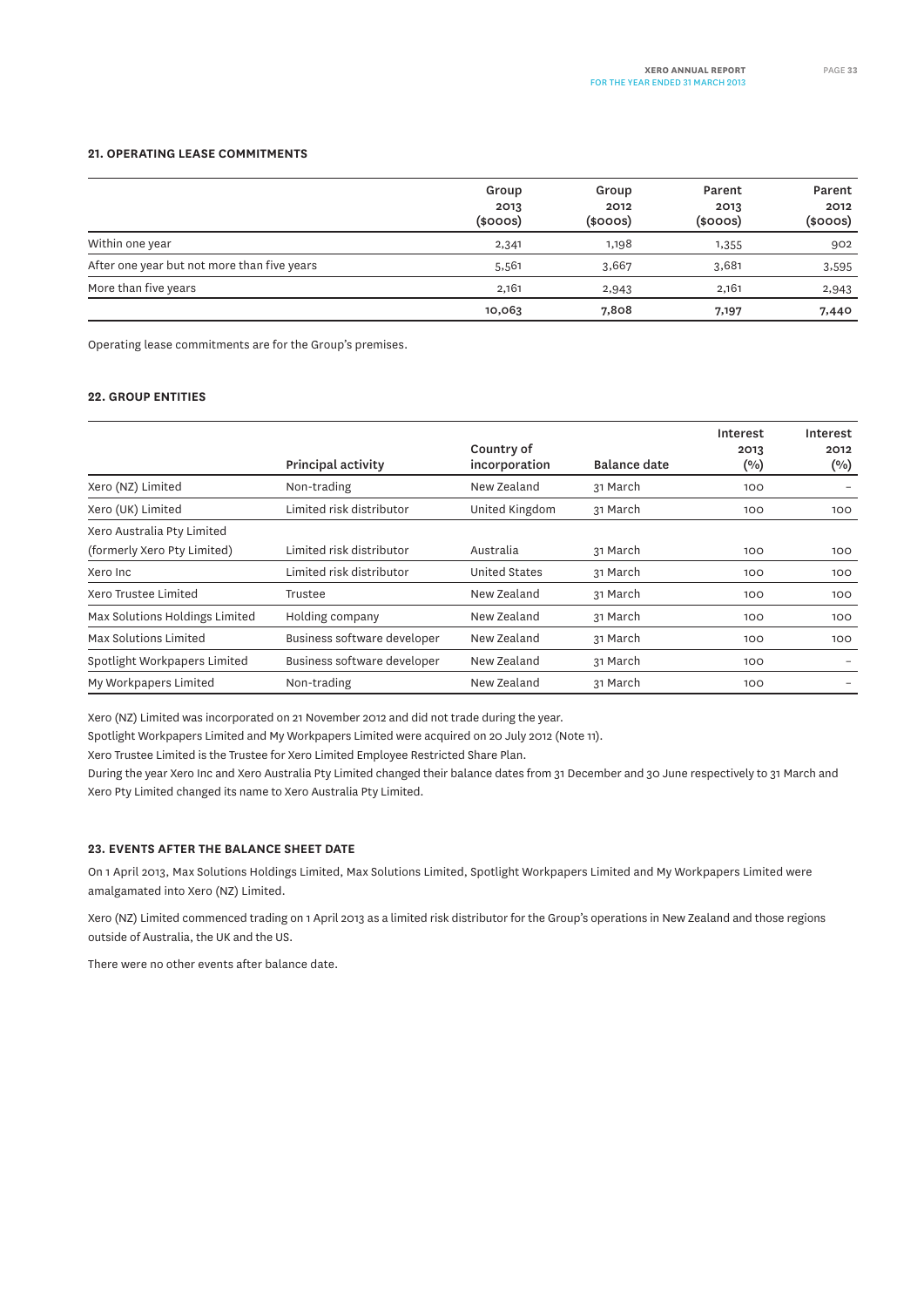# **Independent Auditors' Report to the shareholders of Xero Limited**

#### **Report on the Financial Statements**

We have audited the financial statements of Xero Limited ("the Company") on pages 4 to 33, which comprise the statements of financial position as at 31 March 2013, the income statements, statements of comprehensive income, statements of changes in equity and statements of cash flows for the year then ended, and the notes to the financial statements that include a summary of significant accounting policies and other explanatory information for both the Company and the Group. The Group comprises the Company and the entities it controlled at 31 March 2013 or from time to time during the financial year.

#### **Directors' Responsibility for the Financial Statements**

The Directors are responsible for the preparation of these financial statements in accordance with generally accepted accounting practice in New Zealand and that give a true and fair view of the matters to which they relate and for such internal controls as the Directors determine are necessary to enable the preparation of financial statements that are free from material misstatement, whether due to fraud or error.

#### **Auditors' Responsibility**

Our responsibility is to express an opinion on these financial statements based on our audit. We conducted our audit in accordance with International Standards on Auditing (New Zealand) and International Standards on Auditing. These standards require that we comply with relevant ethical requirements and plan and perform the audit to obtain reasonable assurance about whether the financial statements are free from material misstatement.

An audit involves performing procedures to obtain audit evidence about the amounts and disclosures in the financial statements. The procedures selected depend on the auditors' judgement, including the assessment of the risks of material misstatement of the financial statements, whether due to fraud or error. In making those risk assessments, the auditors consider the internal controls relevant to the Company and the Group's preparation of financial statements that give a true and fair view of the matters to which they relate, in order to design audit procedures that are appropriate in the circumstances, but not for the purpose of expressing an opinion on the effectiveness of the Company and the Group's internal control. An audit also includes evaluating the appropriateness of accounting policies used and the reasonableness of accounting estimates, as well as evaluating the overall presentation of the financial statements.

We believe that the audit evidence we have obtained is sufficient and appropriate to provide a basis for our audit opinion.

We have no relationship with, or interests in, Xero Limited or any of its subsidiaries other than in our capacities as auditors and providers of other assurance and taxation services. These services have not impaired our independence as auditors of the Company and the Group.

#### **Opinion**

In our opinion, the financial statements on pages 4 to 33:

- (i) comply with generally accepted accounting practice in New Zealand;
- (ii) comply with International Financial Reporting Standards; and
- (iii) give a true and fair view of the financial position of the Company and the Group as at 31 March 2013, and their financial performance and cash flows for the year then ended.

#### **Report on Other Legal and Regulatory Requirements**

We also report in accordance with Sections 16(1)(d) and 16(1)(e) of the Financial Reporting Act 1993. In relation to our audit of the financial statements for the year ended 31 March 2013:

- (i) we have obtained all the information and explanations that we have required; and
- (ii) in our opinion, proper accounting records have been kept by the Company as far as appears from an examination of those records.

#### **Restriction on Distribution or Use**

This report is made solely to the Company's shareholders, as a body, in accordance with Section 205(1) of the Companies Act 1993. Our audit work has been undertaken so that we might state to the Company's shareholders those matters which we are required to state to them in an auditors' report and for no other purpose. To the fullest extent permitted by law, we do not accept or assume responsibility to anyone other than the Company and the Company's shareholders, as a body, for our audit work, for this report or for the opinions we have formed.

Procentilerhouse Cooper

**PricewaterhouseCoopers** Chartered Accountants Wellington, New Zealand 23 May 2013

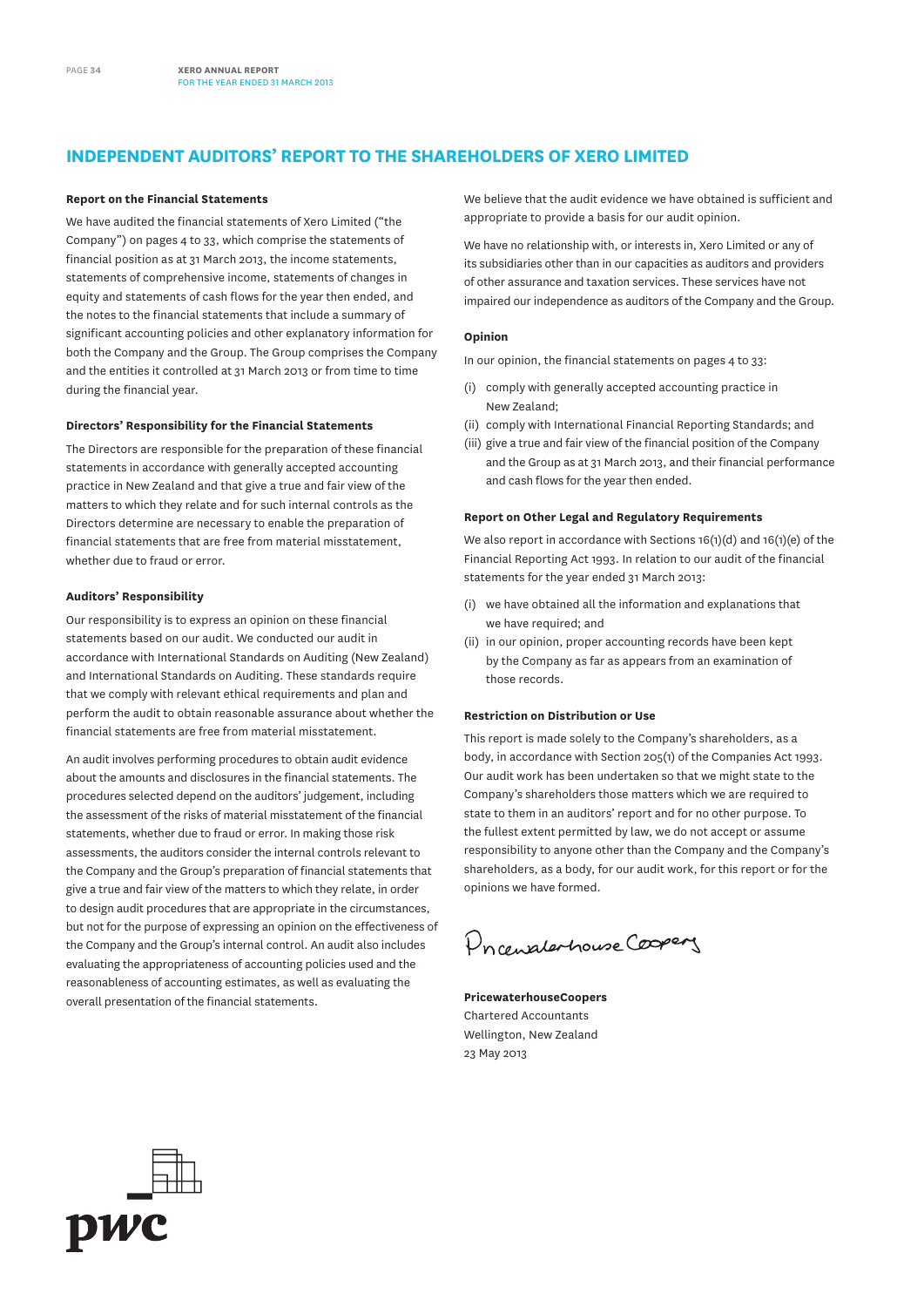## **Directors' responsibilities statement**

The Financial Reporting Act 1993 requires the Directors to prepare financial statements for each financial year that give a true and fair view of the financial position of the Company and Group and of the financial performance and cash flows for that period.

In preparing these financial statements, the Directors are required to:

- select suitable accounting policies and then apply them consistently;
- make judgements and estimates that are reasonable and prudent; and
- state whether applicable accounting standards have been followed, subject to any material departures disclosed and explained in the financial statements.

The Directors are responsible for keeping proper accounting records that disclose with reasonable accuracy, at any time, the financial position of the Group and to enable them to ensure that the financial statements comply with the Companies Act 1993. They are also responsible for safeguarding the assets of the Group and hence for taking reasonable steps for the prevention and detection of fraud and other irregularities.

The Board of Directors of the Company and Group authorised these financial statements for issue on 23 May 2013.

For and on behalf of the Board of Directors

**Sam Knowles** Chairman 23 May 2013



**Graham Shaw** Director 23 May 2013

### **CORPORATE GOVERNANCE**

The Board recognises the importance of good corporate governance, particularly its role in delivering improved corporate performance and protecting the interests of all stakeholders.

The Board is responsible for establishing and implementing the Company's corporate governance frameworks, and is committed to fulfilling this role in accordance with best practice while observing applicable laws, the NZX Corporate Governance Best Practice Code (NZX Code), and the Corporate Governance Principles and Recommendations (2nd Edition) issued by the ASX Corporate Governance Council (ASX recommendations).

This section sets out the Company's commitment to good corporate governance and addresses the Company's compliance with the eight fundamental principles of the ASX recommendations. In doing so, the Company's compliance with the NZX Code is also addressed.

### **Principle 1 – Lay solid foundations for management and oversight**

*Companies should establish and disclose the respective roles and responsibilities of the Board and management*

The Board is the overall and final body responsible for all decisionmaking within the Company, having a core objective to effectively represent and promote the interests of shareholders with a view to adding long-term value to the Company.

The Board Charter describes the Board's role and responsibilities and regulates internal Board procedures; a copy of this document is available in the Investors section on the Company's website. The Board has the responsibility to work to enhance the value of the Company in the interests of the Company and the shareholders.

The Board directs, and supervises the management of, the business and affairs of the Company including, in particular:

- ensuring that the Company's goals are clearly established, and that strategies are in place for achieving them;
- ensuring that there is an ongoing review of performance against the Company's strategic objectives;
- approving transactions relating to acquisitions and divestments and capital expenditure above delegated authority limits;
- ensuring that there is an ongoing assessment of business risks and that there are appropriate control and accountability systems in place to manage them;
- establishing policies aimed at strengthening the performance of the Company, including ensuring that management is proactively seeking to build the business through innovation, initiative, technology, new products and the development of its business capital;
- monitoring the performance of management;
- appointing the Chief Executive, setting the terms of their employment and, where necessary, terminating their employment; and
- approving and monitoring the Company's financial and other reporting and ensuring the Company's financial statements represent a true and fair view.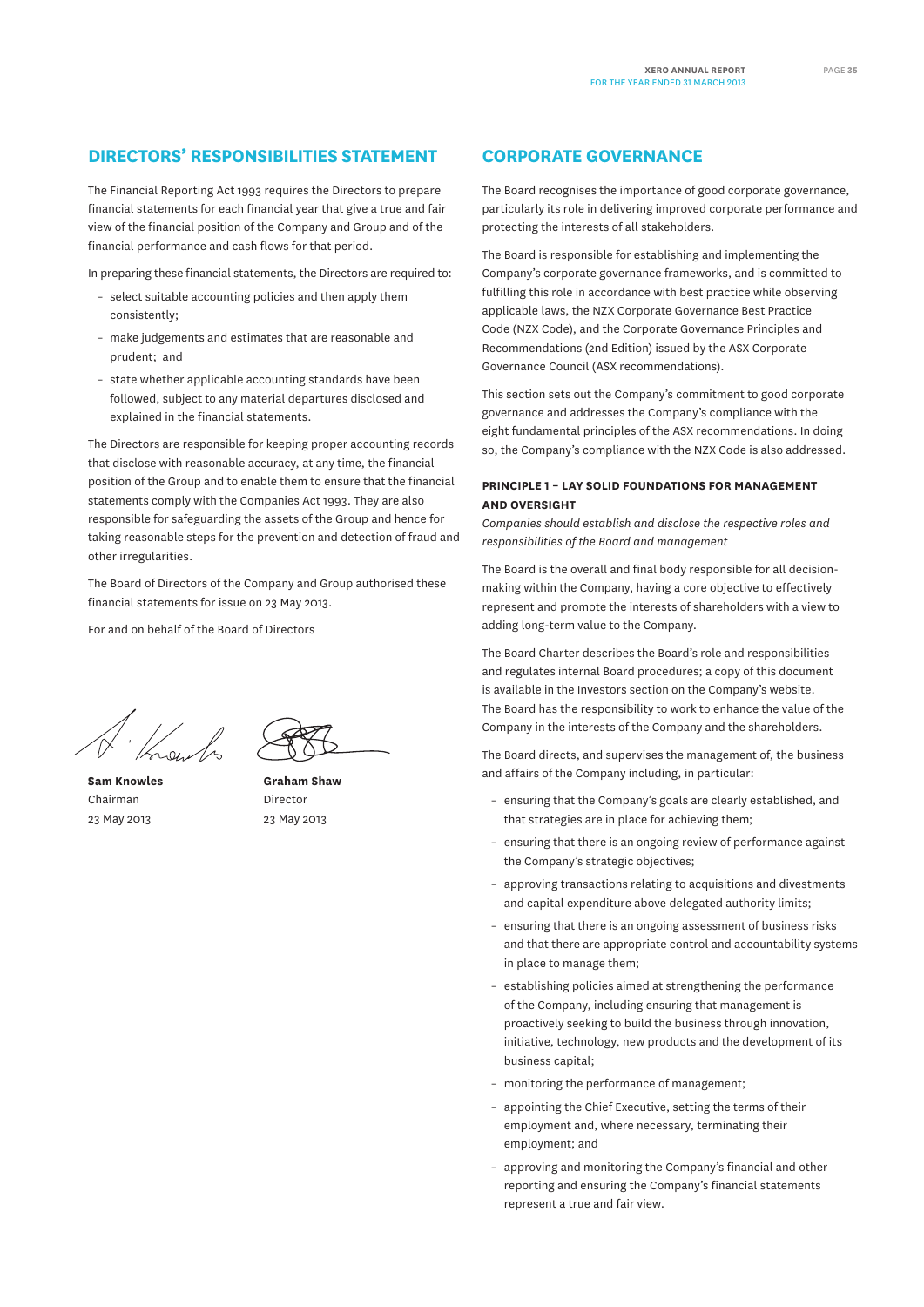Delegation To enhance efficiency, the Board has delegated some of its powers to Board Committees and other powers to the Chief Executive. The terms of the delegation by the Board to the Chief Executive are documented in the Board Charter and more clearly set out in the Company's Delegated Authority framework. This framework also establishes the authority levels for decision-making within the Company's management team.

Performance management The Remuneration Committee evaluates the performance of the Chief Executive.

Formal procedures are in place to facilitate performance evaluations of the senior management team. These are facilitated by the General Manager, Human Resources, in liaison with the Chief Executive.

Evaluations of both the Chief Executive and the senior management team are based on set criteria, including the performance of the business, the accomplishment of long-term strategic objectives and other non-quantitative objectives agreed at the beginning of each year. During the financial year, performance evaluations of the Chief Executive and senior management team were completed in accordance with the Company's established procedures.

### **Principle 2 – Structure the Board to add value**

*Companies should have a Board of an effective composition, size and commitment to adequately discharge its responsibilities and duties*

Composition of the Board At 31 March 2013 the Board comprised six Directors, being a non-executive Chairman, one executive Director and four non-executive Directors. The Board has a broad range of IT, financial, sales, business and other skills and expertise necessary to meet its objectives.

On 26 July 2012 Phil Norman resigned as Director, and on 20 September 2012 Craig Elliott was appointed to the Board.

Selection & role of Chairman The Chairman of the Board is elected by the non-executive Directors. The Board supports the separation of the role of Chairman (Sam Knowles) and Chief Executive (Rod Drury). The Chairman's role is to manage the Board effectively, to provide leadership to the Board, and to facilitate the Board's interface with the Chief Executive.

Sam Knowles was appointed as Chairman of the Board during the previous financial year (replacing Phil Norman upon his resignation as a Director) and held the role of Chairman for the entire 2013 financial year. The Board has determined that Sam Knowles is an Independent Director.

Director independence The Board Charter requires that a minimum of two Directors be "independent".

The Board takes into account the guidance provided under the NZX Listing Rules, the ASX Listing Rules and the ASX Recommendations, in determining the independence of Directors.

The Board will review any determination it makes as to a Director's independence on becoming aware of any information that may have an impact on the independence of the Director. For this purpose, Directors are required to ensure that they immediately advise the Board of any relevant new or changed relationships to enable the Board to consider and determine the materiality of the relationships.

The Board considers that Graham Shaw, Sam Knowles, Sam Morgan and Craig Elliott are Independent Directors. The Board has

determined that Rod Drury is not an Independent Director because of his executive responsibilities and substantial shareholding, and that Craig Winkler is not an Independent Director because he is a substantial shareholder of the Company. The Board has recently determined that Sam Morgan is now an Independent Director because he is no longer considered a substantial shareholder of the Company.

Conflicts of interest The Board Charter outlines the Board's policy on conflicts of interest. Where conflicts of interest do exist, Directors excuse themselves from discussions and do not exercise their right to vote in respect of such matters.

Nomination & appointment The procedures for the appointment and removal of Directors are ultimately governed by the Company's Constitution. The Board has established a Nominations Committee whose role is to identify and recommend to the Board individuals for nomination as members of the Board and its Committees, taking into account such factors as it deems appropriate, including experience, qualifications, judgement and the ability to work with other Directors.

Directors receive formal letters of appointment setting out the arrangements relating to their appointments.

Board Committees The Board operated three Committees during the year: the Audit and Risk Management Committee, the Remuneration Committee and the Nominations Committee. The Charters of each Committee are in the Investors section on the Company's website. The membership of each Committee at 31 March 2013 was:

- 1. Audit and Risk Management Committee Graham Shaw (Chair), Sam Knowles, Craig Winkler
- 2. Remuneration Committee Sam Knowles (Chair), Graham Shaw, Craig Winkler
- 3. Nominations Committee Sam Morgan (Chair), Sam Knowles, Craig Winkler

Retirement & re-election The Board acknowledges and observes the relevant Director rotation/retirement rules under the NZX Listing Rules and the ASX Listing Rules.

Director remuneration Directors' fees are currently set at a maximum of \$500,000 for the non-executive Directors. The actual amount of fees paid in the past year was \$243,000.

Board access to information & advice The Company Secretary is responsible for supporting the effectiveness of the Board by ensuring that policies and procedures are followed and co-ordinating the completion and dispatch of the Board agendas and papers.

All Directors have access to the senior management team, including the Company Secretary, to discuss issues or obtain information on specific areas in relation to items to be considered at Board meetings or other areas as they consider appropriate. Further, Directors have unrestricted access to Group records and information.

The Board, the Board Committees and each Director have the right, subject to the approval of the Chairman, to seek independent professional advice at the Company's expense to assist them to carry out their responsibilities. Further, the Board and Board Committees have the authority to secure the attendance at meetings of outsiders with relevant experience and expertise.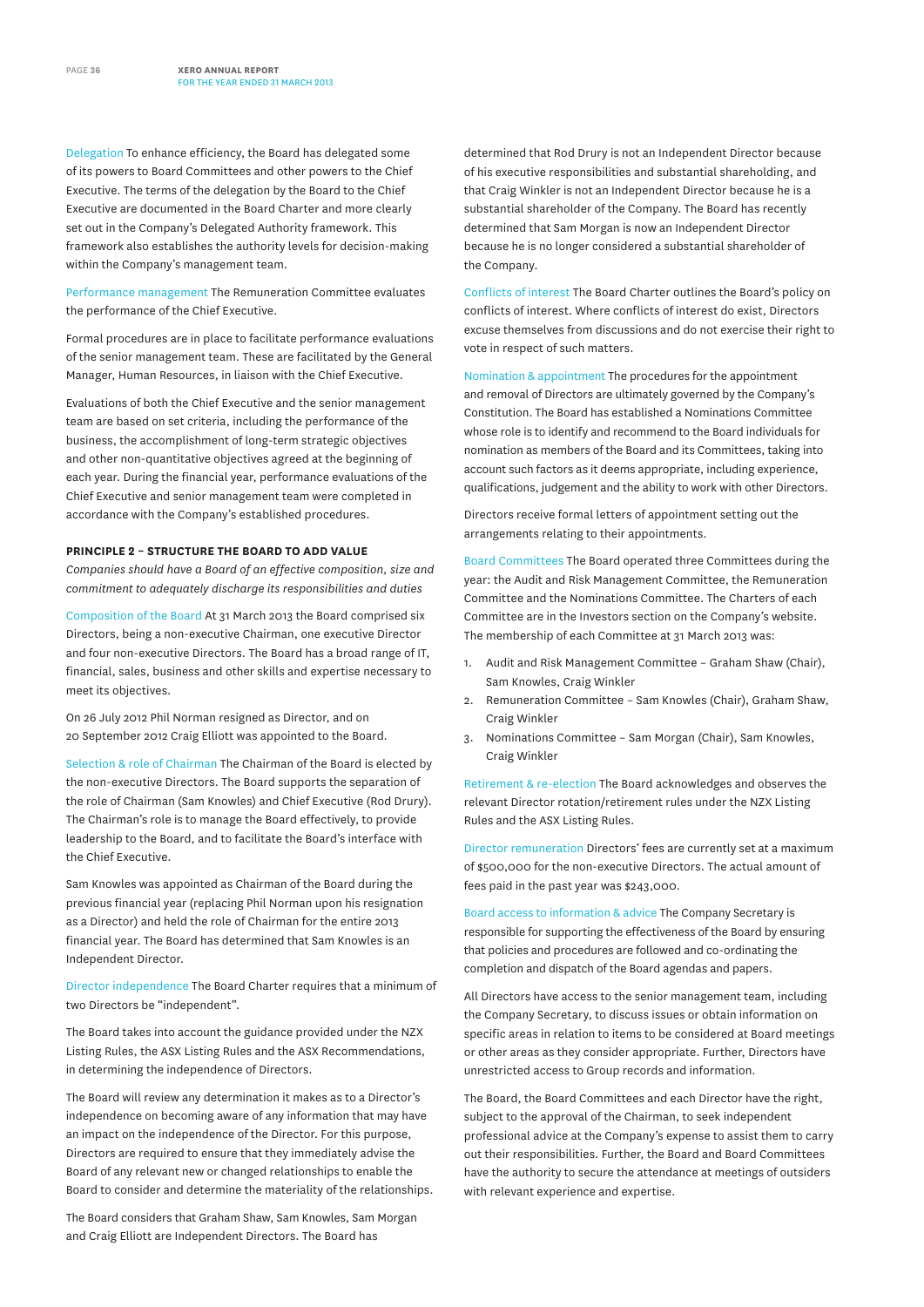Director education All Directors are responsible for ensuring they remain current in understanding their duties as Directors.

Directors' share ownership All Directors and employees are required to comply with the Company's Insider Trading Policy and Guidelines in undertaking any trading in the Company's shares. A copy of this Policy can be found in the Investors section on the Company's website. The table of Directors' shareholdings is included in the Disclosures section of this Annual Report.

Indemnities & insurance Deeds of Indemnity have been given to Directors in relation to potential liabilities and costs they may incur for acts or omissions in their capacity as Directors.

The Directors' and Officers' Liability insurance covers risks normally covered by such policies arising out of acts or omissions of Directors and employees in their capacity as such. Insurance is not provided for dishonest, fraudulent, malicious or wilful acts or omissions.

Board meetings The Board met formally 10 times in the year ended 31 March 2013 and there were also separate meetings of the Board Committees. At each meeting the Board considers key financial and operational information as well as matters of strategic importance.

Executives regularly attend Board meetings and are also available to be contacted by Directors between meetings.

Directors who are not members of the Committees may attend the Committee meetings.

The Board has a formal review of its performance on an annual basis. This process incorporates gaining feedback via a third party to enhance the robustness of the process.

Feedback on relevant Board performance factors is provided by executive members to enhance the working relationship between the Board and management.

### **Principle 3 – Promote ethical and responsible decision-making**

*Companies should actively promote ethical and responsible decision-making*

The Board maintains high standards of ethical conduct and the Chief Executive is responsible for ensuring that high standards of conduct are maintained by all staff. The Board intends to adopt a "Code of Conduct" covering the practices necessary to maintain confidence in the Company's integrity; the practices necessary to take into account the Company's legal obligations and reasonable expectations of its stakeholders; and the responsibility and accountability of individuals for reporting and investigating reports of unethical practices.

The Board has approved a Diversity Policy, a copy of which is available in the Investors section on the Company's website.

At 31 March 2013, the proportion of women employed by the Company (and its wholly owned subsidiaries) was as follows: 42% in all positions; 21% in senior executive positions; and 0% on the Board. These figures include permanent full-time, permanent part-time and fixed-term employees, but not independent contractors.

The Board intends, during the 2014 financial year, to develop measurable objectives for achieving gender diversity, and a method by which it will assess performance against those objectives.

#### **Principle 4 – Safeguard integrity in financial reporting**

*Companies should have a structure to independently verify and safeguard the integrity of their financial reporting*

The Board is committed to a transparent system for auditing and reporting of the Company's financial performance. The Board has established an Audit and Risk Management Committee, which performs a central role in achieving this goal.

The Audit and Risk Management Committee's principal functions are:

- to assist the Board in ensuring that appropriate accounting policies and internal controls are established and followed;
- to assist the Board in producing accurate financial statements in compliance with all applicable legal requirements and accounting standards; and
- to ensure the efficient and effective management of business risks.

One of the main purposes of the Audit and Risk Management Committee is to ensure the quality and independence of the audit process. The Chairman of the Audit and Risk Management Committee and Chief Financial Officer work with the external auditors to plan the audit approach. All aspects of the audit are reported back to the Audit and Risk Management Committee and the auditors are given the opportunity at Audit and Risk Management Committee meetings to meet with the Board.

The Audit and Risk Management Committee has adopted a formal Charter, a copy of which is available in the Investors section on the Company's website.

#### **Principle 5 – Make timely and balanced disclosure**

*Companies should promote timely and balanced disclosure of all material matters concerning the company*

The Board has adopted a Market Disclosure and Communications Policy, a copy of which is available in the Investors section on the Company's website. The Policy has been communicated internally to ensure that it is strictly adhered to by the Board and the Company's employees.

The Company has been listed on the NZX Main Board since 5 June 2007 and listed on the ASX since 8 November 2012 and has at all times complied with its continuous disclosure obligations under the NZX Listing Rules, the Securities Markets Act 1988 (NZ), and the ASX Listing Rules.

#### **Principle 6 – Respect the rights of shareholders**

*Companies should respect the rights of shareholders and facilitate the effective exercise of those rights*

During the time that the Company has been listed on the NZX and the ASX, it has built a reputation of openness and has encouraged a high level of communication with shareholders and the market generally. It does this through numerous forms of communication including formal communication, social media, blogs, press releases and road-shows.

The Board encourages active participation by shareholders at the Annual Meeting of the Company, and allows shareholders to submit questions to the Board prior to or at the Annual Meeting, to be answered by the Board at the Annual Meeting.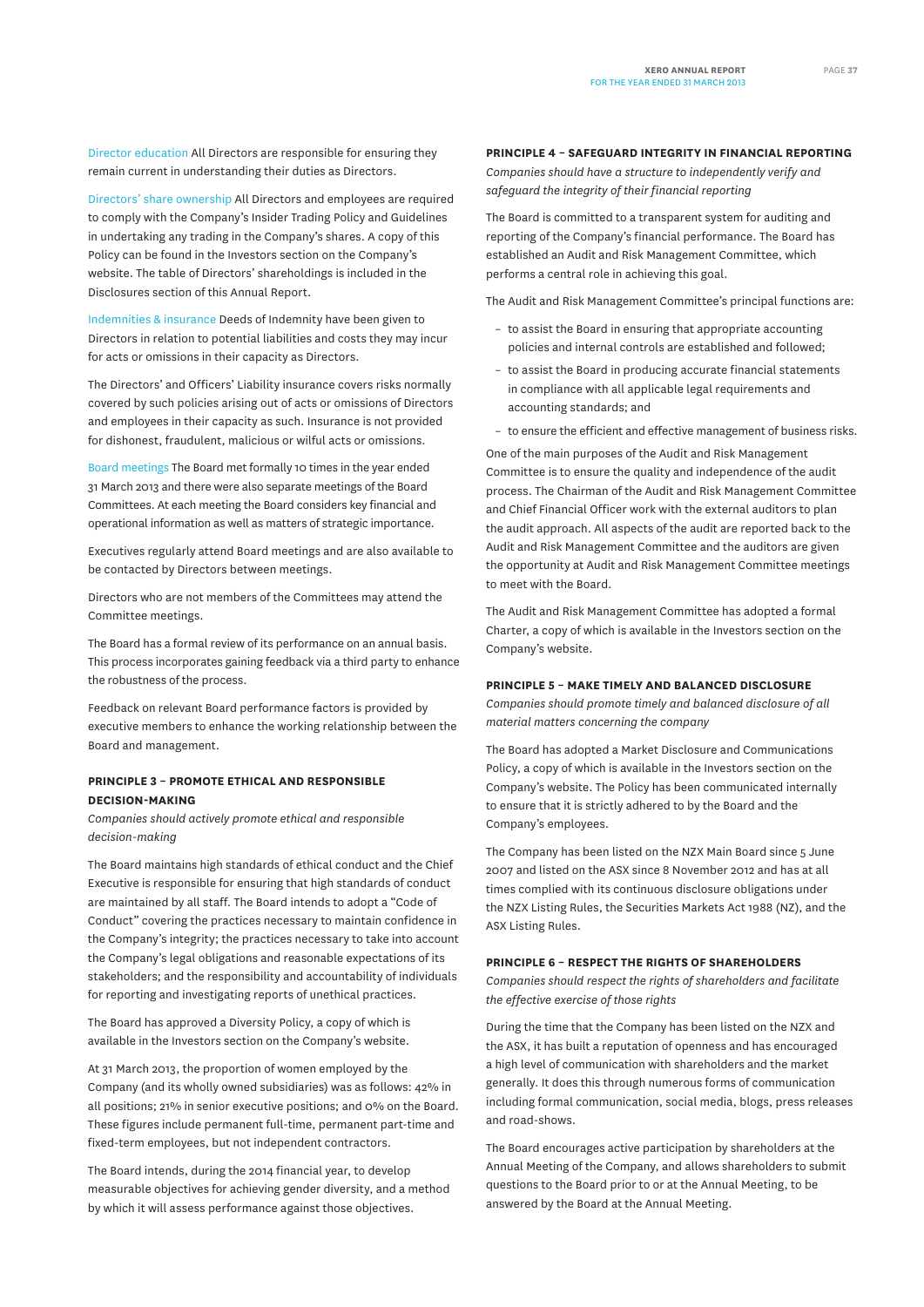#### **Principle 7 – Recognise and manage risk**

*Companies should establish a sound system of risk oversight and management and internal control*

The Board has an Audit and Risk Management Committee that reports to the Board regularly – please see "Principle 4" above for further detail in relation to the Audit and Risk Management Committee.

The Company's senior management maintain Risk Register and this is reviewed at each Board meeting.

As a New Zealand company, section 295A of the Australian Corporations Act is not applicable to the Company. However, the Company's Chief Executive and Chief Financial Officer provide equivalent assurances to the Board as part of the annual external audit process.

### **Principle 8 – Remunerate fairly and responsibly**

*Companies should ensure that the level and composition of remuneration is sufficient and reasonable and that its relationship to performance is clear*

The Board has a Remuneration Committee whose principal function is to oversee the remuneration strategies and policies for the Company.

The Company distinguishes the structure of non-executive Directors' remuneration from that of executive Directors.

The Remuneration Committee is governed by a formal charter, a copy of which is available in the Investors section on the Company's website.

## **Disclosures**

### **Use of cash & cash equivalents**

In accordance with ASX Listing Rule 4.10.19, the Board has determined that the Company has used the cash & cash equivalents that it had at the time of its admission to the ASX in a way consistent with its business objectives, from the period of its admission to the ASX on 8 November 2012 to 31 March 2013.

### **Entries recorded in the interests register**

The following are particulars of entries made in the Interests Register for the period 1 April 2012 to 31 March 2013.

Directors' interests Directors disclosed interests, or cessations of interest, in the following entities pursuant to section 140 of the Companies Act 1993 during the year ended 31 March 2013.

| Relationship<br>Entity             |                                   |  |
|------------------------------------|-----------------------------------|--|
| Sam Knowles                        |                                   |  |
| On-brand Partners Limited          | Became a director and shareholder |  |
| Localist Limited                   | Ceased to be a director           |  |
| Wellington Venues Limited          | Ceased to be a director           |  |
| Government ICT Council             | Ceased to be chairman             |  |
| Craig Elliott (Initial Disclosure) |                                   |  |
| Pertino Inc                        | Director and shareholder          |  |
| Global Vetlink                     | Director and shareholder          |  |
| Sam Morgan                         |                                   |  |
| Kiwi Landing Pad Limited           | Director and shareholder          |  |
| <b>Outsmart Limited</b>            | Ceased to be a director           |  |
| <b>EBUS Limited</b>                | Ceased to be a shareholder        |  |
| Sonar6                             | Ceased to be a shareholder        |  |
| <b>Graham Shaw</b>                 |                                   |  |
| Jeff Gray European Limited         | Became a director                 |  |

*Continued on next page ...*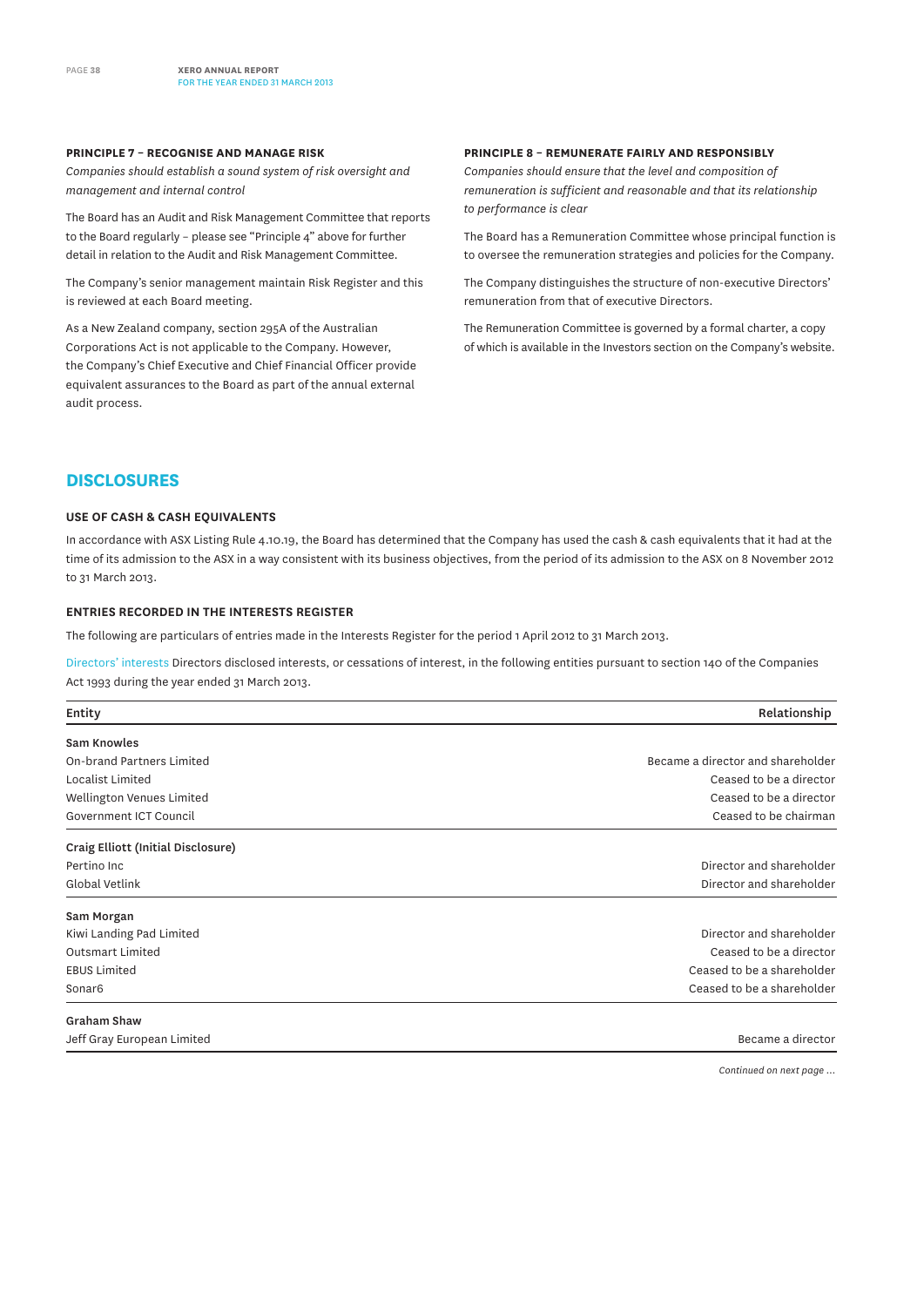Share dealings of Directors Directors disclosed, pursuant to section 148 of the Companies Act 1993, the following acquisitions and disposals of relevant interest in Xero shares during the year ended 31 March 2013.

| <b>Shares</b>                     | Date of<br>acquisition/<br>disposal | Consideration<br>per share | Number of<br>shares acquired/<br>(disposed) |
|-----------------------------------|-------------------------------------|----------------------------|---------------------------------------------|
| Craig Winkler                     | 31 August 2012                      | \$4.56                     | 21,445                                      |
| Rod Drury                         | 30 November 2012                    | \$6.00                     | (833, 334)                                  |
| Craig Winkler (Givia Pty Limited) | 30 November 2012                    | \$6.00                     | (2,500,000)                                 |
| Sam Morgan                        | 21 December 2012                    | \$7.40                     | (1,000,000)                                 |
| <b>Share Options</b>              | Date of grant                       | Exercise price             | Number of<br>options granted                |
| Craig Elliott                     | 1 October 2012                      | \$4.97                     | 100,000                                     |

### Shareholdings of Directors at 31 March 2013

|                              | 2013<br>Number of shares | 2012<br>Number of shares | 2013<br>Number of options |
|------------------------------|--------------------------|--------------------------|---------------------------|
| Rod Drury                    | 21,719,779               | 22,553,113               |                           |
| Craig Elliott                | $\overline{\phantom{0}}$ | $\overline{\phantom{m}}$ | 100,000                   |
| Sam Knowles (two holdings)   | 569,191                  | 569,191                  |                           |
| Sam Morgan                   | 5,122,609                | 6,122,609                |                           |
| Graham Shaw                  | 1,336,010                | 1,336,010                |                           |
| Craig Winkler (two holdings) | 18,475,990               | 20,954,545               |                           |

Remuneration of Directors Details of the total remuneration of, and the value of other benefits received by each Director of Xero during the financial year ended 31 March 2013 are as follows:

|               | 2013<br>Fees<br>$(s$ ooos $)$ | 2013<br>Salary<br>$(s$ ooos $)$ | 2012<br>Fees<br>$(s$ ooos $)$ | 2012<br>Salary<br>$(s$ ooos $)$ |
|---------------|-------------------------------|---------------------------------|-------------------------------|---------------------------------|
| Rod Drury*    | $\overline{\phantom{0}}$      | 355                             | $\overline{\phantom{0}}$      | 255                             |
| Craig Elliott | 20                            | -                               | $\overline{\phantom{0}}$      |                                 |
| Sam Knowles   | 80                            | -                               | 47                            | $\overline{\phantom{0}}$        |
| Sam Morgan    | 40                            | -                               | 40                            |                                 |
| Phil Norman** | 13                            | -                               | 53                            |                                 |
| Graham Shaw   | 50                            | -                               | 40                            | $\overline{\phantom{0}}$        |
| Craig Winkler | 40                            | -                               | 40                            |                                 |
|               | 243                           | 355                             | 220                           | 255                             |

*\*Mr Drury is an executive Director and receives remuneration from Xero in the form of a salary. He does not participate in the Xero Employee Restricted Share Plan. \*\*Phil Norman ceased to be a Director on 26 July 2012.*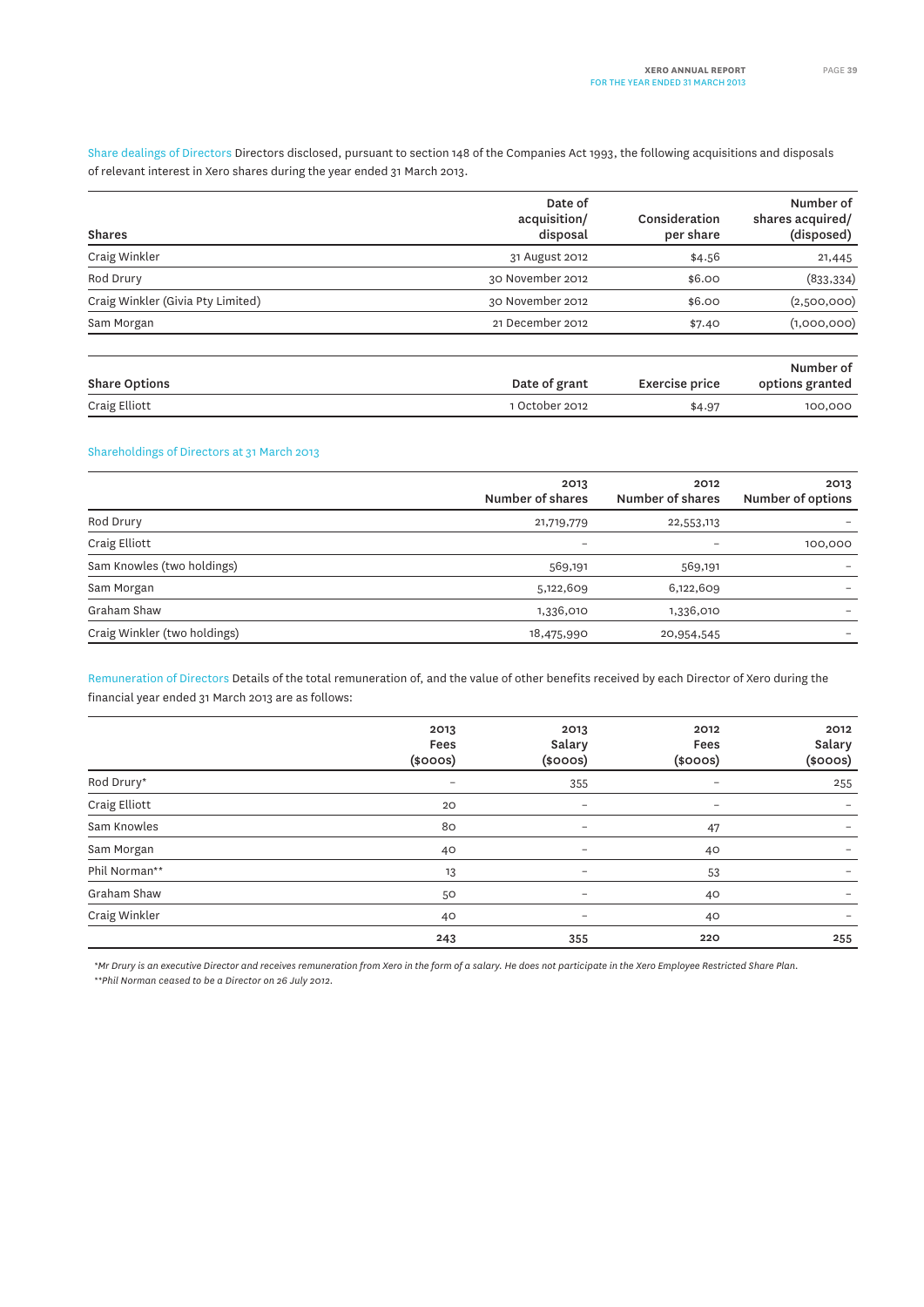# **Disclosures (CONTINUED)**

Employee remuneration The following table shows the number of employees (including employees holding office as Directors of subsidiaries) whose remuneration and benefits for the year ended 31 March 2013 were within the specified bands above \$100,000. The remuneration figures shown in the table include all monetary payments actually paid during the course of the year ended 31 March 2013. They also include bonuses paid in respect of the Group's Employee Restricted Share Plan. The table does not include amounts paid post 31 March 2013 that related to the year ended 31 March 2013, such as the short-term incentive scheme bonus. The table below includes the remuneration of Rod Drury. No Director of a subsidiary receives or retains any remuneration or other benefits from Xero for acting as such.

|                    | 2013<br>Number of<br>employees | 2013<br>Number of<br>employees acting<br>as Directors of<br>subsidiaries | 2012<br>Number of<br>employees | 2012<br>Number of<br>employees acting<br>as Directors of<br>subsidiaries |
|--------------------|--------------------------------|--------------------------------------------------------------------------|--------------------------------|--------------------------------------------------------------------------|
| 100,000 to 109,999 | 17                             |                                                                          | 11                             |                                                                          |
| 110,000 to 119,999 | 10                             |                                                                          | 8                              |                                                                          |
|                    |                                |                                                                          | 10                             |                                                                          |
| 120,000 to 129,999 | 13                             |                                                                          |                                |                                                                          |
| 130,000 to 139,999 | 6                              |                                                                          | $\mathbf 2$                    |                                                                          |
| 140,000 to 149,999 | 8                              |                                                                          | $\mathbf 2$                    |                                                                          |
| 150,000 to 159,999 | 5                              |                                                                          | 5                              |                                                                          |
| 160,000 to 169,999 | 3                              |                                                                          | $\mathbf{1}$                   |                                                                          |
| 170,000 to 179,999 | $\overline{2}$                 |                                                                          | $\overline{2}$                 |                                                                          |
| 180,000 to 189,999 | 4                              |                                                                          | $\overline{a}$                 |                                                                          |
| 190,000 to 199,999 | $\overline{\mathbf{c}}$        |                                                                          | $\mathbf{1}$                   |                                                                          |
| 200,000 to 209,999 | $\overline{a}$                 |                                                                          | $\mathbf{1}$                   |                                                                          |
| 210,000 to 219,999 | 3                              |                                                                          | $\overline{\phantom{0}}$       |                                                                          |
| 230,000 to 239,999 | $\mathbf{1}$                   |                                                                          |                                |                                                                          |
| 240,000 to 249,999 | $\overline{\mathbf{c}}$        |                                                                          |                                |                                                                          |
| 250,000 to 259,999 | $\mathbf{1}$                   |                                                                          | 3                              | $\mathbf{1}$                                                             |
| 260,000 to 269,999 | $\overline{a}$                 |                                                                          | $\mathbf{1}$                   |                                                                          |
| 270,000 to 279,999 | $\mathbf{1}$                   |                                                                          | $\qquad \qquad -$              |                                                                          |
| 300,000 to 309,999 | $\mathbf{1}$                   |                                                                          | $\mathbf{1}$                   | 1                                                                        |
| 310,000 to 319,999 | $\mathbf{1}$                   |                                                                          | $\overline{a}$                 |                                                                          |
| 340,000 to 349,999 | $\mathbf{1}$                   |                                                                          | $\overline{\phantom{0}}$       |                                                                          |
| 350,000 to 359,999 | $\overline{\mathbf{c}}$        | $\overline{\mathbf{2}}$                                                  | $\mathbf{1}$                   |                                                                          |
| 360,000 to 369,999 | $\mathbf{1}$                   |                                                                          | $\overline{a}$                 |                                                                          |
| 370,000 to 379,999 | $\overline{a}$                 |                                                                          | $\mathbf{1}$                   | 1                                                                        |
| 420,000 to 429,999 | $\mathbf{1}$                   | $\mathbf{1}$                                                             | $\mathbbm{1}$                  |                                                                          |
| 430,000 to 439,999 | $\mathbf{1}$                   |                                                                          |                                |                                                                          |
| 450,000 to 459,000 | $\mathbf{1}$                   |                                                                          | $\overline{a}$                 |                                                                          |
|                    | 87                             | 3                                                                        | 51                             | 3                                                                        |

### Analysis of shareholding at 10 May 2013

|                   | Number<br>of holders | Number<br>of shares | % of issued<br>capital |
|-------------------|----------------------|---------------------|------------------------|
| 1 to 1,000        | 2,257                | 1,052,327           | 0.90                   |
| 1,001 to 5,000    | 1,468                | 3,777,298           | 3.22                   |
| 5,001 to 10,000   | 476                  | 3,546,525           | 3.03                   |
| 10,001 to 100,000 | 460                  | 10,722,424          | 9.15                   |
| 100,001 and over  | 54                   | 98,120,537          | 83.70                  |
| Total             | 4,715                | 117,219,111         | 100.00                 |

*Continued on next page ...*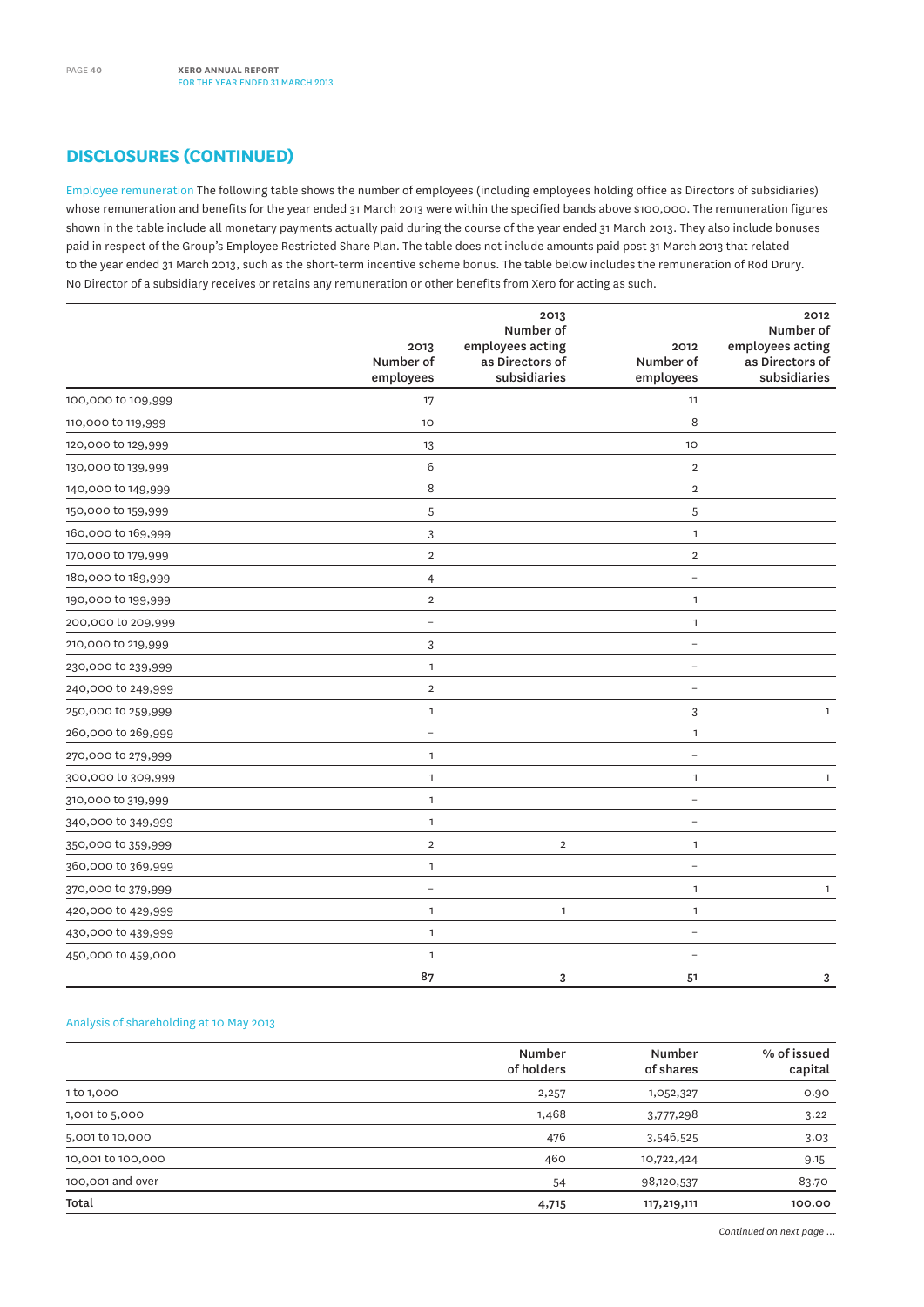#### Twenty largest shareholders at 10 May 2013

| Shareholder rank & name                                       |            | Percentage of<br>total shares<br>on issue |
|---------------------------------------------------------------|------------|-------------------------------------------|
|                                                               | Holding    |                                           |
| Anna Margaret Clare Drury & Kenneth Drury (Rod Drury)<br>1.   | 21,719,779 | 18.53                                     |
| New Zealand Central Securities Depository Limited<br>2.       | 18,975,573 | 16.19                                     |
| Givia Pty Limited (Craig Winkler)<br>3.                       | 18,454,545 | 15.74                                     |
| Hamish Craig Edwards & Tineke Edwards & Andrew Finch<br>4.    | 5,792,298  | 4.94                                      |
| Jasmine Investment Holdings Limited (Sam Morgan)<br>5.        | 5,122,609  | 4.37                                      |
| Valar Ventures LP (Peter Theil)<br>6.                         | 4,135,870  | 3.53                                      |
| VV Xero Holdings LLC (Peter Theil)<br>7.                      | 4,062,068  | 3.47                                      |
| Nicola Jane Wilson & David Wilson & Christopher Richie<br>8.  | 1,812,819  | 1.55                                      |
| Anna Grigg & Alastair Grigg & Claymore Trustees Limited<br>9. | 1,351,776  | 1.15                                      |
| 10. Graham Shaw & Delwyn Shaw                                 | 1,336,010  | 1.14                                      |
| 11. JB Were (NZ) Nominees Limited                             | 1,286,338  | 1.10                                      |
| 12. Bank of New Zealand                                       | 1,177,778  | 1.00                                      |
| 13. Nelson Nien Sheng Wang & Pei-Chun Ko                      | 1,034,990  | 0.88                                      |
| 14. FNZ Custodians Limited                                    | 816,779    | 0.70                                      |
| 15. W5 Limited                                                | 800,000    | 0.68                                      |
| 16. Craig Walker & Catherine Walker                           | 738,898    | 0.63                                      |
| 17. Gavin George & Jacquetta George                           | 630,915    | 0.54                                      |
| 18. Spence Corporate Trustee Limited                          | 630,915    | 0.54                                      |
| 19. Xero Limited (Employee Restricted Share Plan)             | 595,816    | O.51                                      |
| 20. Fletcher Brown & Karen Oakley-Harness                     | 464,000    | 0.40                                      |

Substantial Security Holders According to notices given under the Securities Markets Act 1988 the following persons were Substantial Security Holders in Xero Limited at 10 May 2013 in respect of the number of voting securities set opposite their names:

| 1. Anna Drury & Kenneth Drury (Rod Drury) | 21,719,779 |  |
|-------------------------------------------|------------|--|
| 2. Givia Pty Limited (Craig Winkler)      | 18,454,545 |  |
| 3. Matrix Capital Management Company LLC  | 11,489,934 |  |
| 4. Peter Thiel                            | 8,197,938  |  |

The total number of issued voting securities of Xero Limited at 10 May 2013 was 117,219,111 (115,378,000 after excluding treasury stock). At 10 May 2013 there were 109 shareholders holding less than a marketable parcel of shares (being 45 shares or less).

Waivers Xero Limited had no NZX waivers granted or published by NZX within or relied upon it in the 12 months immediately preceding 10 May 2013. Xero Limited has been granted waivers from the ASX which are standard for a New Zealand company listed on the ASX including confirmation that ASX will accept financial statements denominated in New Zealand dollars and prepared and audited in accordance with New Zealand Generally Accepted Accounting Principles and Auditing Standards.

Subsidiary company Directors The following people held office as Directors of subsidiary companies at 31 March 2013:

Xero (UK) Limited – Rod Drury, Gary Turner Xero Australia Pty Limited – Rod Drury, Chris Ridd Xero (NZ) Limited – Rod Drury, Graham Shaw Xero Inc – Rod Drury Xero Trustee Limited – Rod Drury, Graham Shaw Max Solutions Holdings Limited – Rod Drury, Graham Shaw Max Solutions Limited – Rod Drury, Graham Shaw Spotlight Workpapers Limited – Rod Drury, Graham Shaw My Workpapers Limited – Rod Drury, Graham Shaw

Annual Meeting Xero's Annual Meeting of shareholders will be held in Wellington on Thursday 1 August 2013 at 4pm. A notice of Annual Meeting and Proxy Form will be circulated to shareholders in June 2013.